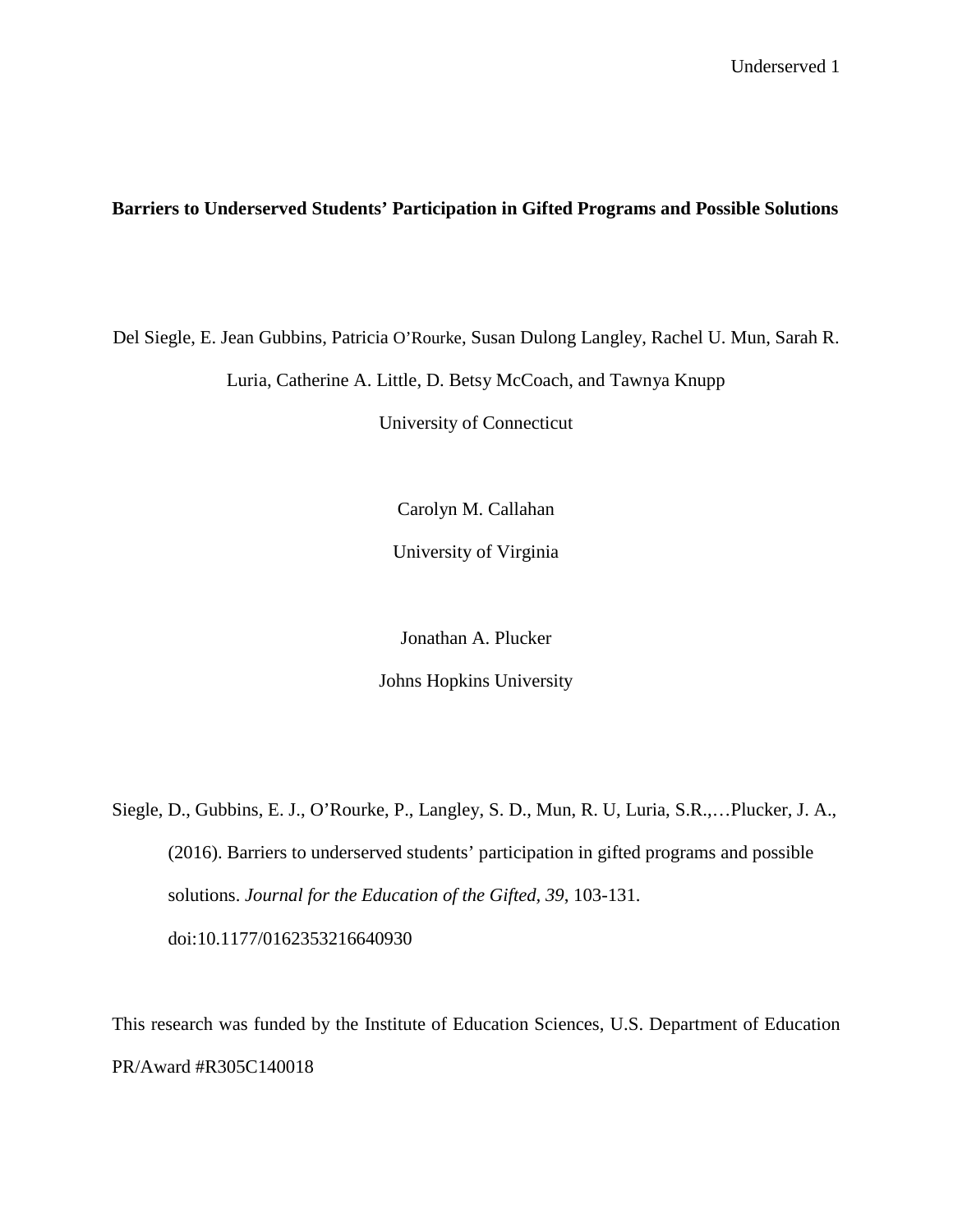### **Abstract**

Gifted students' learning gains result from complex, advanced, and meaningful content provided by a knowledgeable teacher through high-quality curriculum and instruction at an appropriate pace with scaffolding and feedback. These elements exert influence that increases with dosage and within structures that facilitate student engagement in rigorous experiences, including interactions with one another. Talent development is a two-part process. First, educators and parents must provide opportunities for talent to surface, and then they must recognize the talent and provide educational opportunities that engage the emerging talent and move it to exceptional levels. Unfortunately, a variety of barriers exist that limit underserved students' participation in this process. We discuss these barriers within a proposed model of talent development.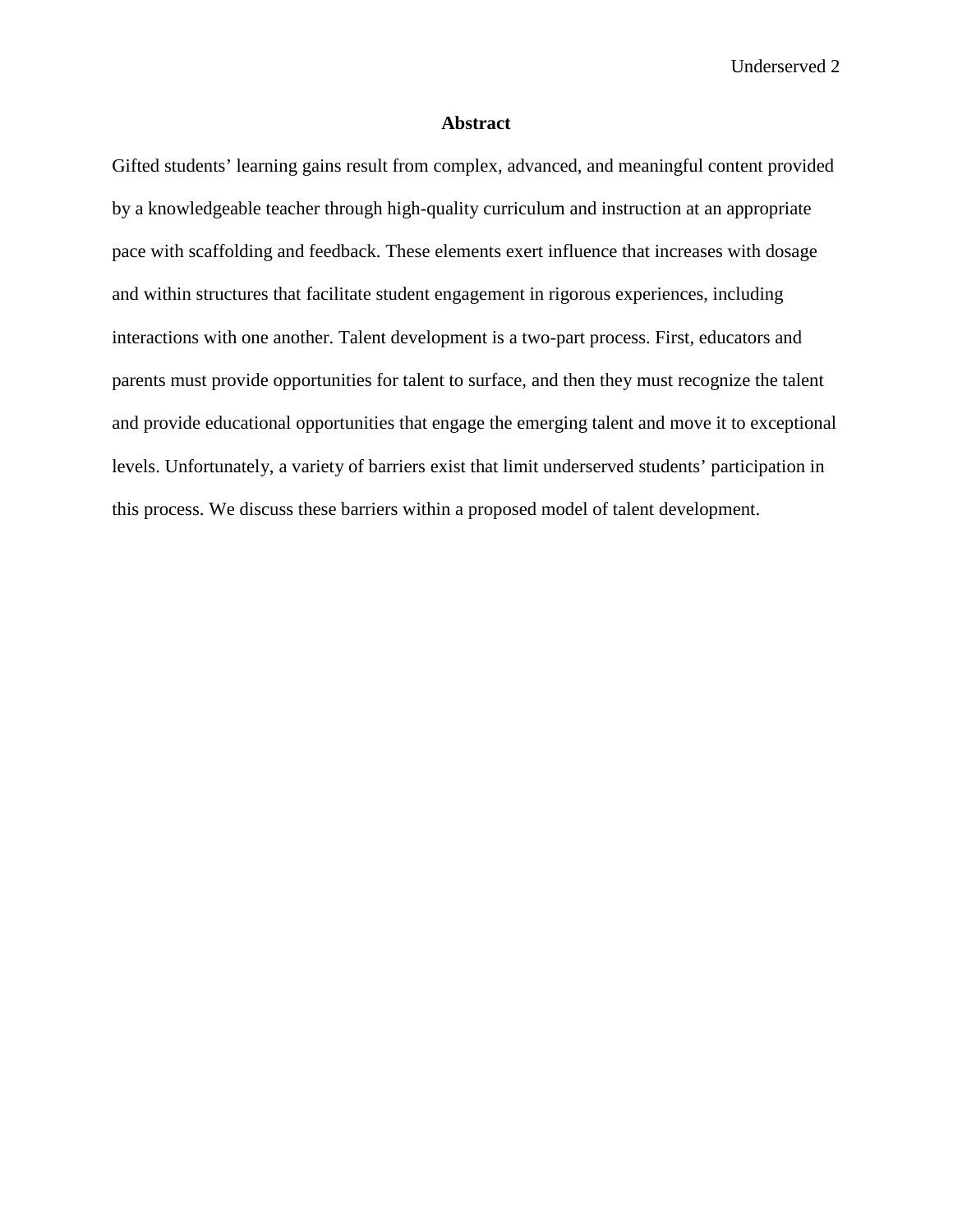#### **Barriers to Underserved Students' Participation in Gifted Programs and Possible Solutions**

Gifted and talented programs and services aim to promote, enhance, and extend the talents and abilities of students. Prior to such interventions, students' potential talents and abilities must be recognized. However, impediments and barriers exist, impacting the overall student population, and to a greater degree, the underserved student population. Even the act of defining gifted students as a single population neglects the vast diversity among student populations. Varied perspectives, curricula, models, service delivery systems, identification structures, and needs of gifted children all should be considered. Specifically, this variety of considerations is crucial for students from underserved populations who may have had fewer opportunities to acquire the background knowledge and academic skills necessary to be recognized as gifted, including students from rural communities (Fears Floyd, McGinnis, & Grantham, 2011), Native American students (DeVries & Shires-Golon, 2011), African American students (Ford, 2007; Long-Mitchell, 2011), twice-exceptional students (Foley Nicpon, Assouline, Schuler, & Amend, 2011), some groups of Asian American and Pacific Islanders (Hune & Takeuchi, 2008; Ngo & Lee, 2007), Hispanic students (Castellano, 2011), and English language learners (Brulles, Castellano, & Laing, 2011). The persistence of barriers that limit the full participation of underserved student populations in this process is a longstanding and critical issue in gifted education today.

Siegle, McCoach, Gubbins, Callahan, and Knupp (2015) examined the extent to which traditionally underserved students are under-identified as gifted, using data from a state with a mandate to identify and serve gifted students. Prior to controlling for achievement or for any school or district differences, the researchers found White students who did not receive free/reduced price lunch and were not English learners were far more likely to be identified as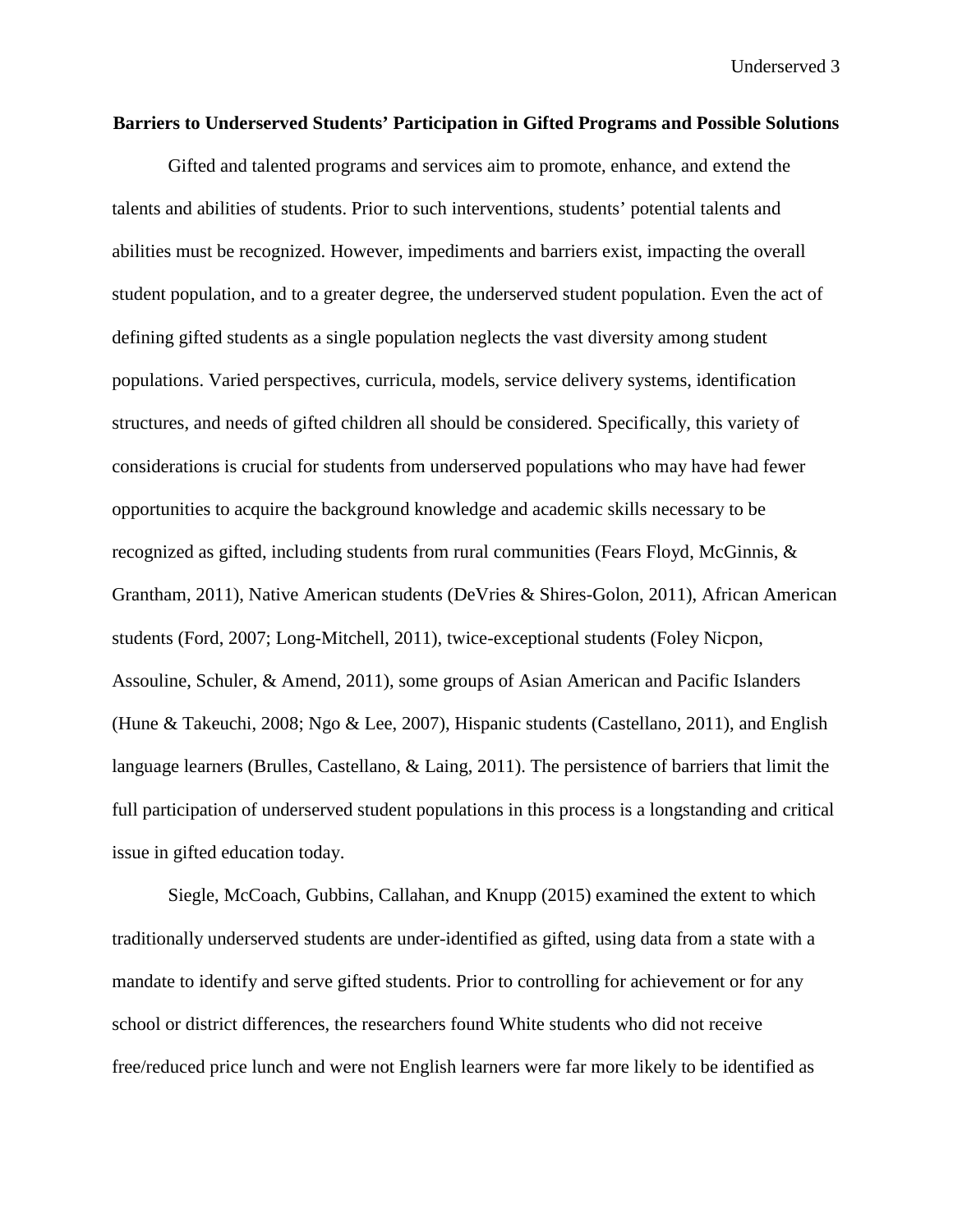gifted than Black students, English learners (EL), and students eligible for free/reduced price lunch programs. In fact, the odds of being identified as gifted were over 3.5 times higher for these White reference students as for Black students not eligible for free/reduced price lunch programs, almost 12 times higher for these White reference students than for Black students eligible for free/reduced price lunch programs, and over 15.5 times higher for these White reference students than for Latino students who were EL and eligible for free/reduced price lunch programs. However, these findings did not control for earlier reading and math achievement, nor did they control for school or district demographics.

After controlling for students' math and reading achievement test scores and each of the student characteristics, school and district SES, and district reading and math achievement, Siegle et al. (2015) reported students were still less likely to be identified as gifted if they were Black or Latino, if they received free or reduced lunch, or if they had ever been classified as English learners. Holding school and district demographics, percentages identified of gifted students, and reading and math achievement constant at the overall mean, the odds of being identified as gifted were over 2.5 higher for White students who did not receive free/reduced price lunch and were not English learners than they were for students who are Latino, free lunch eligible, and English learners for students *with the same 3rd grade mathematics and reading scores*. These results indicate that traditionally underserved students in their sample (students who are Black and Latino, students who receive free/reduced lunch, and English learners) were less likely to be identified as gifted, even when their achievement is on par with their peers.

Research has illustrated the widening of the excellence-achievement gaps among students with varying demographic characteristics, such as racial/ethnic groups, low socio-economic status, limited English proficiency, and gender (Plucker, Burroughs, & Song, 2010).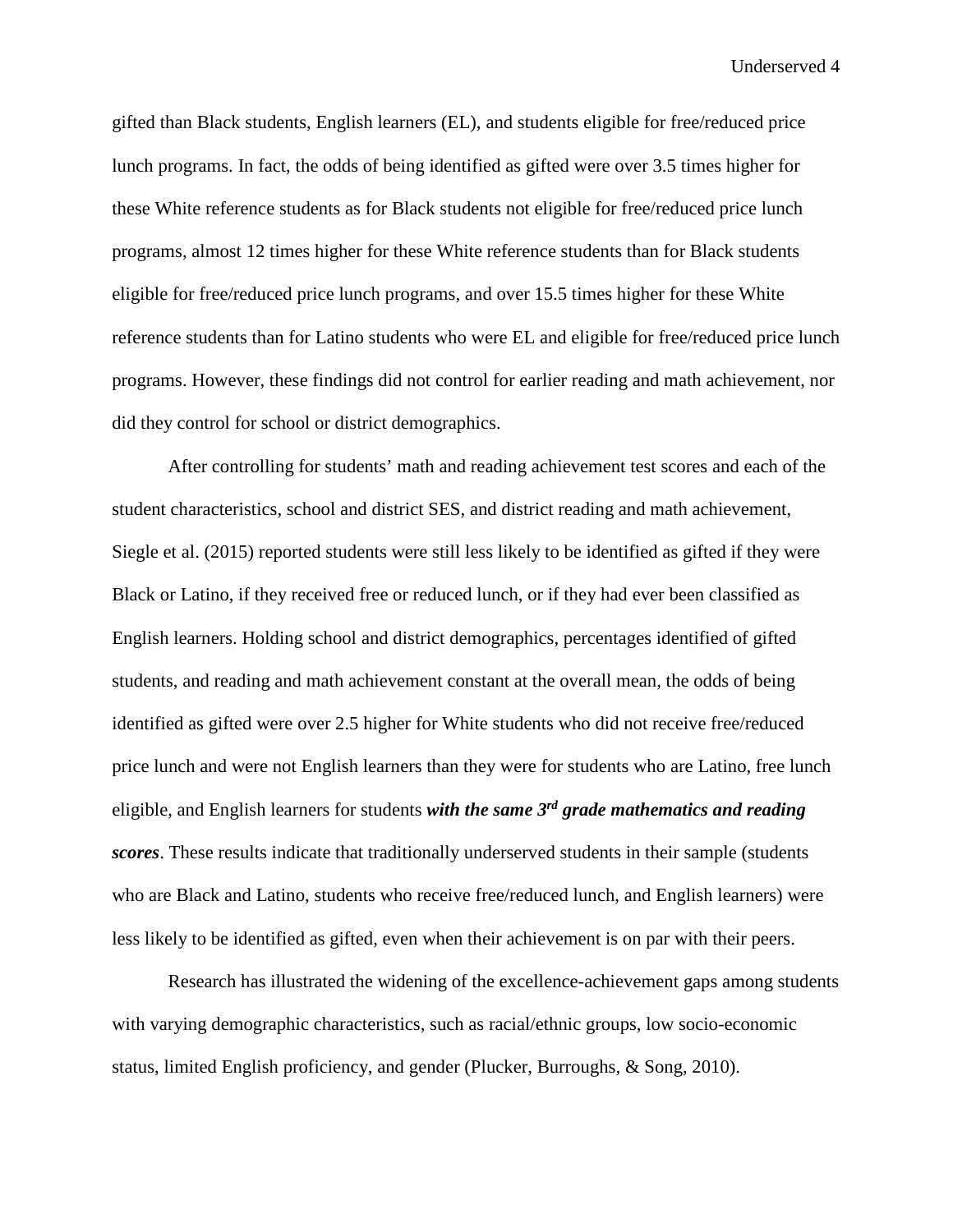Additionally, students with high potential from lower income families "lose more educational ground and excel less frequently than their higher-income peers" (Wyner, Bridgeland, & Diiulio, 2007, p. 4). Disparities between students from lower and higher income families are evident as of first grade due to lack of access to preschool programs and other educational resources that influence intellectual development. Moreover, students from culturally, linguistically, and economically diverse communities represent disproportionately low numbers of students scoring at the highest levels of achievement, rendering concerns that students in today's schools are potentially being "intellectually barred" from achieving their obvious, emergent, and latent talents and abilities. In fact, Plucker, Hardesty, and Burroughs (2013) concluded

We find it difficult to escape the conclusion that America has developed a permanent talent underclass. In an age of increasing global competitiveness, it is somewhat harrowing to imagine a future in which the largest, fastest-growing segments of our K-12 student population have almost no students performing at advanced levels academically. (p. 29)

Therefore, recognizing, acknowledging, and addressing these achievement differences and barriers to excellence is imperative (Olszewski-Kubilius & Clarenbach, 2012). We discuss these barriers within the context of a proposed model of talent development to optimize underserved students' growth. Additionally, we assert that promoting research to uncover the essential program components linked to favorable academic outcomes of identified-gifted and underrepresented-gifted students is of paramount importance.

### **Review of Literature**

Traditionally, underserved populations in gifted education include twice exceptional students, English learners, rural students, Hispanic students, Native American students, and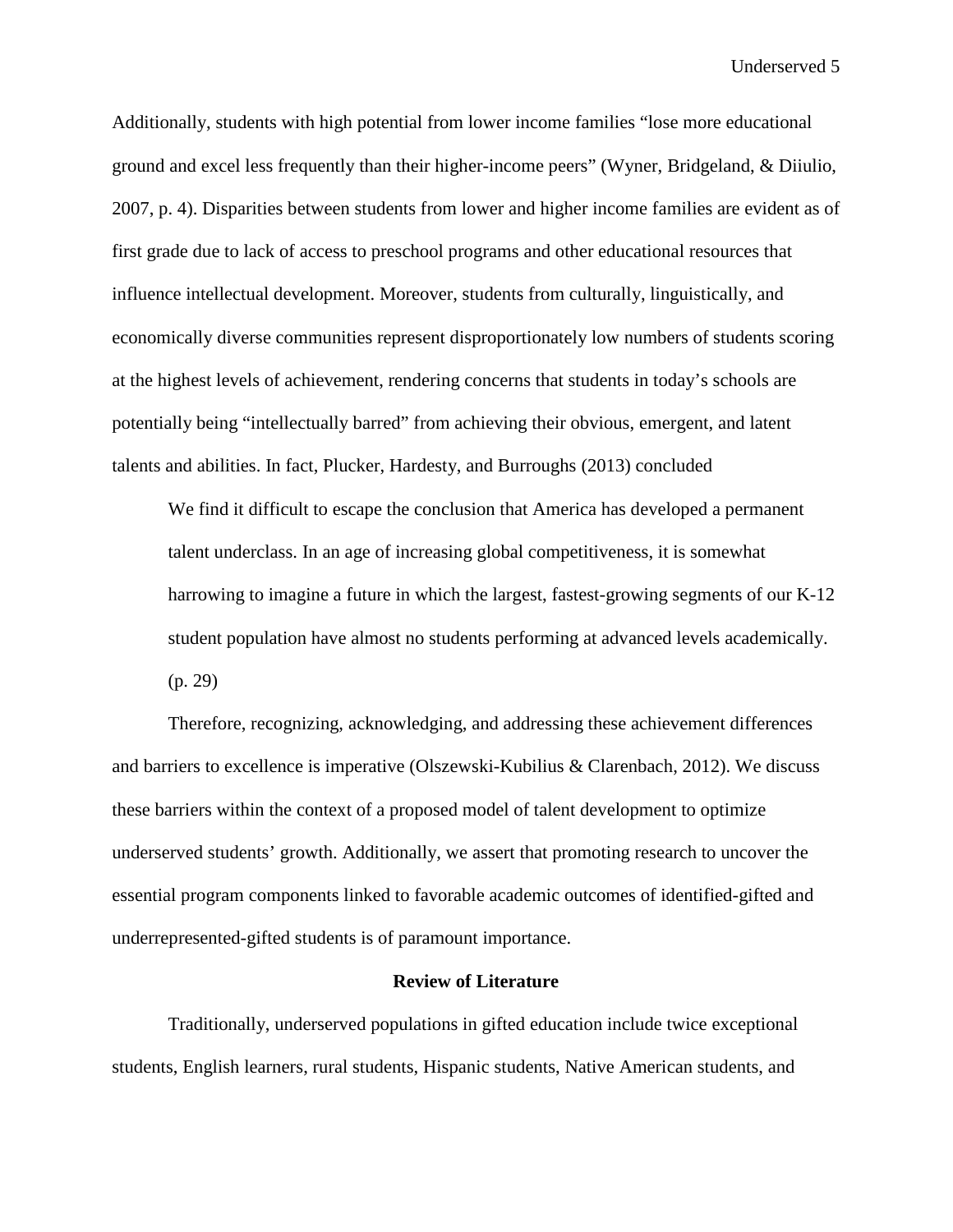African American and Black students. We also include some groups of Asian American and Pacific Islanders. We acknowledge that other populations of underserved students exist, and immigrant students from many different countries may be underserved. However, we have restricted this review to the populations we listed above.

## **Twice-Exceptional Students**

Twice-exceptional students are those who demonstrate the potential for high achievement or creative productivity in one or more domains and one or more disabilities as defined by federal or state criteria. Identification should be conducted in consultation with experts in both fields, including those knowledgeable specifically about twice exceptionality, as students' gifts and disabilities may mask each other (Reis, Baum, & Burke, 2014).

Comprehensive screening is also important to determine the services students should receive to address both their giftedness and disabilities (Foley-Nicopon, Allmon, Sieck, & Stinson, 2011; McCoach, Kehle, Bray, & Siegle, 2001; Reis et al., 2014). For example, gifted curriculum tends to be fast paced and conceptually oriented such that it fosters creativity and critical thinking, while special education curriculum is highly structured and skill-focused. Combining both gifted and exceptional programming to meet the needs of the individual student without decreasing self-efficacy can be difficult (Baum, Novak, Dann, & Prues, 2010), but there are ways to address both.

To address twice-exceptional students' giftedness, teachers may engage a "reverse hierarchy" of instruction whereby learning is a top-down guided process, as "these students learn difficult, conceptually oriented information easier than rote, drill information" (Hughes, 2011, p. 156). Students may also need to be taught the larger global concept before they learn specific information or facts to have something to which they can attach the details. In complement to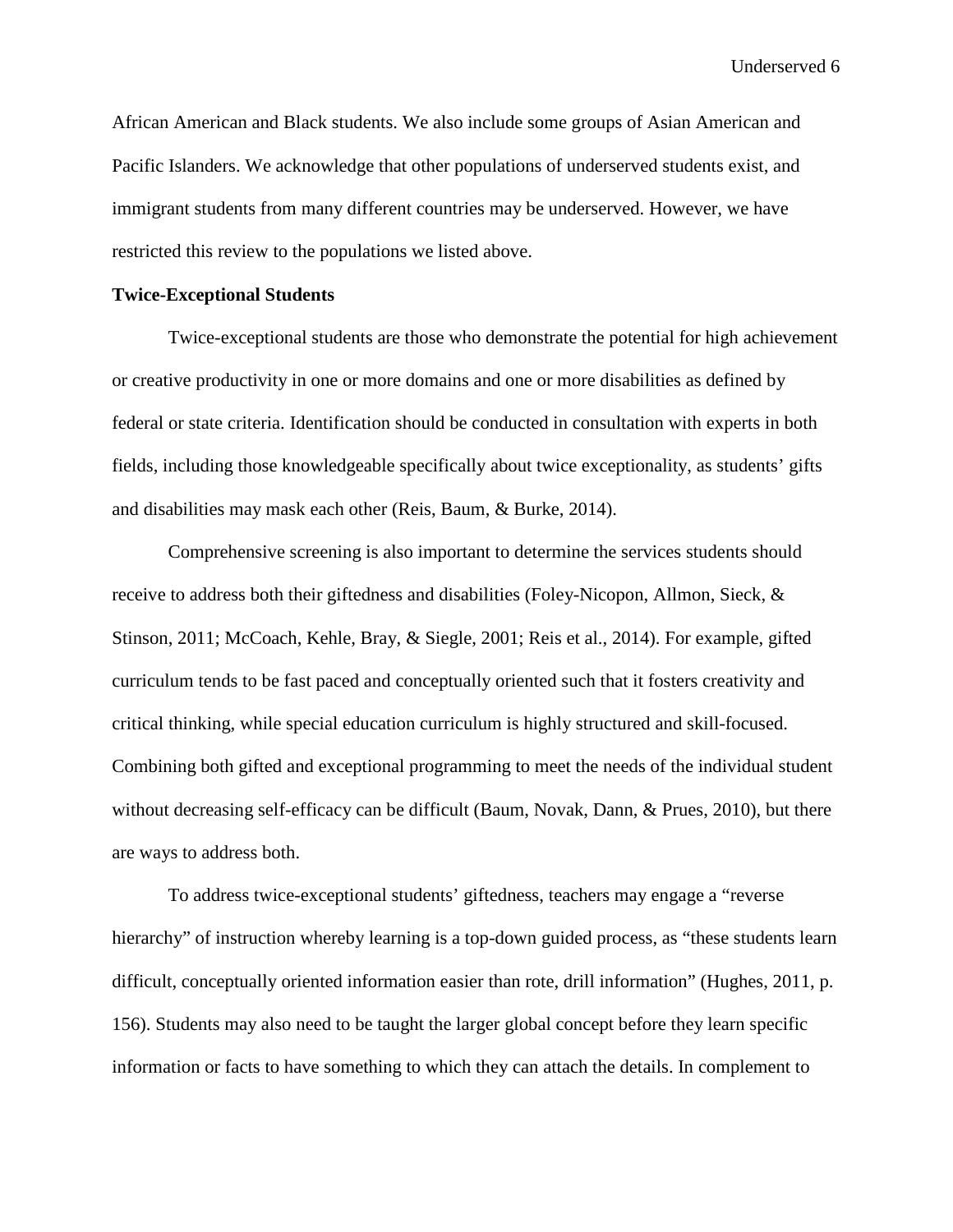gifted approaches, teachers should also employ special education support strategies, including the use of graphic organizers, checklists, instructional transparency, explicit directions, and instruction to fill gaps in student knowledge.

Using a range of carefully selected gifted and special education strategies will help to provide student support while still ensuring high level instruction as "content not directly related to their area of disability should focus less on the process of acquisition, but more on the content knowledge that can then be applied" (Hughes, 2011, p. 167).

#### **English Learners**

English Learners (ELs) are the fastest growing population of learners in the United States (National Center for Education Statistics, 2013). They are diverse by members' level of English acquisition and acculturation, immigration status, socio-economic level, prior access to education, and whether the learner is the only one who speaks that language at school or has a body of peers (Iowa Department of Education, 2008).

Characteristics of gifted English Learners (EL) are often different from the characteristics of students who were born into U.S. culture. Identification requires a holistic approach, as they may not be able to perform on English language tests yet, but may have potential for incredible gifts. Equitably identifying all learners who would benefit from gifted services requires teachers and administrators to "recognize and capitalize on how these students demonstrate their talents and strengths" (Brulles et al., 2011, p. 305).

According to Castellano (1998) and the Iowa Department of Education (2008), the process for identifying and serving needs should begin promptly, even as students begin to develop English proficiency, to prevent them from losing opportunities for growth. Unless a district conducts routine screenings for gifted potential in all students to reduce bias (Castellano,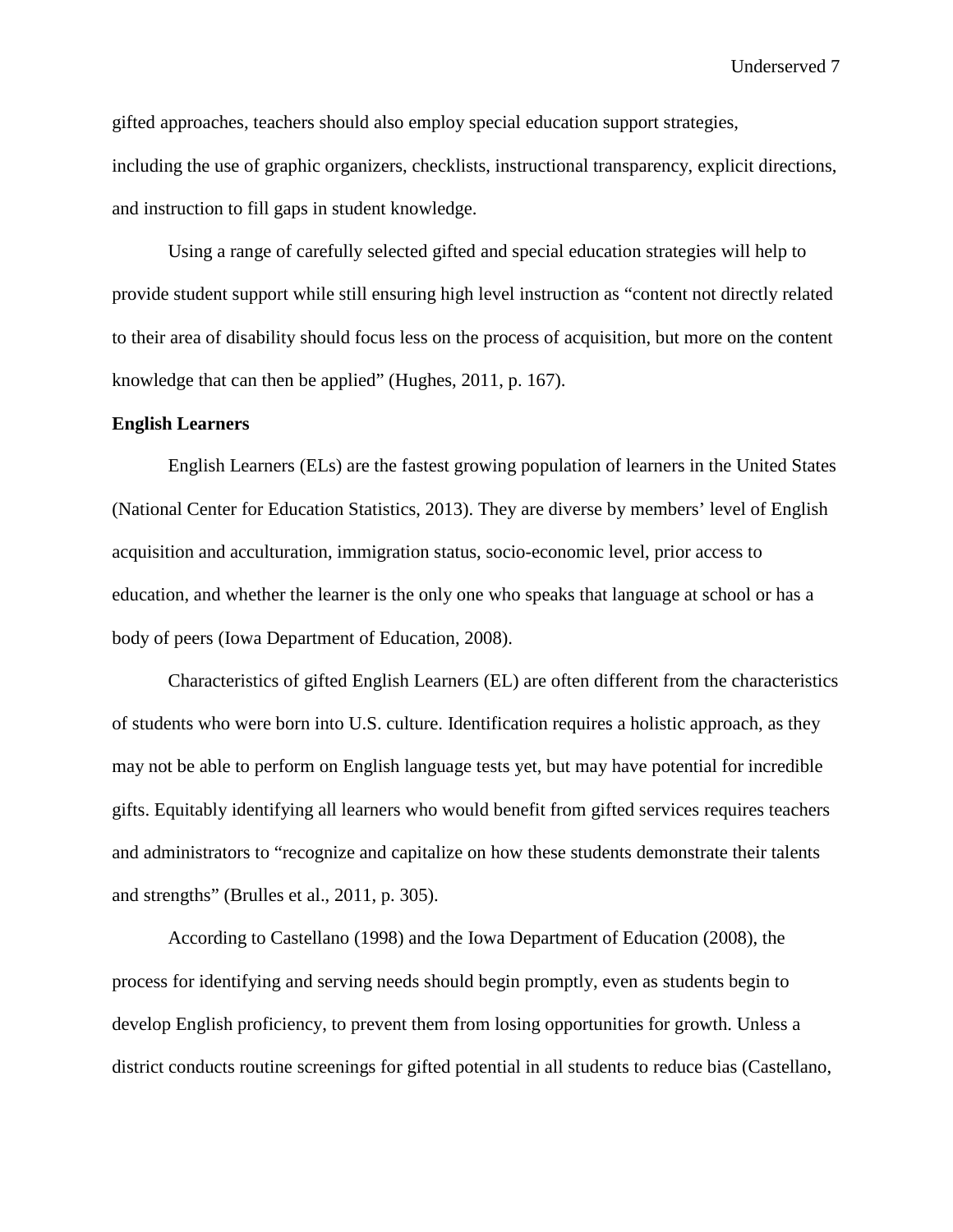1998), the first step in an identification process may be teacher or parent nomination. Oakland and Rossen (2005) assert that the nomination process should be one that "first informs, then educates, and then encourages" (p. 61) teachers and parents through culturally and linguistically sensitive training about the characteristics and needs of gifted ELs, along with the importance of gifted programming.

In deference to what Lewis (2001) referred to as the "hurdle of assessments that depend on language" (p. 118), researchers have explored the promise of nonverbal measures requiring little or no verbal or written communication for directions, and tasks that do not involve any reading, writing, or speaking of words (Lewis, 2001; Shaunessy, Karnes, & Cobb, 2004). However, researchers question the use of nonverbal ability tests (Lohman, Korb, & Lakin, 2008; Matthews & Kirsch, 2011). Lohman (2005) acknowledged the value of using nonverbal measures in identifying gifted EL learners but cautioned against exclusive reliance on nonverbal tests. Harris, Rapp, Martinez, and Plucker (2007) recommend using multiple criteria going beyond nonverbal tests of ability to include assessing students in their native language, observing their problem-solving skills, reviewing portfolios of their work, including teacher observations and behavioral checklists, and seeking parental input.

Honoring cultural voice is an important aspect of incorporating EL students into the gifted classroom, as they are learning a new language and possibly new culture. Integrating students' previous cultural and ethnic perspectives provides opportunities for community building and validation. Involving family and community members can be difficult due to issues of language and culture, and parents may be uncomfortable involving themselves. It is the responsibility of the school to be aware of these issues and reach out to communicate.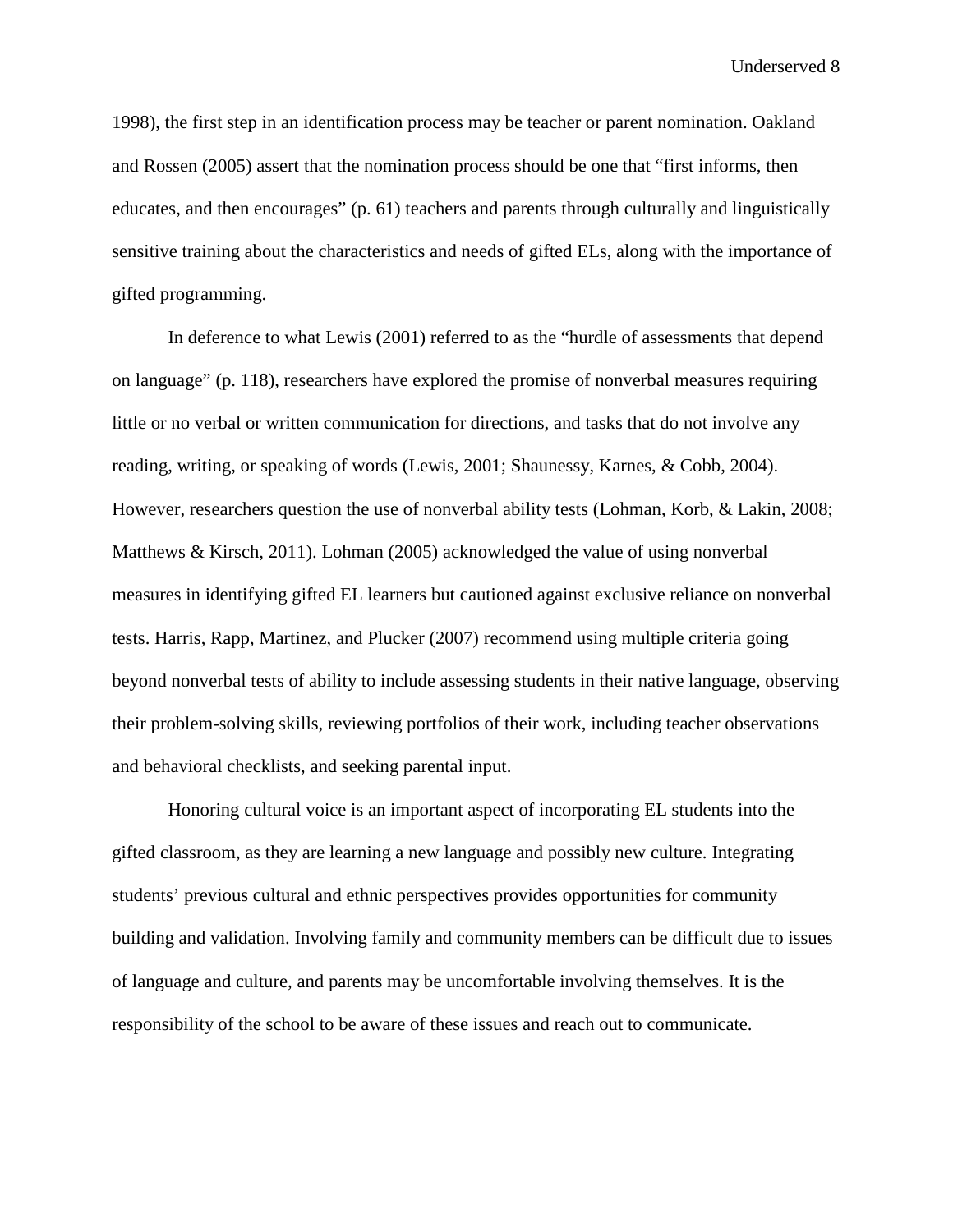Once identified, gifted English learners should receive high quality curriculum with concrete examples and rich materials inclusive of students' culture and native language (deWet, 2006) and models that develop thinking and build cognitive strengths, rather than operating as a deficit model (Barkan & Bernal, 1991). Teachers should provide supports including translating assignments, adjusting the pace to allow for extra time as needed, and grouping students with similarly achievement-oriented peers or providing them with an experienced EL student mentor (Cohen, 1990; Gándara, 2005; Iowa Department of Education, 2008).

Two models seeking to incorporate supportive measures are the Sheltered Instruction Observation Protocol (SIOP) (Short & Echevarria, 1999; Short, Echevarria, & Richards-Tutor, 2011) of teaching subject area curriculum using techniques to make content accessible while students develop English skills and Response to Intervention (RTI). Short and Echevarria (1999) and Bianco and Harris' (2014) proposed use of RTI to provide scaffolding supports for EL students' English language acquisition needs, while providing culturally responsive curriculum pedagogy with increasing levels to differentiate, enrich, or accelerate for their gifted needs.

#### **Rural Students**

In the 2010-2011 school year, just over 20% of all public school students attended schools in rural areas (Johnson, Showalter, Klein, & Lester, 2014). For students in rural communities, lack of challenge and lack of teacher preparation create a difficult environment for talent to surface. Often, deficit thinking (which creates barriers that make it impossible for talent to emerge) and low expectations create self-fulfilling prophecy problems. Moreover, scarcity of resources makes offering advanced or honors-level courses difficult, if not impossible, when rural schools must focus on remediation with a scarcity of qualified personnel (Fears Floyd et al., 2011). In a survey by Gentry, Rizza, and Gable (2001), students in rural communities rated their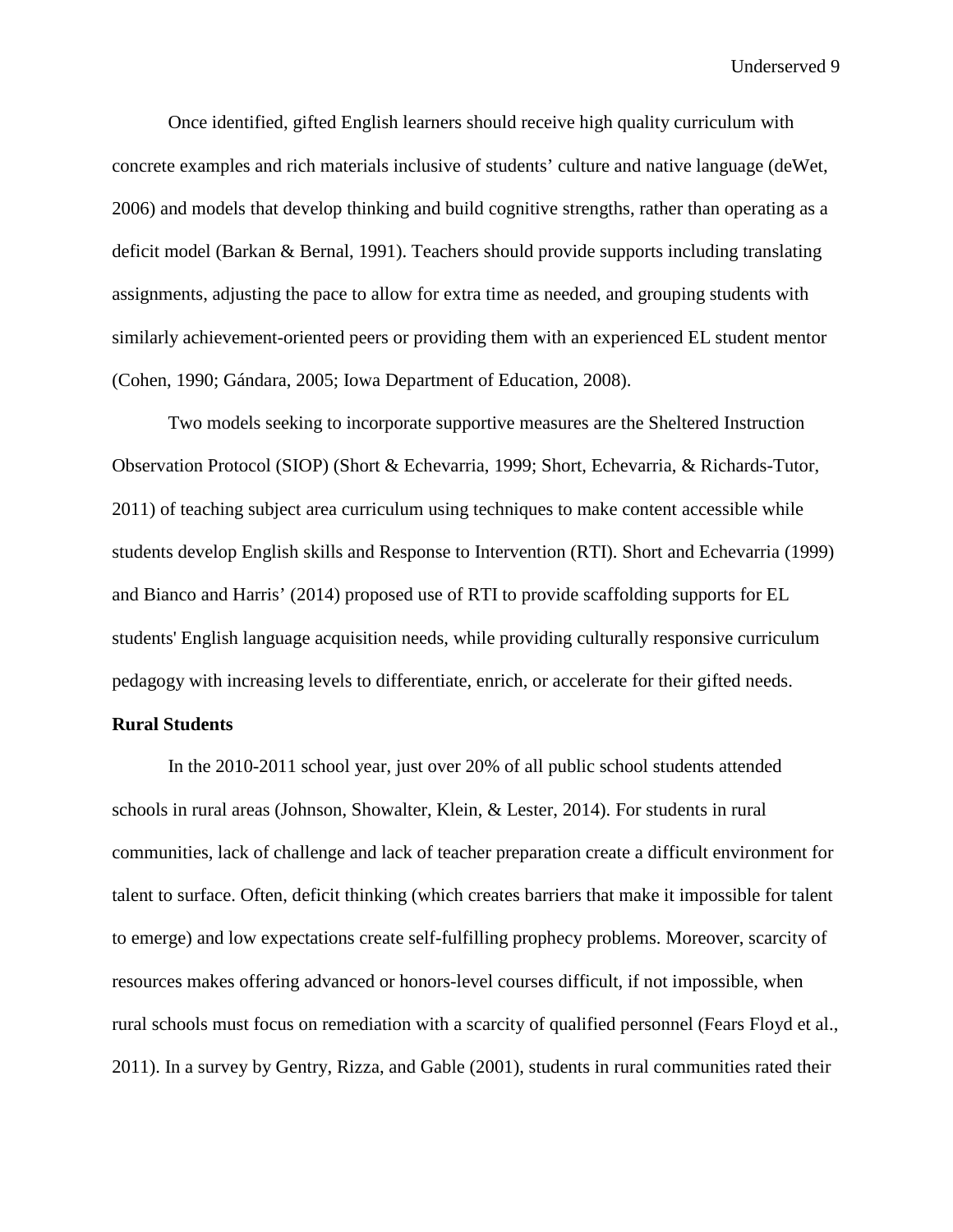classrooms more enjoyable, which "may reflect the strengths of rural education with regard to small schools, nurturing environments, personal attention, and stable communities" (p. 125). However, those students also reported less challenge and interest than urban and suburban peers (Gentry et al., 2001).

"Developing personal relationships with students of poverty is of key importance to their success" (Fears Floyd et al., 2011, p. 30). Including community and parents will be of the utmost importance if rural schools are going to improve gifted programming. Capitalizing on mentorship opportunities and those who are able to provide classroom enrichment may assist in talent recognition and service. Some schools are beginning to employ models similar to more urban settings to develop gifted programming and offer space for talent to be recognized, and administration may want to look toward technology as an option for providing resources for students if geographical constraints are a concern (Fears Floyd et al., 2011).

### **Hispanic Students**

At approximately 25% of the student population (U.S. Department of Education, Office for Civil Rights, 2014), Hispanic students represent a considerable proportion of students in the United States. Comprised of 22 cultures who identify as Hispanic (Castellano, 2011), this range presents additional challenges in identifying and meeting the needs of gifted Hispanic learners.

To support identifying Hispanic students growing up in socially, linguistically, or culturally diverse environments, Lara-Alecio and Irby (2000) suggest including a sociolinguistic-cultural dimension in defining the population to reflect these variables. Esquierdo and Arrequin-Anderson (2012) noted the need for teacher training in student characteristics as they differ from traditional gifted checklists, as well as a paradigm shift of identification measures that view Hispanic giftedness through multiple lenses.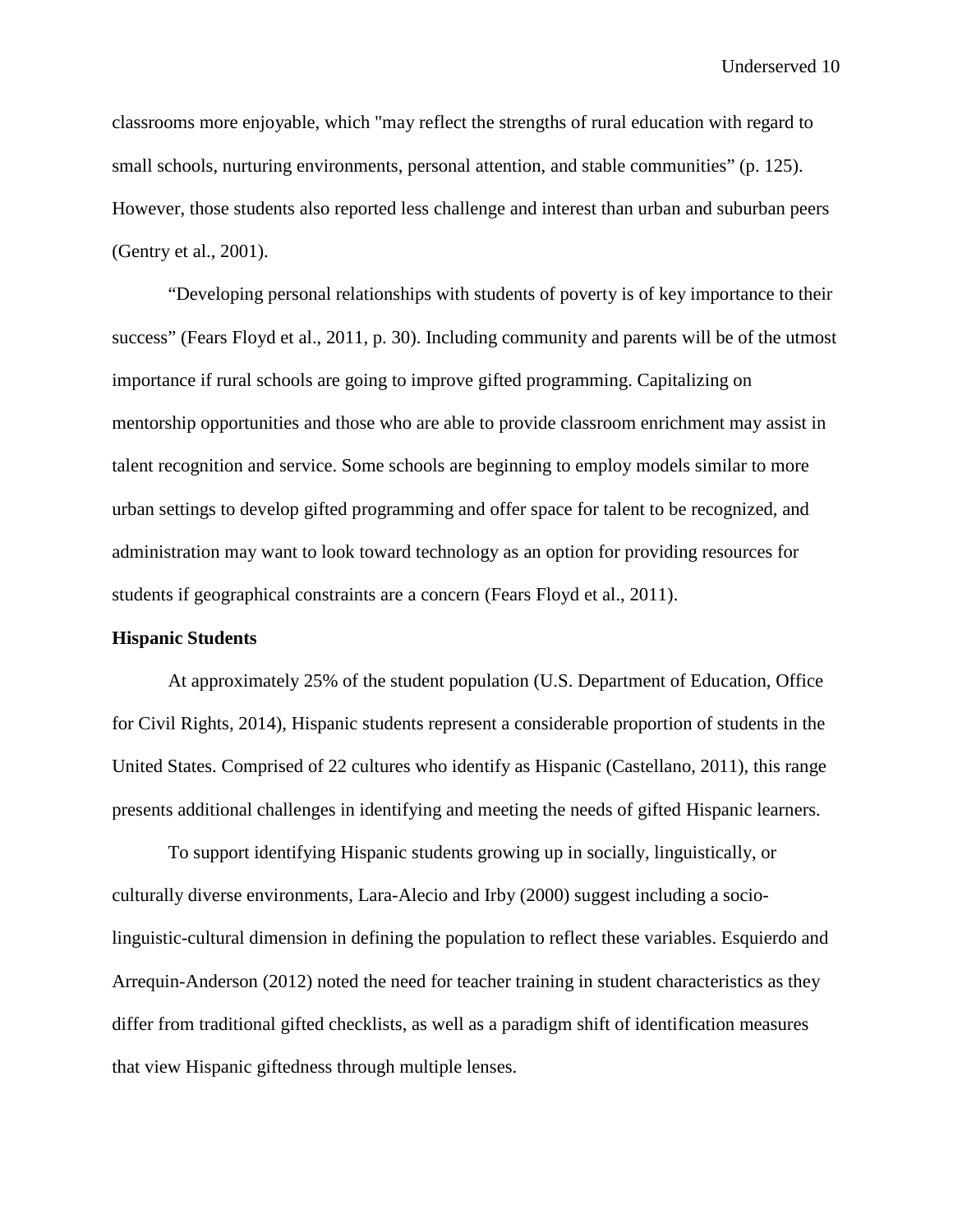Learning must include culturally responsive curriculum. If teachers and schools fail to provide this, they are failing to provide Hispanic students with the connections to school that will allow their gifts to surface. Given so many different cultures identifying as Hispanic, infusing culturally relevant curriculum and instruction requires a thoughtful and informed approach. Similarly, differences should be addressed through "responsive, creative, and persistent" (Ford, 2011, p. 266) efforts to involve and support families and provide counseling designed to meet students' affective, social-emotional, and psychological needs.

#### **Native American Students**

Many Native American students struggle with reading and writing, as they often operate in a mixture of a Native language and English. DeVries and Shires-Golon (2011) explain "many of these children have been identified as gifted, particularly in the area of spatial intelligence, and have obtained IQ scores in the gifted range. Many are considered underachievers" (p. 50). These students tend to show more creative talent and visual-spatial abilities. High school dropout rates are high in Native American populations, indicating that their learning needs are not being met. "Whereas traditional education program design has emphasized the assimilation of cultures, it is vital that Native American educators maintain an integrative perspective that embraces the tenets of a multicultural society in order to engage and motivate Native American students" (DeVries & Shires-Golon, 2011, p. 75). For many Native American students, this means paying special attention to oral history, language, and respect for tradition. "By incorporating color, size, and humor, as well as a variety of visuals and hands-on activities, and by using music and/or movement, teachers can enjoy greater success in reaching gifted Native American students" (DeVries & Golon, 2011, p. 58). This quote addresses the specific learning styles that are most common among Native American populations. Teachers need to be knowledgeable about tribal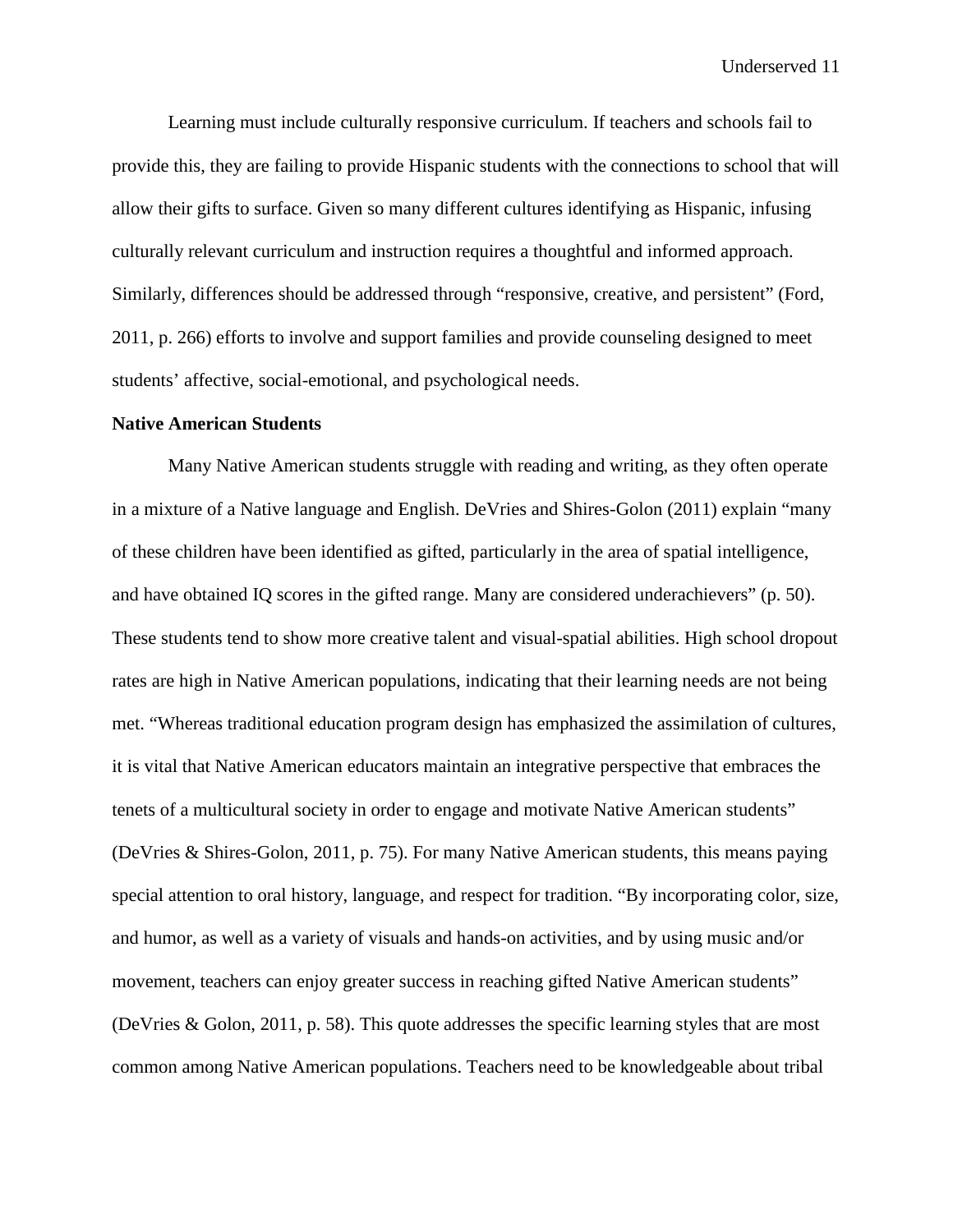tradition, history, and culture to understand the learning needs of their students. Omdal, Rude, Betts, and Toy (2011) noted:

Native American students process information in a distinct and unique manner that is not effectively engaged in the traditional sequential and analytical learning model set forth by most schools and curriculum providers. . . . A global and relational instructional style more effectively engages Native American students with a variety of choices in individual learning, use of examples from contemporary Native American life, and realworld application of ideas and skills. (p. 76)

Also, it is important to take into account that Native American students value cooperation over competition. Including tribal elders and family members provides the collaborative environment and oral histories that stimulate Native American students and responds to cultural needs. Cultural knowledge and tradition are handed down by storytelling. Community is described as "a collective" that eschews materialism, values patience and self-control, and fosters respect of authority and elders as highly important. Communication style may include quiet, slow speech, characterized by thoughtful responses that require delay prior to answering, nonverbal communication. Displays of individual knowledge or talent are not encouraged. As a result, typical classroom learning and talent development leads to a great deal of misconceptions and isolation (Gentry, Fugate, Wu, & Castellano, 2014).

#### **African American and Black Students**

The Civil Rights Data Collection Data Snapshot on College and Career Readiness in the 2011-2012 school year (U.S. Department of Education, Office for Civil Rights, 2014) presents a troubling picture of the underrepresentation of African American and Black students in gifted and talented programs and advanced secondary-level classes. In that school year, 4% of the total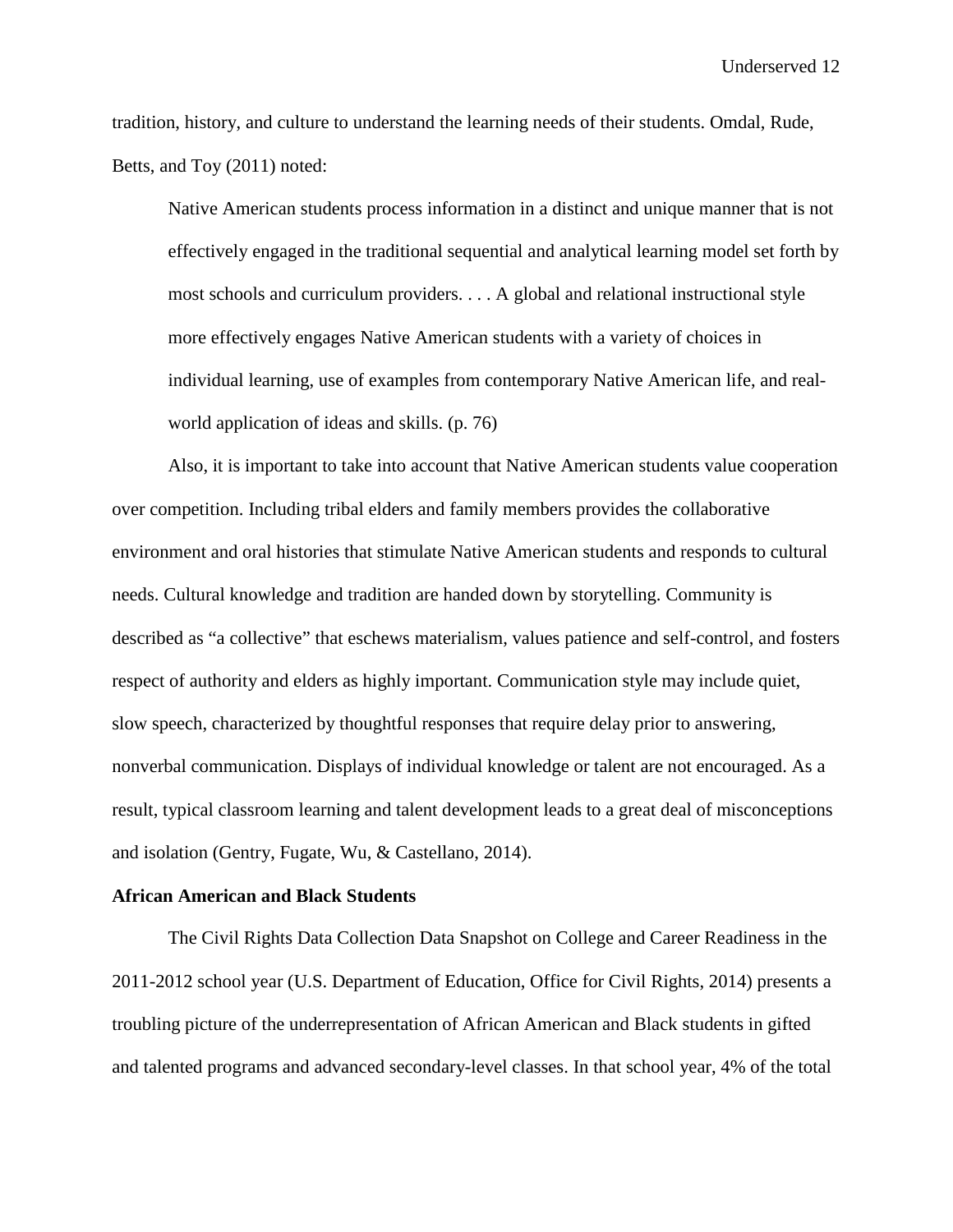African American and Black student population was enrolled in a gifted and talented program, compared to 8% of White students. In schools with gifted education programs, African American and Black students represented 15% of the total enrollment, but only 9% of the students enrolled in the gifted programs. Unequal access to a full range of math and science courses at the secondary level is another area of concern for students with high potential, with only 57% of African American and Black students compared to 81% of White students having full access. African American and Black students comprised 16% of total enrollment in high schools, 9% of students enrolled in at least one AP course and taking at least one AP exam, and only 4% of those with a qualifying score on at least one AP exam. And, although African American and Black students made up 16% of the enrollment in Algebra II classes, closely matching their representation in overall high school enrollment, they were only 4% of the students enrolled in Calculus.

Teachers must be attuned to the historical oppression of Black students as, "children infer teachers' beliefs about why they succeed or fail from the teachers' emotional reaction to them" (Long-Mitchell, 2011, p. 102), and experience increased self-efficacy and achievement from engaging consistently with mentors. Creating a culture of connectedness to the school itself and creating opportunities for students to integrate the school into their identity increases the likelihood that they will achieve academically. Long-Mitchell (2011) stated,

Black students are more likely to value academic achievement and educational attainment when they view education as an effective means of social and economic improvement. However, they are less likely to place value on academic achievement if they are less optimistic about the role of education for their economic mobility. (p. 102)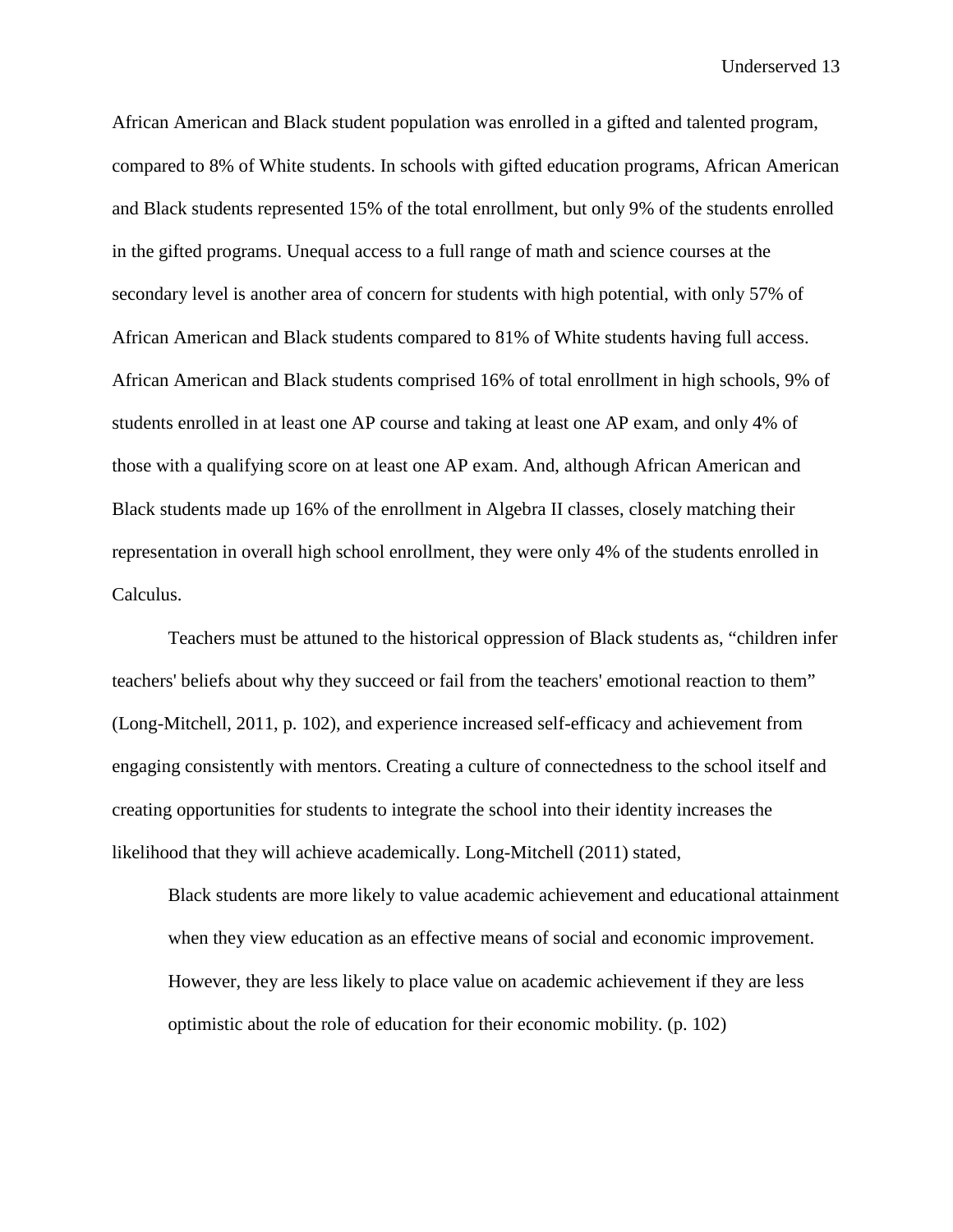A positive relationship with teachers and administrators in conjunction with teachers' high expectations increases achievement and self-efficacy. Ensuring that African American and Black students have a voice in their educational experiences increases achievement in this population, as the dominant class has generally dictated how Black students will be taught.

### **Asian American and Pacific Islanders (AAPI)**

There is some evidence that suggests Asian American and Pacific Islanders (AAPI) may be "overrepresented" in gifted education programs (Yoon & Gentry, 2009). AAPI account for a small, albeit, growing percentage of students in the United States, and they have received substantial media attention for their academic excellence and perceived occupational success. Due to the prevailing view of AAPI as a homogenous racial group, generally successful in school and career with little to no mental health problems, they have been stereotyped as *model minorities* (Chung, 2015; Lee et al., 2009; Lund, Chan, & Liang, 2014; Okubo, Yeh, Lin, Fujita, & Shea, 2007) and have received little attention in scholarly educational literature (Henfield, Woo, Lin, & Rausch, 2014; Kitano & DiJiosia, 2001; Museus & Kiang, 2009). However, the statistics used as evidence for the model minority stereotype are misleading because AAPI are often grouped together without consideration of nationality or ethnic group differences (Hune, 2002; Museus & Kiang, 2009). AAPI represented one of the fastest growing racial groups between 2000 and 2010 (U.S. Census Bureau 2010a, 2010b) and in actuality is made up of over 50 different ethnic groups (Chow, 2011) with a wide variety of languages, religions, and "significantly varied levels of success" (Yoo, Burrola, & Steger, 2010, p. 115).

The low educational achievement, degree attainment, and income levels of Southeast Asian Americans with their history as refugees and Pacific Islanders with their history of colonization reveal stark contrasts when compared to these markers of success for East and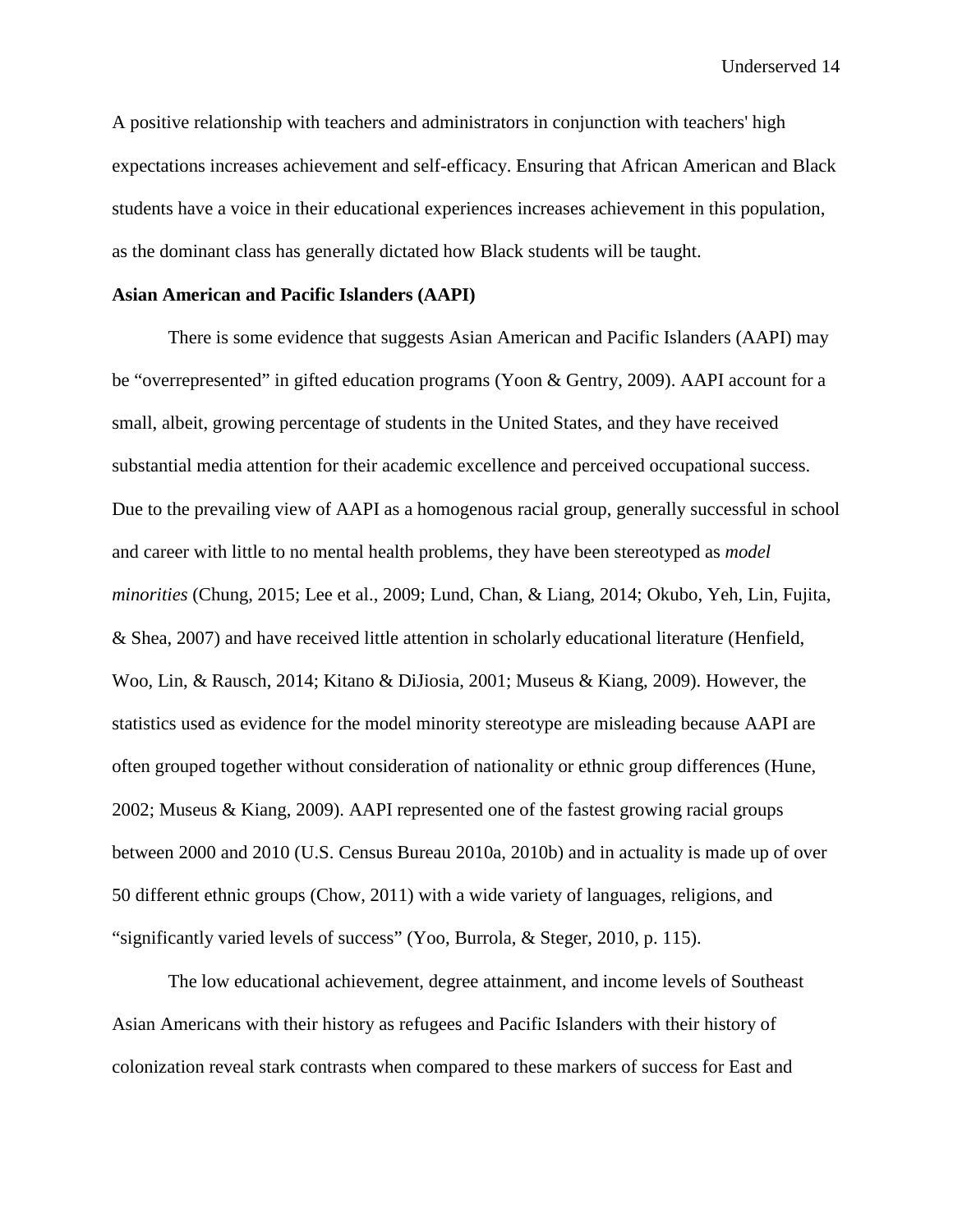South Asian Americans. Many Southeast Asian Americans emigrated from the countries of Vietnam, Laos, and Cambodia as refugees. Their children often grow up in high-poverty, single parent homes where English is not the first language (Hune & Takeuchi, 2008). Disaggregated statistics show some of the lowest rates of high school and bachelor degree attainment for Southeast Asian Americans compared to the overall U.S. population (Chan, 1991; Hune & Takeuchi, 2008; Ngo & Lee, 2007; Teranishi, 2010; Yoo et al., 2010) and the lowest per capita income of any racial group (Ngo & Lee, 2007). Native Hawaiian and other Pacific Islanders include any person from the indigenous groups of Hawaii, Guam, Samoa, or other Pacific Islands (U.S. Census, 2010b). They also have high poverty rates (18%) compared to the U.S. average (12%) and similar low degree achievement rates as Southeast Asian Americans (Takeuchi  $\&$ Hune, 2008; WHIAAPI, n.d.). The model minority stereotype and grouping of AAPI into one homogenized racial group may mask the low educational attainment of AAPI subgroups and their underrepresentation in gifted programming (Kitano & DiJiosia, 2001). Furthermore, teachers have been found to overlook struggling Asian American students unless challenging behaviors arose (Hui-Michael & Garcia, 2009). The model minority stereotype may appear positive on the surface but rather than helping "tends to silence and render invisible the complexity of the AAPI community" (p. 40) and disregard the educational potential of certain AAPI subgroups (Chow, 2011).

#### **Barriers to Identification**

Ford, Grantham, and Whiting (2008), like Donovan and Cross (2002), noted the continuing underrepresentation of Black and Hispanic students who do not have access to curricula, programs, or services in gifted and talented programs. Ford (2010) attributed this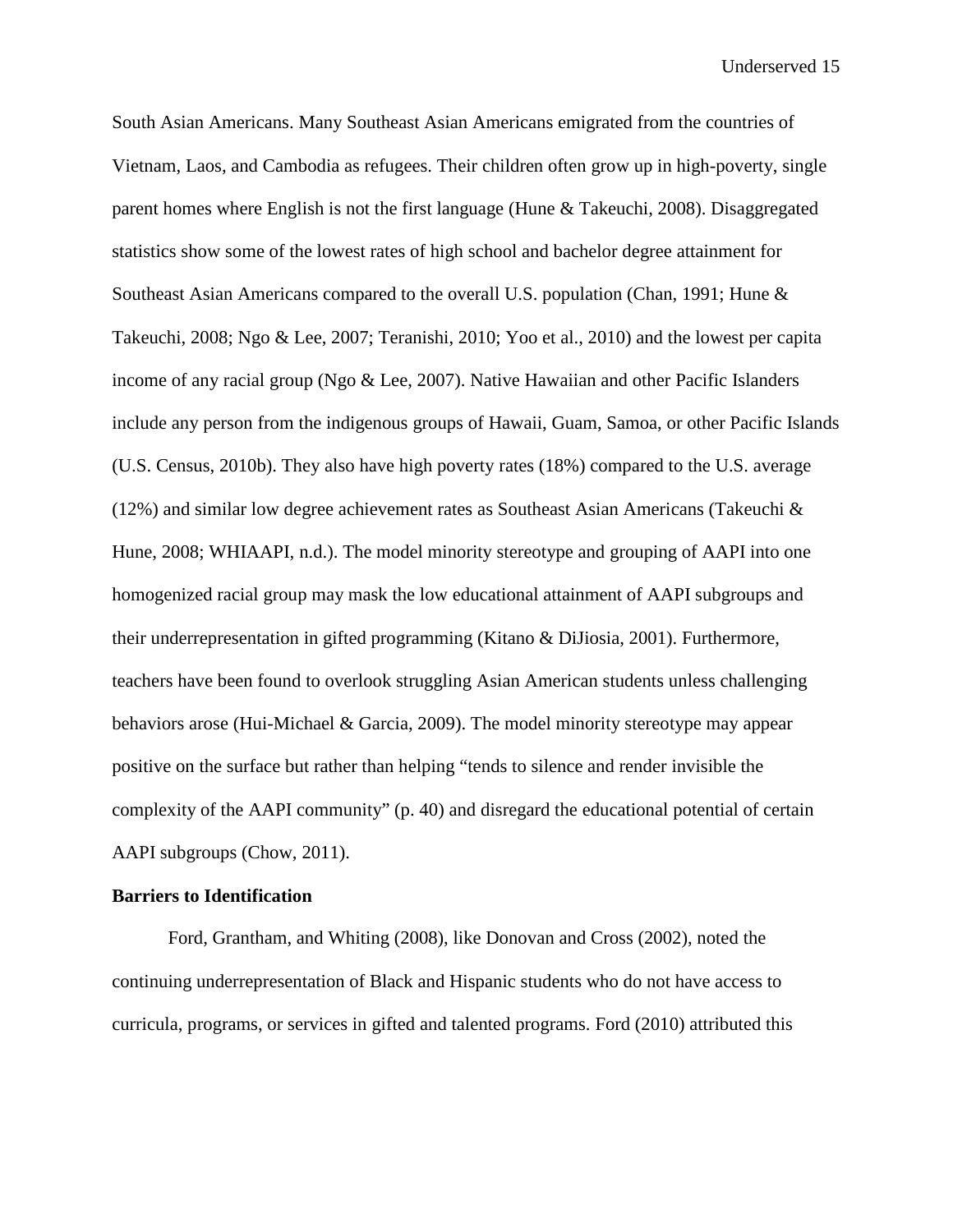disproportionality of culturally, linguistically, and economically diverse students in gifted and talented programs to four categorical roadblocks:

(a) lack of teacher referral, (b) students' differential performance on traditional intelligence and/or achievement tests, (c) stagnant and outdated policies and procedures for labeling and placement, and (d) social-emotional concerns and eventual decisions of their Black and Hispanic students and their primary caregivers about gifted education participation. (p. 32)

Ford (2010) contended that these roadblocks are embedded in larger societal problems, which harkens back to Frasier's Four A's (1997): Attitude—hold a proficiency view of students with the perspective that gifts and talents can emerge; Access—opportunities are essential for the development of gifts and talents; Assessment—existence of equitable identification systems; and Accommodations—identifying academic needs for further enhancement and development. Ford views the roadblocks as situated in deficit thinking—"culturally different students are genetically and culturally inferior to White students" (p. 32), which impacts all components of program design to development; colorblindness (or culture-blindness)—"the importance of and role of culture in learning curriculum, instruction, assessment, and expectations" (p. 32) is suppressed; and White privilege—"social and cultural capital (e.g., language, values, customs, traditions) of White Americans is valued and held as normal, normative, or the standard" (p. 33).

Callahan, Moon, and Oh (2013a) explored the representation of minority and economically disadvantaged students in elementary gifted and talented programs by asking district coordinators to select the range of percentages that matched their student demographics. Exact alignment meant that the district coordinator chose the same ranges for the district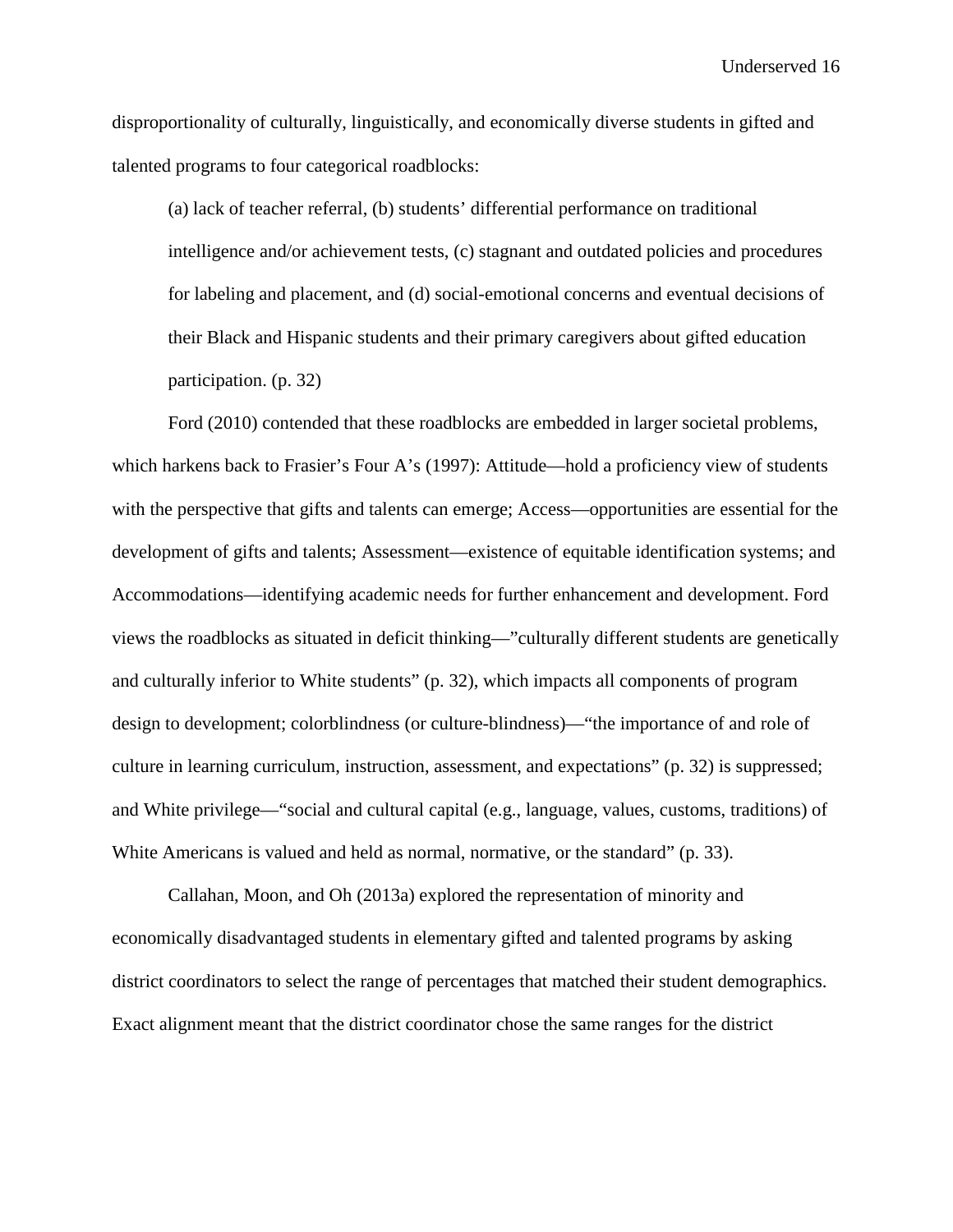population and the subpopulation; adjacent alignment meant that the range of percentages differed by no more than one category.

- a. More than 80% of the district coordinators indicated exact (50.4%) or adjacent (33.6%) alignment between the percentage of Black students in the district and in the gifted program. District coordinators (16.0%) reported underrepresentation of Black students in gifted program.
- b. A similar pattern of representation emerged for Hispanic students with 85.2% of the district coordinators reporting exact (54.5%) or adjacent (30.8%) alignment, while 14.8% indicated that the percentage of Hispanic students in the gifted program was lower than the percentage in the general population.
- c. The researchers noted a discrepancy between the representations of students in the district versus the gifted program when free or reduced lunch program status was evaluated. Only 42.3% of the district coordinators indicated exact or adjacent alignment between students in the district's free and reduced lunch program and the percentage in the gifted and talented program.
- d. Similar patterns of representation of Black and Hispanic students in gifted programs were evident for middle schools (Callahan, Moon, & Oh, 2013b). At the middle school level, exact (34.4%) or adjacent (45.6%) alignment was reported between the percentage of Black students in the district and in the gifted program. A similar pattern was indicated for Hispanic students with more than 80% reporting exact (37.1%) or adjacent alignment (46.9%).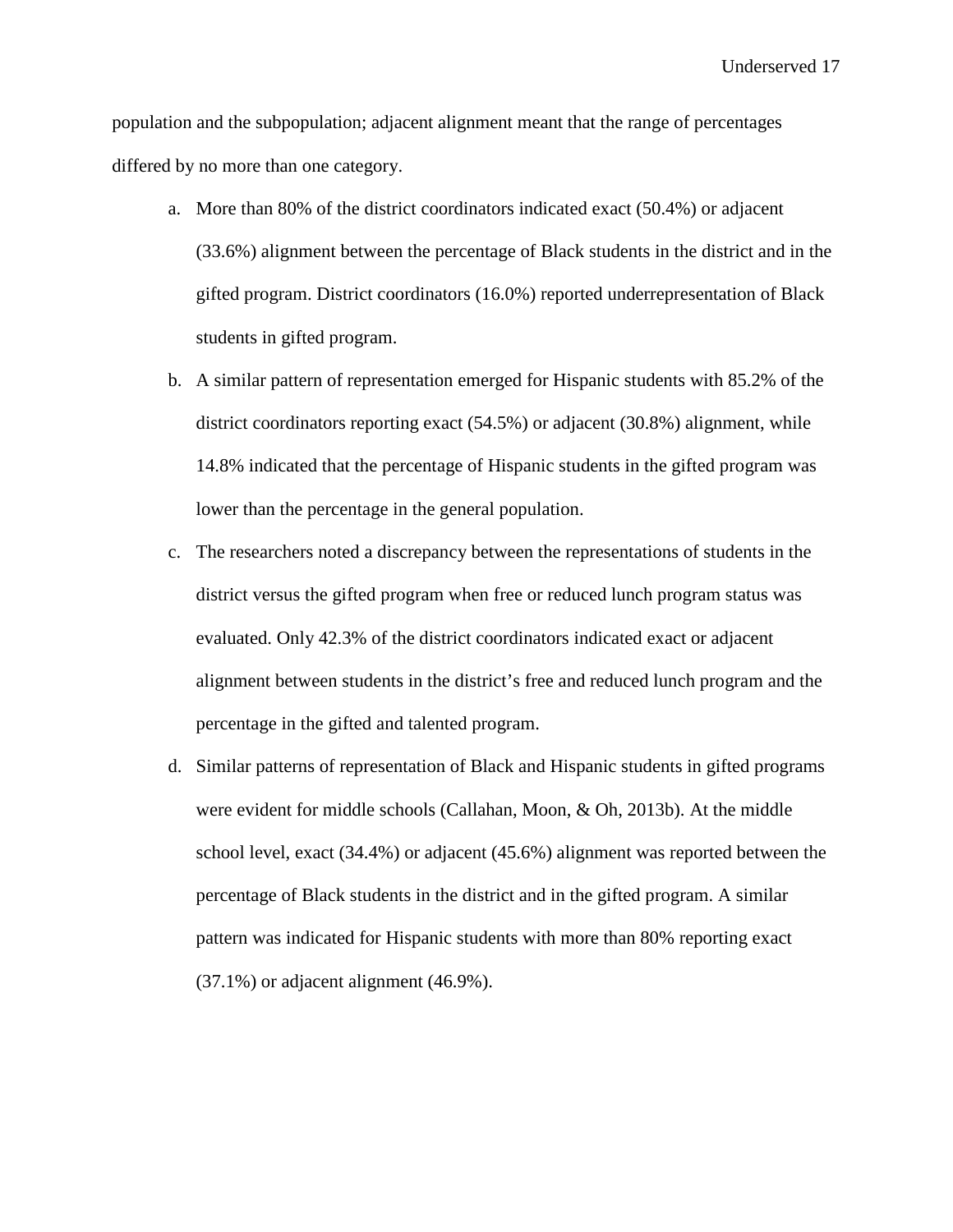e. Similar to the elementary school data, a discrepancy existed between students of poverty in the district and in the middle school gifted program as only 45.2% of the district coordinators reported exact or adjacent alignment.

#### **Status of Effective Programs**

It is critical to seek ways to find "overlooked" students who may be our low income, high potential learners from culturally and linguistically diverse communities (Ford, 2007; VanTassel-Baska & Stambaugh, 2007). Olszewski-Kubilius (2007) offered insights to engaging promising students from poverty-stricken communities in opportunities to develop their gifts: "Interventions need to recognize, affirm, acknowledge, and take advantage of strengths, and identify, understand, and compensate for weaknesses" (p. 45).

A strength-based approach to finding and serving students with gifts and talents (Renzulli & Reis, 2014) is warranted. To provoke this perspective, professional development and identification protocols must "emphasize reformulation of teacher thinking from nomination of gifted students to finding talents in specific areas" (Callahan, 2007, p. 55). Adams and Chandler (2014) highlighted programs that promoted achievement of students at risk and at promise. They identified eight successful programs with high potential, low-income students. Four models were implemented in elementary or middle schools, and one model began in grade 3 and extended to grade 9.

• Gavin (2014) described Project  $M^3$ : Mentoring Mathematical Minds, funded by the Jacob K. Javits Gifted and Talented Students Education Act, with a major goal of engaging mathematically promising students in complex mathematics. Findings from two cohorts of students progressing from grades 3-5 illustrated the growth of mathematical concepts on the Iowa Tests of Basic Skills and above grade level items from Trends in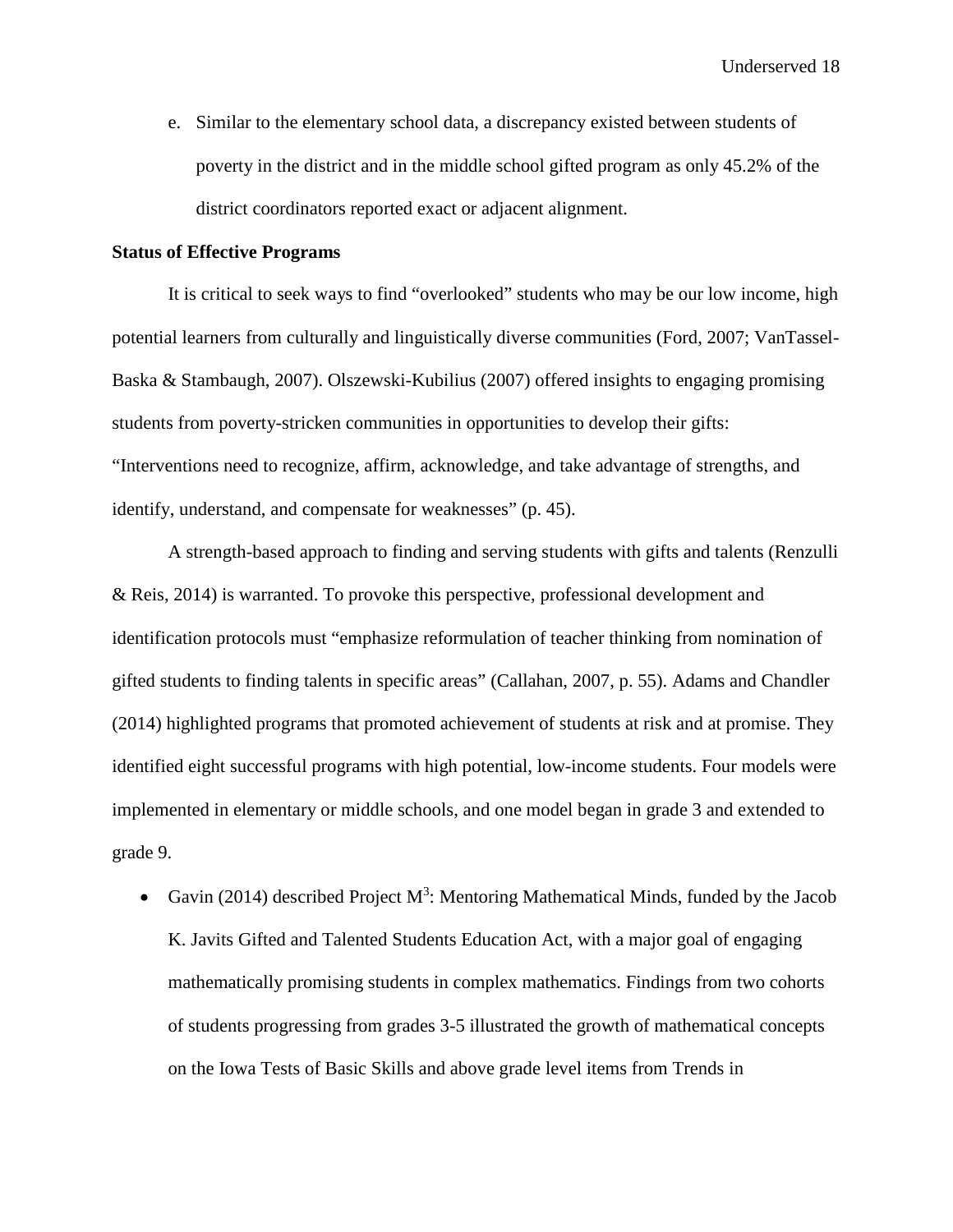International Mathematics and Science Study (TIMSS) and National Assessment of Educational Progress (NAEP) (Gavin et al., 2007).

- Cockrell (2014) provided details on Project EXCITE, which is a collaborative project with Northwestern University and Evanston Township High School District. Grade 3 students participate in a 6-year program involving after school, weekend, and summer enrichment classes; tutoring; and educational guidance and counseling. The program goal is to close the achievement gap between minority and majority students, and the students make academic gains throughout their program involvement. By grade 8, African American and Latino students scored at similar levels to White students on the Illinois Standard Achievement Test.
- Horn (2014) highlighted the Young Scholars Model, which "supports the notion of providing equity of opportunity to all students so that any child who has an exceptional ability to think, reason, and problem solve will be able to participate in classes for gifted and talented students" (pp. 45-46). Therefore, students are engaged in complex subject matter to help them prepare for increasingly challenging classes as they advance in school. Data on program participation in full-time classes for identified gifted and talented students and advanced academic courses, honors, Advanced Placement, and International Baccalaureate classes supports the importance of developing academic strengths.
- VanTassel-Baska (2014a) summarized the impact of the Javits project entitled Project Athena, which used research-based language arts curriculum to promote reading comprehension, literary analysis, and persuasive writing. The 3-year longitudinal study with gifted and promising learners in grades 3, 4, or 5 indicated that the experimental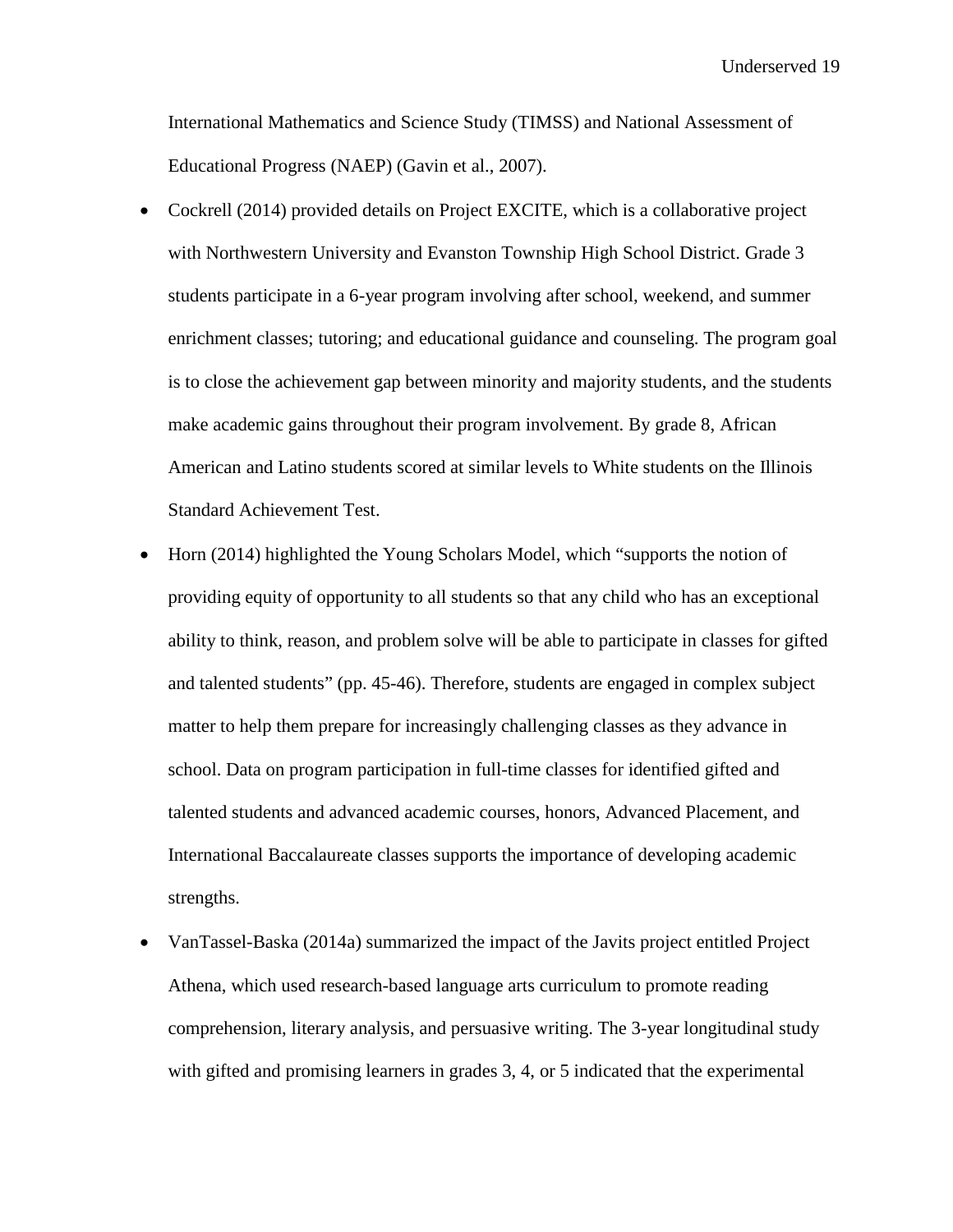group students made significant gains in critical thinking and experimental and control group students made significant gains in reading comprehension on the Iowa Tests of Basic Skills.

• VanTassel-Baska (2014b) highlighted the impact of Project Clarion, which was a Javits project focusing on challenging inquiry-based science curricula (Pre-K-grade 3). The academic goals of Project Clarion included enhancing conceptual understanding in science, developing scientific reasoning, and exposing students to interest-based science topics. Results for all Title I students showed significant and important gains.

Three of these effective programs focusing on meeting the academic needs of high potential, low-income students represent a small portion of all Javits grants funded over 20 years. Unfortunately, data from the last group of Javits grants are not available due to federal cuts in 2011 in mid-cycle. Recent refunding of Javits grants has resulted in new research being conducted in these areas.

Other researchers designed programs and organizational approaches to promote the talents and abilities of students whose achievement potentials were not realized fully. Gentry and Owen (1999) employed causal-comparative and longitudinal research designs to examine the impact of cluster grouping with elementary students over 4 years in a rural district. The researchers concluded that teachers' perceptions of student achievement changed as "more students were identified as *high achieving* each successive year, while fewer students were identified as *low achieving*" (p. 228). They found that

Even though students in the treatment schools began with lower reading scores than did students in the comparison school, after three years in a flexible cluster grouping program, the treatment school students outperformed or equaled their comparison and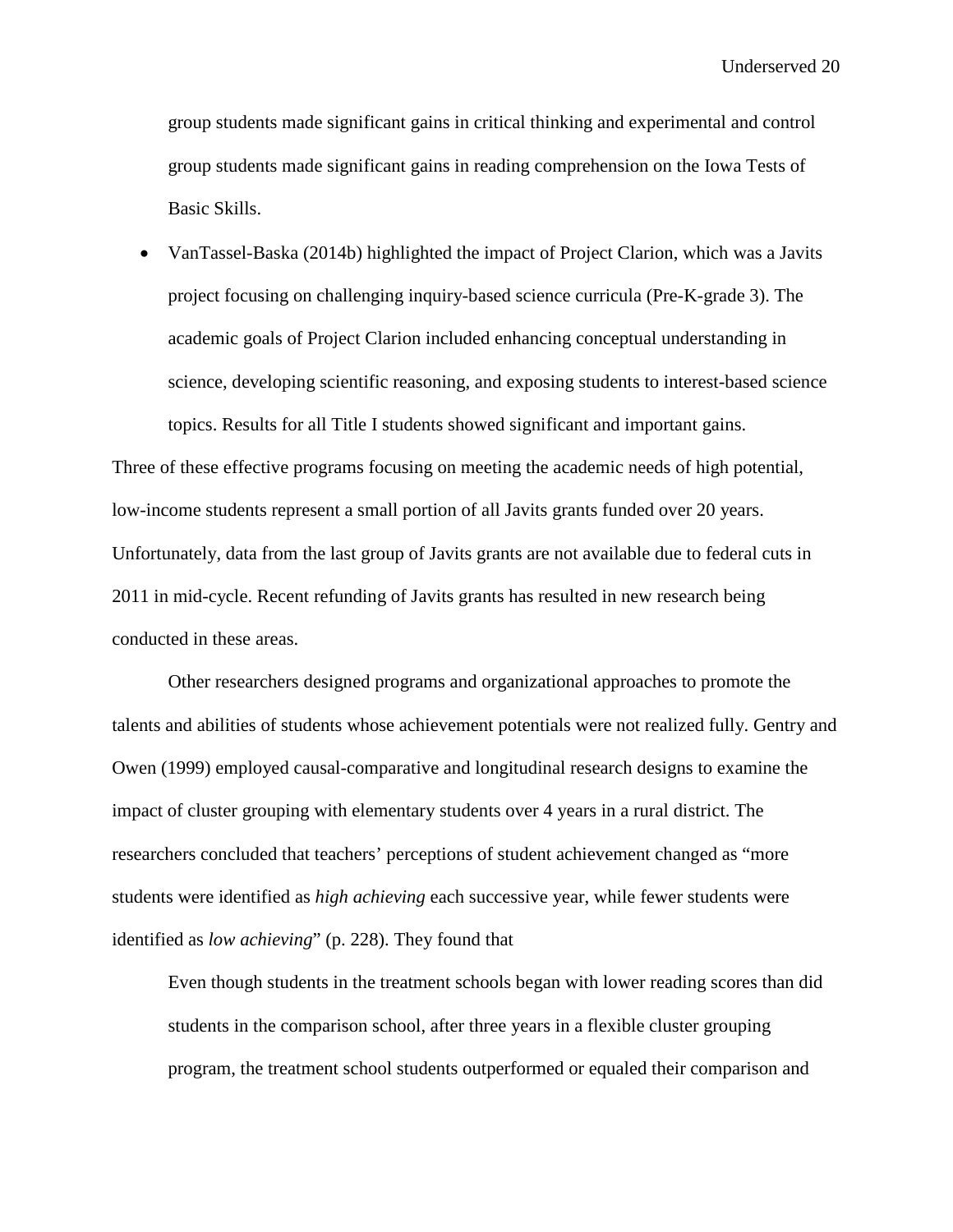school counterparts. Additionally, the growth in reading achievement had both practical and statistical significance for the treatment school students. (p. 232)

Cluster grouping and differentiating the curriculum promotes the perspective that reducing the range of academic variability in classrooms allows teachers to accommodate students' learning needs.

Olszewski-Kubilius and Clarenbach (2012) identified successful practices associated with effective programs:

- create gateway programs to prepare students for challenging courses;
- design program selection criteria based on current levels of talent;
- develop high-powered, enriched curriculum with appropriate scaffolding to develop advanced thinking and questioning skills;
- extend learning time through classes other than academic opportunities beyond the school day;
- offer supplemental program components to equalize opportunities; and
- promote student support networks within learning communities of bright, talented students who view high academic achievement as an important goal.

#### **Proposed Talent Development Model**

Talent development is a two-part process. First, opportunities must be provided for talent to surface. Second, the talent must be recognized and educational opportunities provided that engage and enhance the emerging talent to exceptional levels (Siegle, 2008; Subotnik, Olszewski-Kubilius, & Worrell, 2011). It is imperative that a model for talent development for underserved students include experiences for students that prepare them for the formal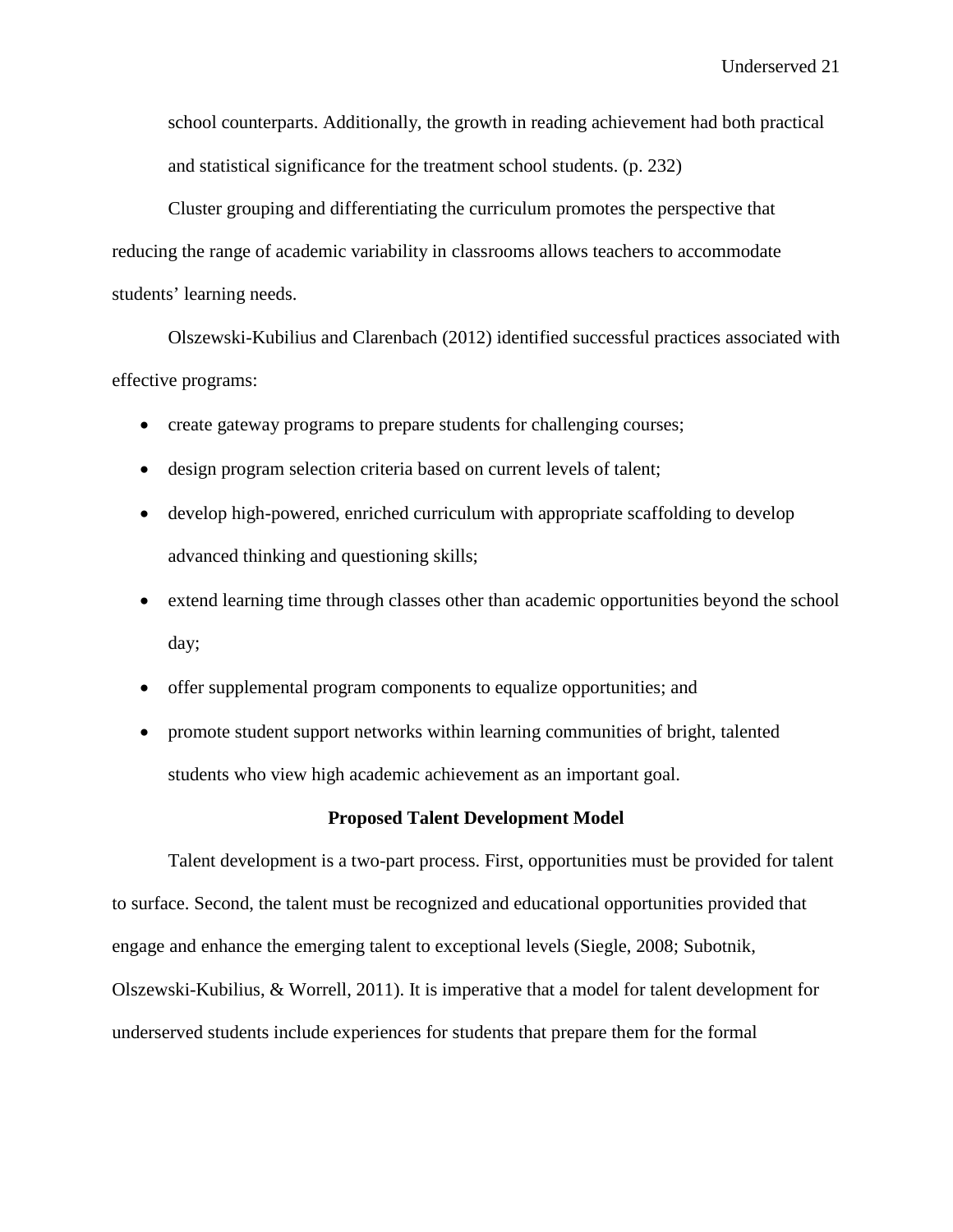identification process. It should also include culturally relevant learning experiences that students find meaningful and relevant.

Perspectives on giftedness may be applied in myriad ways, as there is no federal mandate for identifying or serving gifted and talented students. Therefore, states and districts may choose to design programs with varying goals and objectives. Student growth is maximized by meaningful instruction, learning, and engagement with peers. Effective programs based on the model we suggest can assure policymakers, educators, and parents that our nation's gifted and talented students, across all groups, receive instruction that is sufficiently challenging, allowing these students to reach their full potential.

As noted, one hindrance to identifying students from underserved populations is that their talents may not have surfaced for a variety of reasons. Gifted students from underserved populations may have experienced fewer opportunities to acquire the background knowledge and academic skills necessary to be recognized as gifted. They may also be demonstrating their giftedness in ways that are fundamentally different from stereotypical gifted characteristics. Gifted students from underserved populations may also choose not to reveal their giftedness.

Therefore, our model begins with a pre-identification process of identifying students who would benefit from an emergent talent experience that reveals their high potential. These preidentified students should then participate in a preparation program that provides opportunities for talents to emerge. Some districts can provide emergent talent experiences for all students, while others may use a pre-identification process. It is essential that preparation programs provide students and their families with a rationale to participate, support systems for students to attend, and resources for participation. As a result of the talent emergent experiences in preparation programs, a wider range of students, including greater numbers of underserved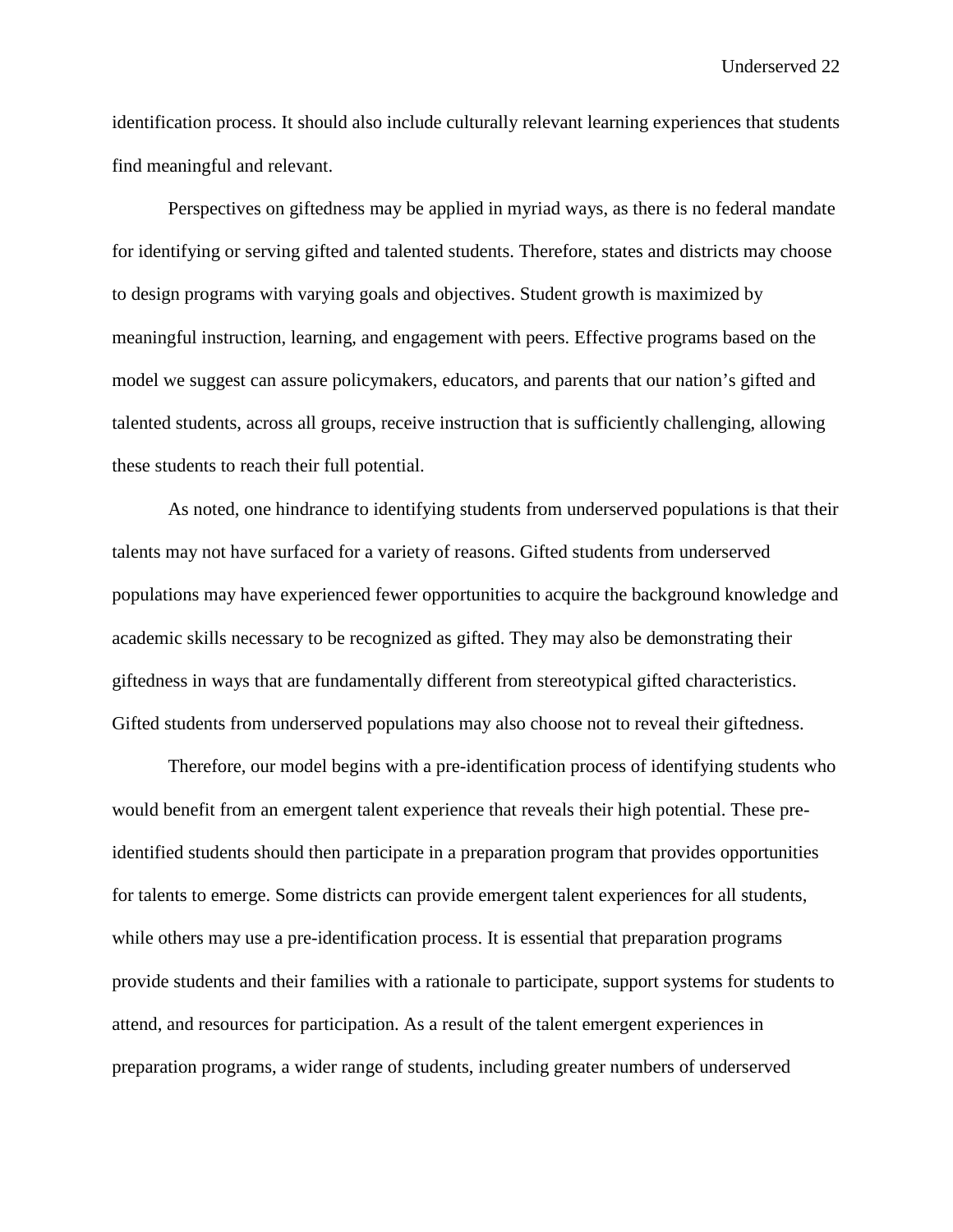populations, should be identified who would benefit from gifted education services as an intervention with attendant outcomes.

We propose a model for talent development based on the aforementioned practices that proactively addresses recognizing and nurturing students' talents and gifts. The model (see Figure 1) includes five major components (i.e., Pre-Identification, Preparation, Identification, Intervention, and Outcomes).

## **Pre-Identification**

Pre-identification, the process of identifying students who would benefit from an emergent talent experience, includes screening measures that sort subgroups of students for preparation services. Successful pre-identification requires teachers to be "talent scouts" (Brulles et al., 2011, p. 306) who are not only aware of the characteristics of gifted learners, but also how giftedness may be masked in underserved populations (Gentry, Hu, & Thomas, 2008). The purpose of the pre-identification process is to identify those students whose previous experiences and resources were insufficient to develop their talents and abilities to levels where they can be recognized. It should also involve recognizing students who may not be willing to reveal their talents and abilities.

### **Preparation**

Pre-identified students would then participate in preparation, which includes activities designed to enhance the knowledge and academic skills necessary to develop their talents and strengths (Brulles et al., 2011). In other words, preparation provides learning experiences for talents to emerge. This also includes building trusting relationships where students feel comfortable demonstrating their talents and abilities. As a result of these activities, talents and abilities can be recognized during the identification process.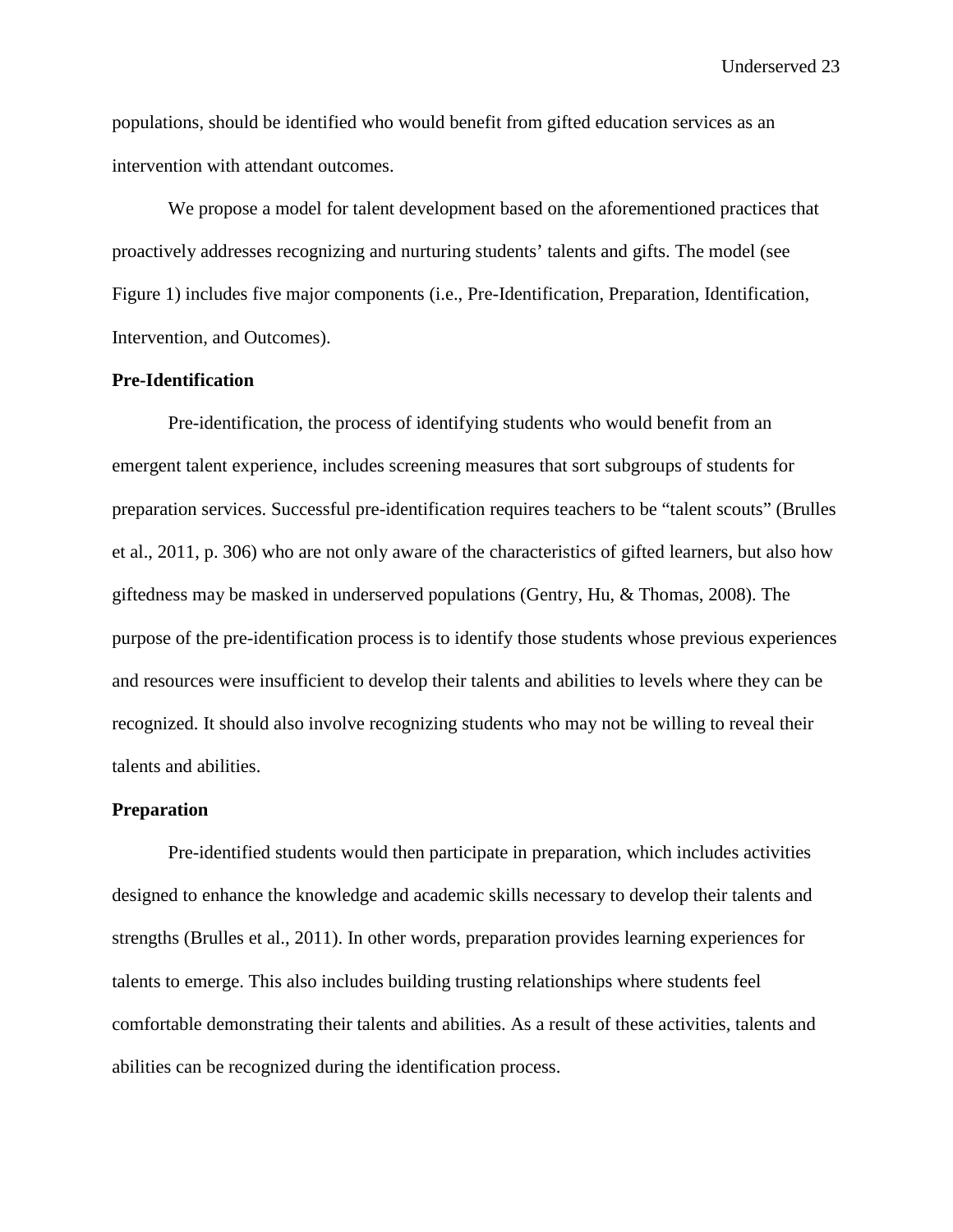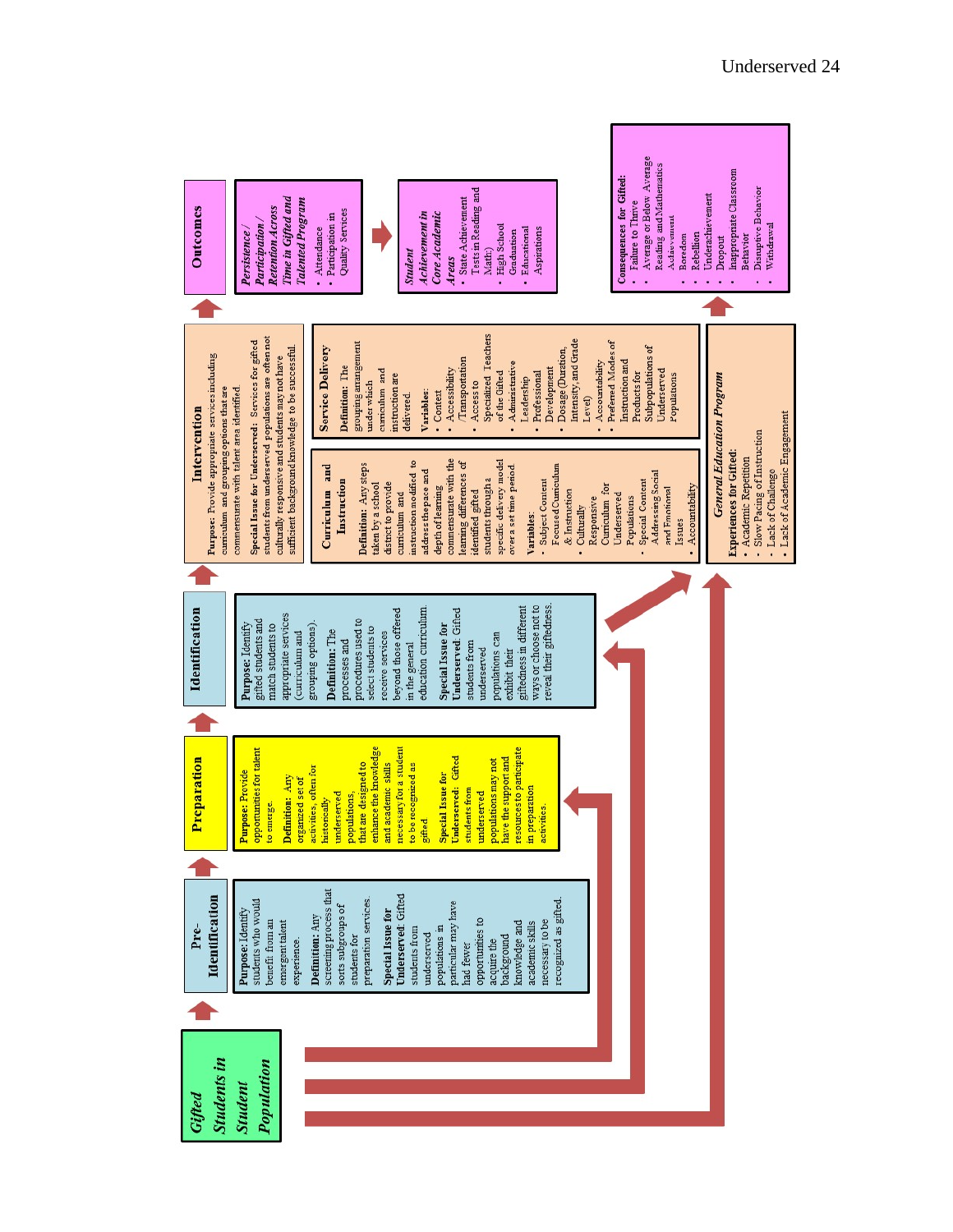The preparation program itself ensures that lessons are culturally, ethnically, and linguistically sensitive. The lessons also include flexible grouping, vertically aligned acceleration teaching, and real world problem solving. This is intended to foster thinking and learning habits that will ultimately allow the students to participate fully and successfully in gifted programming in the future.

#### **Identification**

Students who live in challenging learning communities may not have the same opportunities as those from advantaged communities regarding the development of language, vocabulary, and mathematics knowledge and concepts. These students need educational interventions to ensure their readiness to learn at a high level and to support the nurturance of their latent or emergent academic skills. The National Association for Gifted Children (2010) noted in its white page on identification the following:

Some gifted individuals with exceptional aptitude may not demonstrate outstanding levels of achievement due to environmental circumstances such as limited opportunities to learn as a result of poverty, discrimination, or cultural barriers; due to physical or learning disabilities; or due to motivational or emotional problems. Identification of these students will need to emphasize aptitude rather than relying only on demonstrated achievement. Such students will need challenging programs and additional support services if they are to develop their abilities and realize optimal levels of performance. (par. 4)

Though pre-identification and preparation have traditionally been overlooked for underserved populations, Horn (2014) created "The Younger Scholars Model." The model is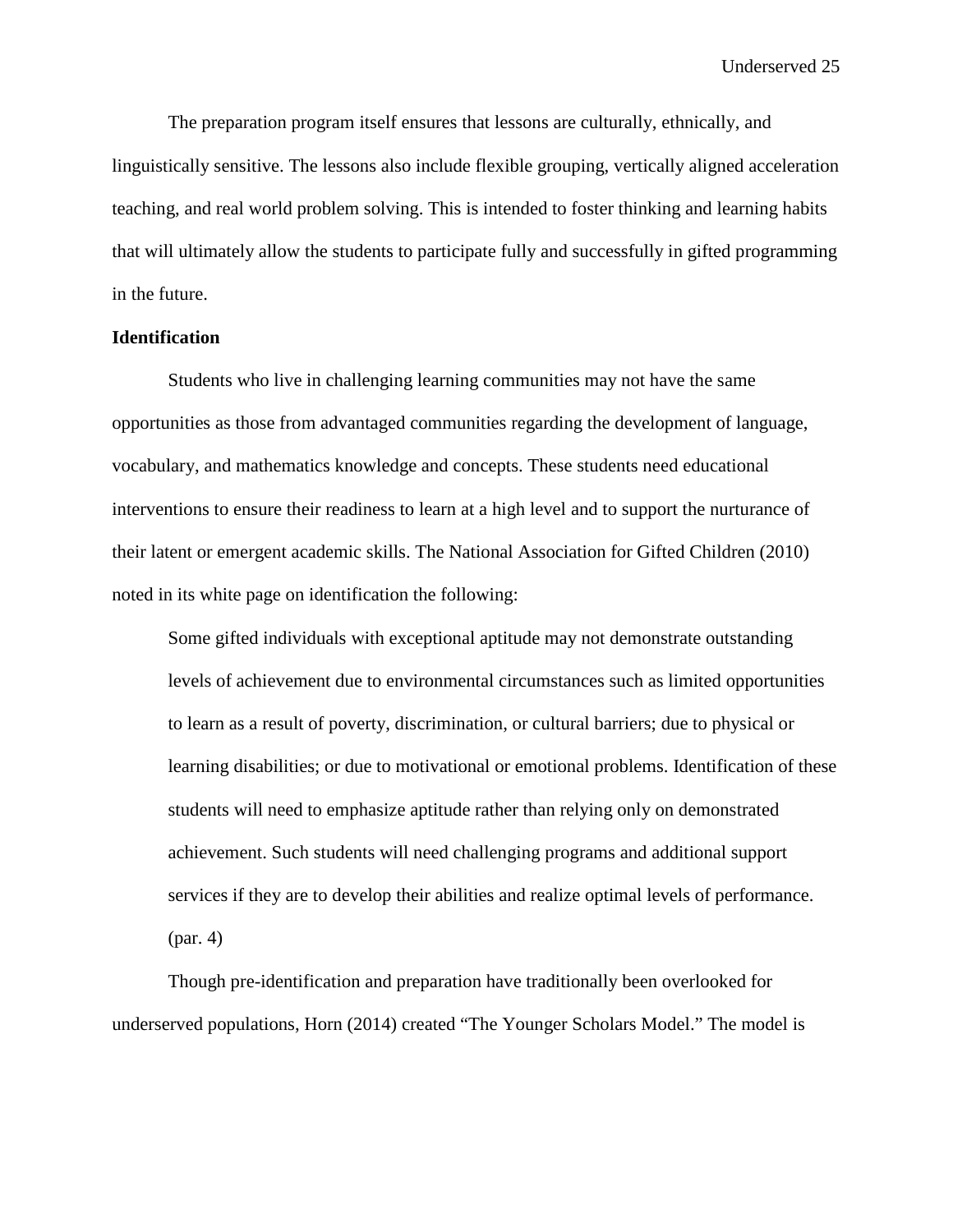meant to nurture potential giftedness in historically underrepresented populations as it focuses on "high expectations, powerful learning, and deep understandings" (p. 45). She explained,

The two-pronged primary goal of the Young Scholars model is (a) to identify giftedness in children from diverse cultural, ethnic, and linguistic backgrounds as early as possible; and (b) to nurture, guide, and support the development of their exceptional potential so that these students will be prepared for increasingly higher levels of challenge as they progress in grade levels. (p. 46)

Horn advocates for the employment of learning characteristics as identification models rather than behavioral characteristics that teachers often use to nominate students for identification testing. Teachers must also receive extensive training in identifying culturally diverse and underrepresented populations. She also supports the use of a nonverbal ability test as one part of the identification process such that native language is not a concern related to identification. Teachers must also employ multiple assessments and types of data to identify those students who should be involved in preparation programs.

Worrell (2014) noted that, "... ethnically diverse students continue to be underrepresented in GATE programs" (p. 244). Traditional screening tools and methods often fail to identify students from diverse ethnic backgrounds for gifted programming, particularly when gifted programs rely solely on a single intelligence test (Gentry et al., 2008). Alternately, Gentry et al. found promising results from studies using multiple assessments and alternative pathways including dynamic assessment, portfolio assessment, teacher and peer nomination, and whole class tryout procedures. They also included a cognitive battery and verbal responses to identify primary-aged students. Matthews and Kirsch (2011) noted that reliance on nonverbal measures may not be necessary, as composite scores from traditional aptitude tests now reflect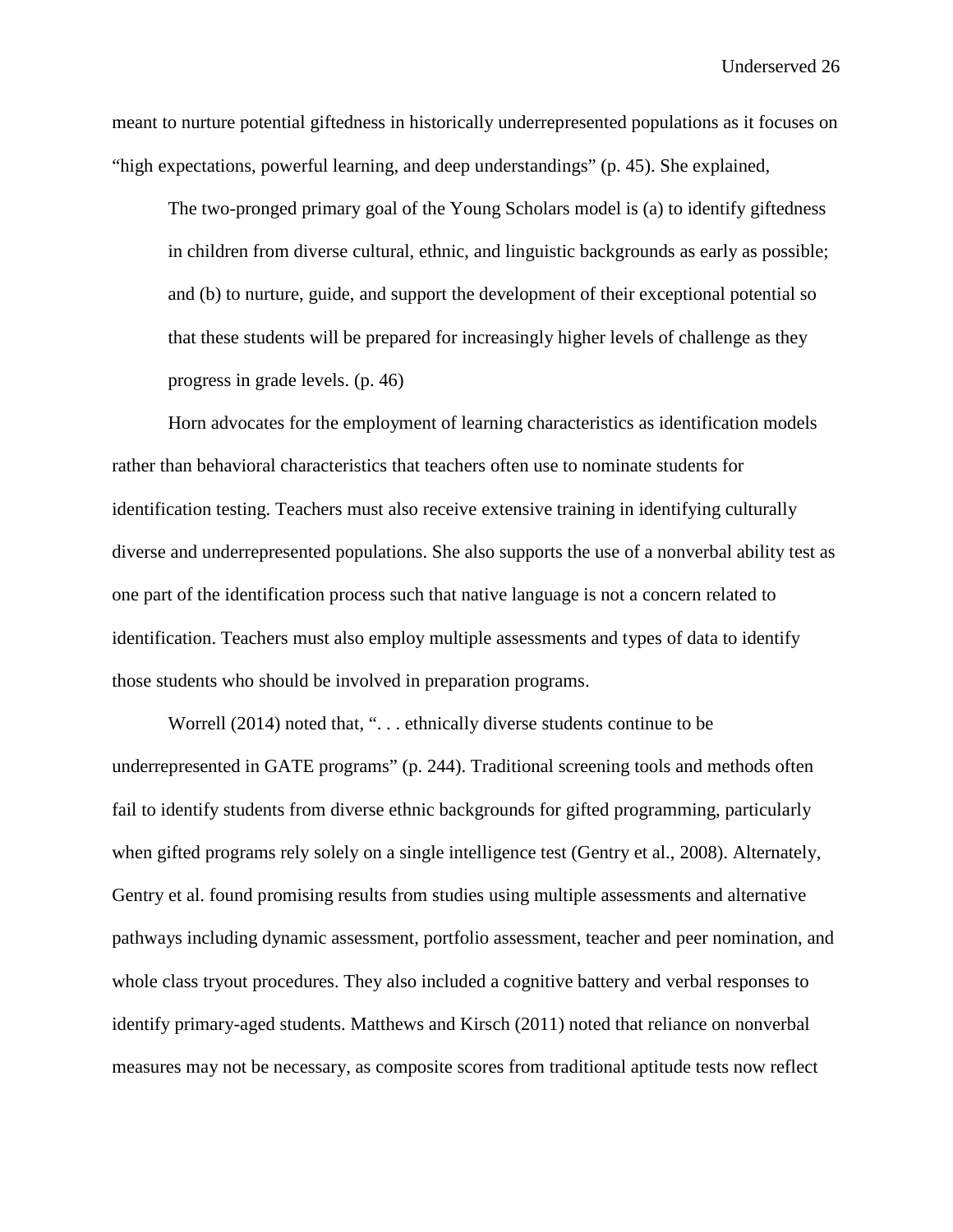figural reasoning or other nonverbal content. Conversely, Lohman (2005) cautioned that reliance on nonverbal tests could exclude the most academically talented students of all ethnicities, as the tasks still incorporate linguistic and cultural symbol systems.

Competence and achievement are culturally determined factors (Alexander & Schnik, 2008; Gentry et al., 2008) that complicate the identification of students' potentials across different populations and contribute to underrepresentation. McCoach and Siegle (2008) cited several identification barriers for minority students including unintentional bias and definitions of achievement that are different from expectations of administrators and teachers in the dominant culture. Similarly, for twice-exceptional students, Kalbfleisch and Iguchi (2008) noted "a student's giftedness may mask major areas of weakness and vice versa" (p. 713). Comprehensive, inclusive identification for gifted students in all populations requires a holistic approach of broadened identification (Kalbfleisch & Iguchi, 2008; McCoach & Siegle, 2008).

Parental and community communication and interactions with schools differ significantly among various cultures and ethnicities (Alexander & Schnik, 2008; Gentry, et al., 2008). Additionally, families for whom English is a second language may find communication with schools and teachers difficult. Underserved populations may differ from each other by parents' achievement orientation, beliefs, and behaviors (Schader, 2008). Gentry et al. (2008) found that students' own achievement ideology and perceptions of parental achievement orientation were the "strongest predictors for discriminating among gifted, potentially gifted, average achievers, and underachievers [of] students' attitudes toward reading, math, and science" (p. 203). Long-Mitchell (2011) found a positive relationship between staff and parents, in conjunction with teachers' high expectations, increased student achievement and self-efficacy. This indicates a need to inform parents, guardians, and caretakers in ways that respect their beliefs, while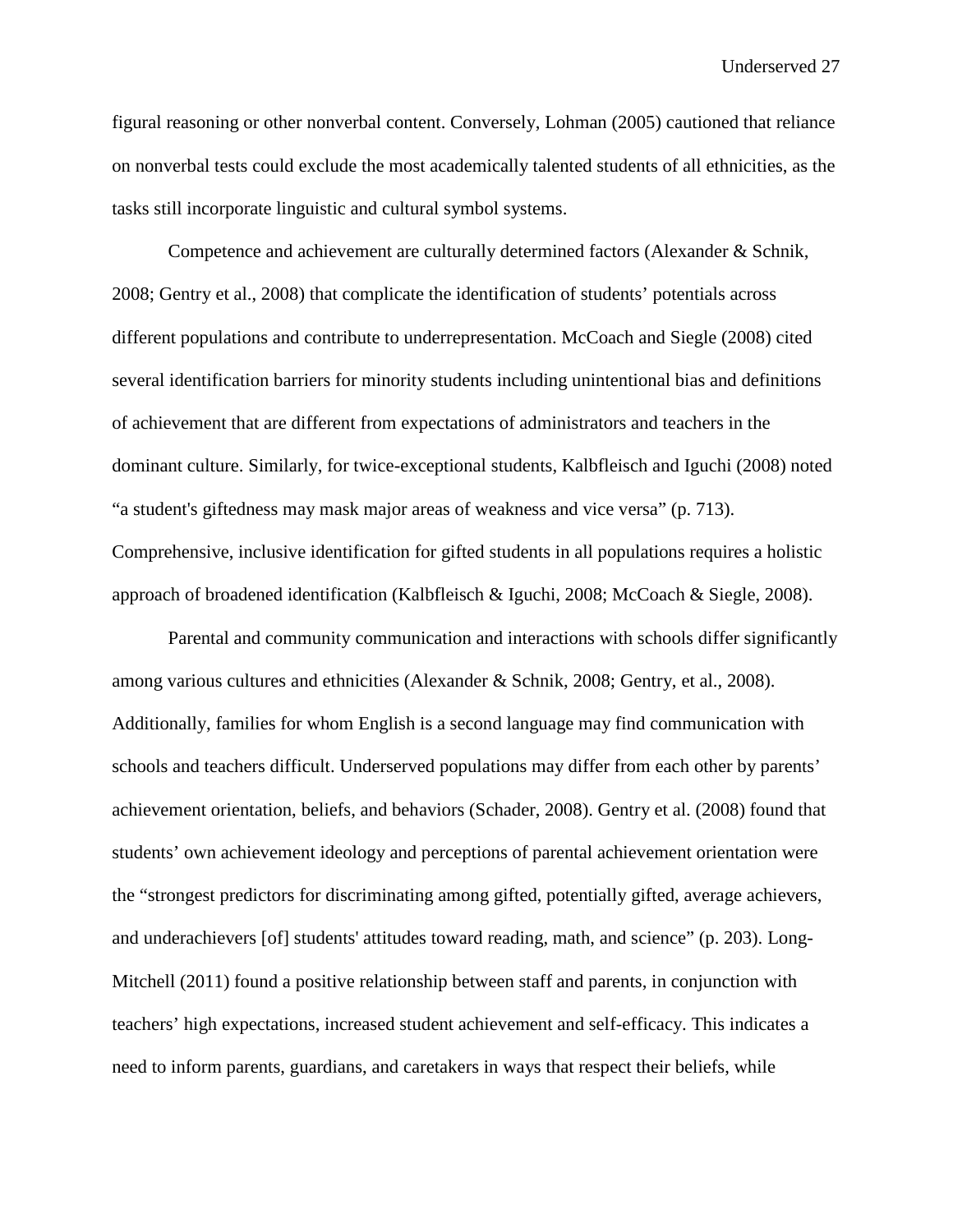fostering understanding of the nature of giftedness, what these opportunities mean, and how they might support their child.

Therefore, the manner in which parents are approached about including their children in gifted programs must be considered. Moore, Ford and Milner (2005) suggested parents of underserved students may be concerned about a curriculum that is not relevant, instructional practices that are based on competition or on methods of instruction that are culturally mismatched to the learning practices of the students' community, isolation from being one of a very few from a subpopulations with inattention to social relationship building, and emotional distress that may come from feelings of responsibility or the stress of representing a particular group.

#### **Intervention**

**Curricular and instructional goals.** Gifted programs and services operate under various curricular and instructional goals. Program goals may be established by linking them with wellknown systems and models in gifted education (Renzulli, Gubbins, McMillen, Eckert, & Little, 2009) or adopting or adapting them to local identified needs. Callahan (2009) reviewed goals of selected systems and models (e.g., Betts, 1986; Kaplan, 1986; Renzulli, 1978; Renzulli & Reis, 1985, 1997, 2014) and noted that they may focus on advanced content, methodologies, and products; productive, complex, abstract or higher level thinking skills; dynamics of group process; or the application of knowledge and skills to interest-based problems to be resolved.

Callahan et al. (2013a) analyzed survey data about the overarching goals of elementary gifted programs. Of the 327 respondents, almost 60% focused on student learning opportunities related to differentiation, enrichment, and/or acceleration. Fewer respondents listed student skills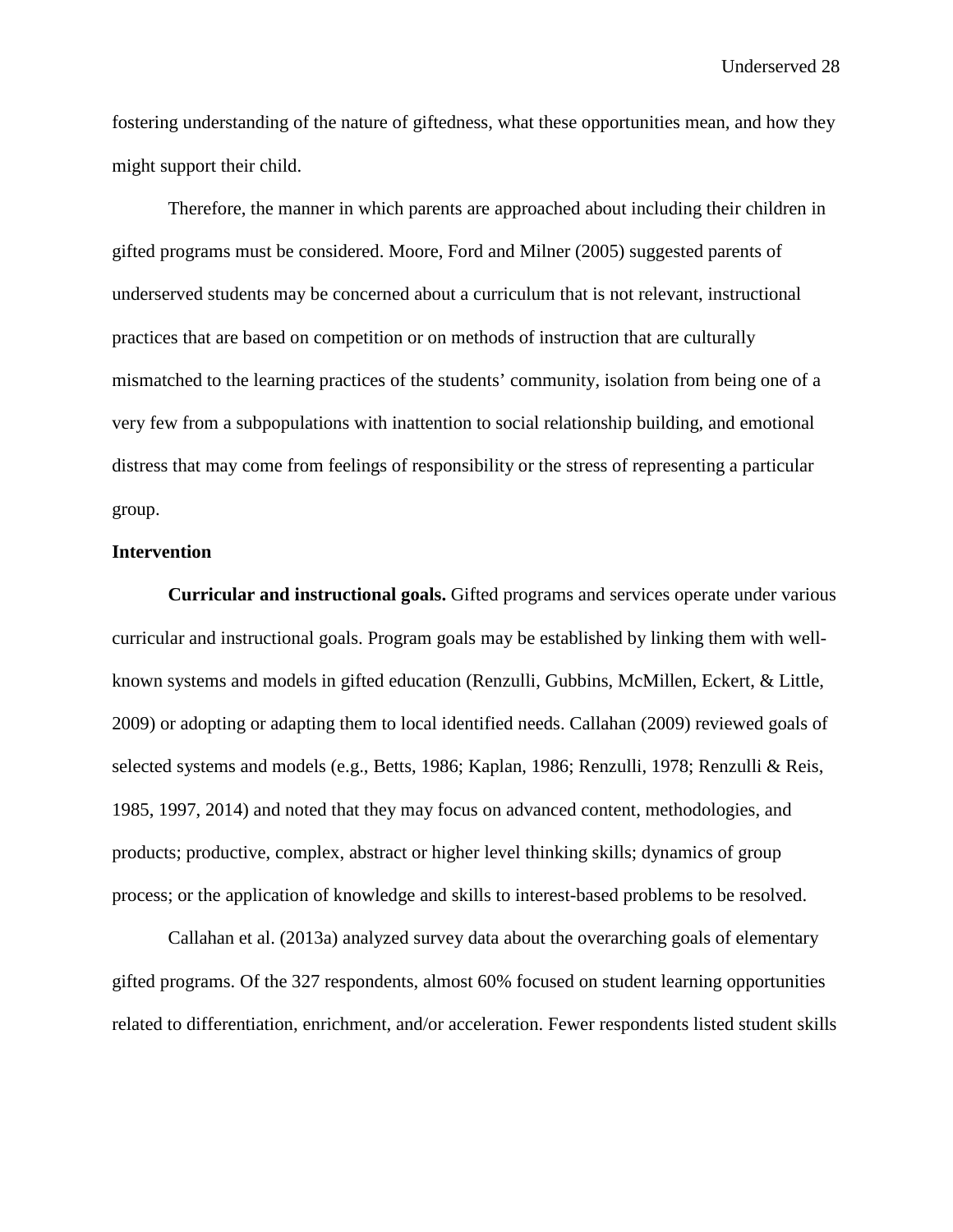as the program goals: critical/creative-thinking skills (16.5%), problem solving skills (7.3%), leadership skills (2.1%); 21st century skills (0.9%), and research skills (0.6%) (p. 32).

Curriculum and instruction must be modified to include a multicultural community in classrooms. Many students who are members of underserved populations express difficulty with assimilation into the White cultural norms of the classroom. For example, "some cultures place primary emphasis upon the individual and the self, while others consider the group the central focus of society . . . . Members of collectivist cultures are noted for their willingness to sacrifice their own personal gains for the good of the group" (Wintergerst, DeCapua, & Verna, 2003, p. 98). Differences in valuing the group versus the individual influence the extent to which students prefer/perform certain tasks such as working in groups rather than alone.

**Service Delivery Models.** Gifted students' learning gains result from complex, advanced, and meaningful content provided by a knowledgeable teacher through high-quality curriculum and instruction at an appropriate pace with scaffolding and feedback (Little, 2012; Tomlinson, 2001, 2003, 2012; VanTassel-Baska, 2012). Tomlinson (1997) explains that this content should respect student differences and provide both structure and choice. Considering the ongoing underrepresentation of culturally and linguistically diverse (CLD) students in gifted programming (Donovan & Cross, 2002), many students are at greater risk of feeling alienated and, as a result, are more likely to underachieve. Accordingly, it is crucial to create relevant and culturally legitimate learning experiences for CLD students. Fostering opportunities that nurture appropriate content and structure choices must be ethnically, culturally, linguistically, and socially inclusive by design, such that CLD students feel safe to explore abstract and challenging tasks as part of the talent-development process.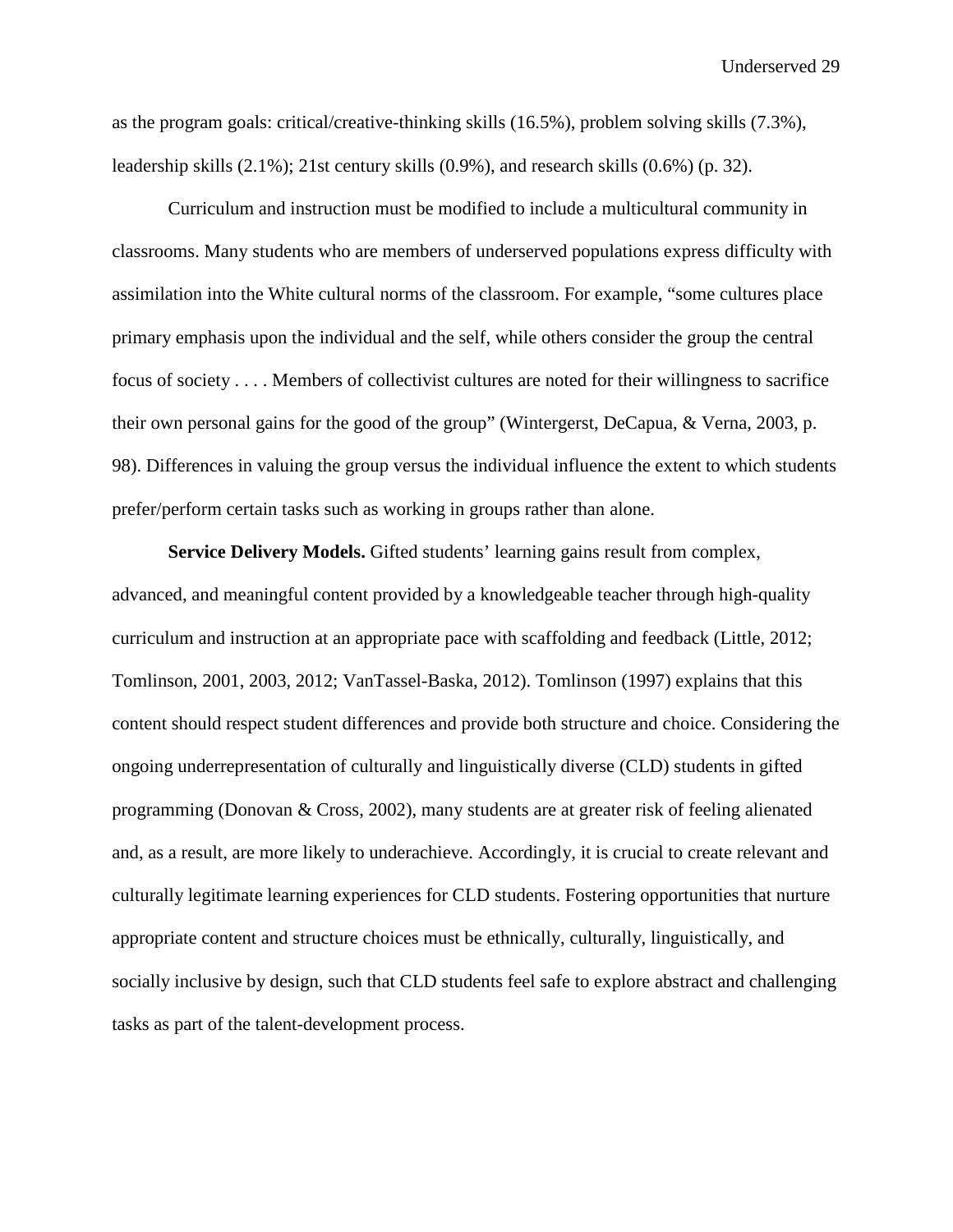Talents develop to exceptional levels when students receive focused feedback (Ericsson, Krampe, & Tesch-Römer, 1993; Hattie, 2009) while they are involved in meaningful learning activities (Betts & Kercher, 2009; McCoach & Siegle, 1999, 2003; Renzulli, 1982) that are slightly above their current level of mastery (Vygotsky, 1978). These meaningful activities (Castellano, 2011) and the way in which students' talents are revealed will vary for different subpopulations of students (Gentry et al., 2014).

Underserved populations require additional or different programming plans to meet the needs of these specific, unique learners. As a result, identifying these differences and their attendant educational needs allows for revision of current programming models that tend to be "one-size-fits-most." Administrators and educators must consider the population to be served and tailor programming to meet its students' academic, social, and emotional needs, including the dual social pressures these students often face (Schroth, 2008) and a safe environment for strategic risk taking (Subotnik, Robinson, Callahan, & Gubbins, 2012).

Although Worrell (2012) established the importance of a sense of belonging for students that they typically find in an ethnic or language minority group, he determined that they may find a similar sense of belonging when grouped with academic peers. Schroth (2008), however, cautioned that these students "may relish the intellectual compatibility, but have difficulty with racial isolation" (p. 325). Moreover, students may struggle with stereotype threat, deficit thinking, and low expectations from others, all of which may inhibit talent emergence. Aronson and Juarez (2012) assert that developing a growth mindset can counteract the fixed mindset that "gives stereotype threat much of its power" (p. 24). Accordingly, at-risk students require instruction that supports learning and performance in emotional self-regulation (Worrell, 2012).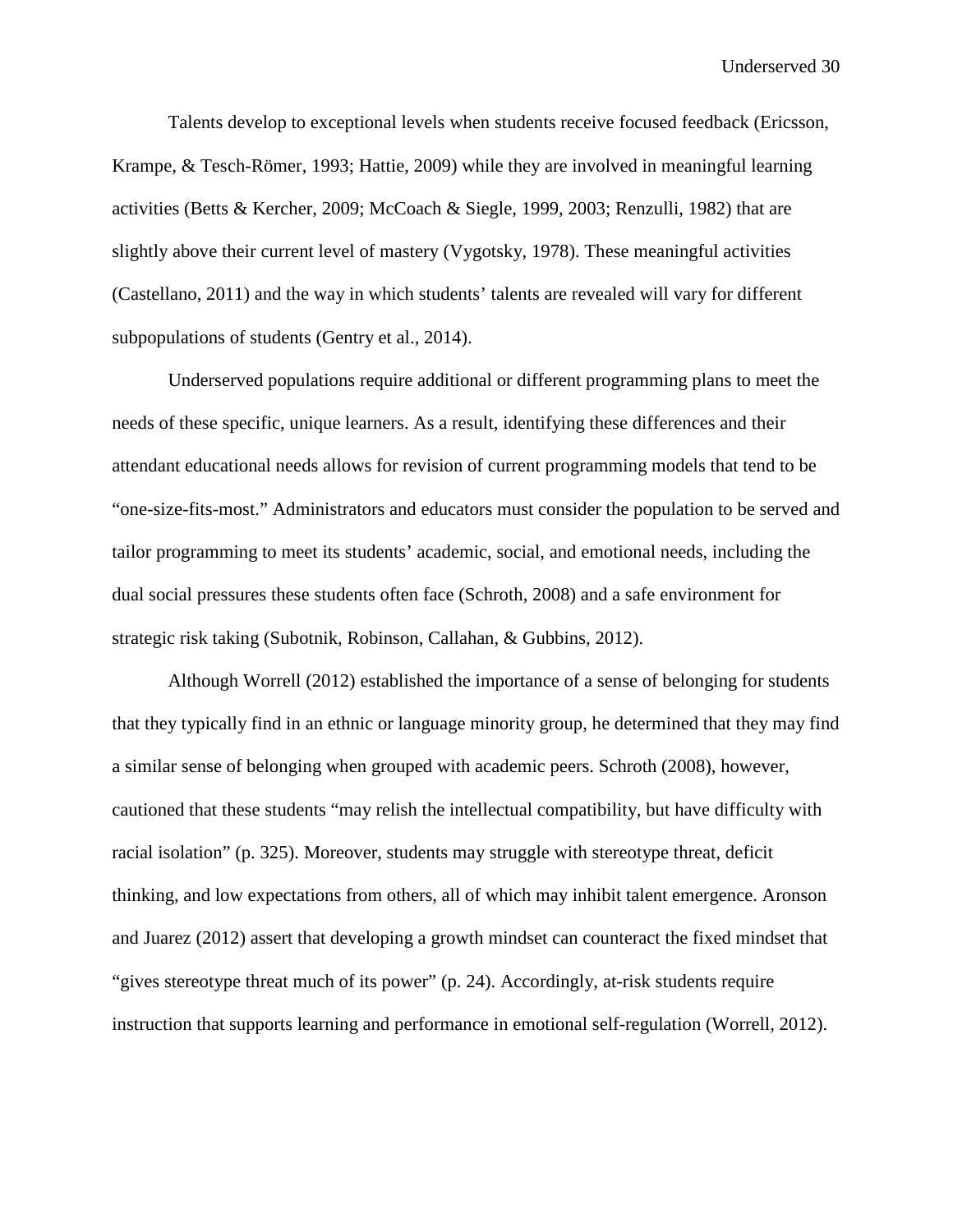Additionally, student perceptions of social and teacher beliefs as well as issues with isolation and self-concept may sabotage academic achievement (Siegle, 2013). Accordingly, it is important for educators to encourage and include quiet reflection time for verbal and mathematical strengths, appreciate visual-spatial activities, promote creative problem solving, establish a classroom community, provide space for oral history, and include community participation. It is also important to establish flexible achievement groups and offer students choices to work alone or in groups, and choose their products, materials, and audiences (Gentry & Gable, 2001) to promote challenging learning environments.

#### **Outcomes**

Unfortunately, a consensus on the desired academic outcomes for gifted and talented students in general, and underserved gifted and talented students in particular, does not exist. Dai (2010) noted that educators hold multiple views of what gifted education should be or could be. With disparate views of giftedness and program goals, it is difficult to make emphatic statements about academic outcomes of gifted and talented students. It is also acknowledged that when research-based outcomes are documented, the representation of gifted and talented students from culturally, linguistically, and economically diverse communities may or may not be explicitly stated unless the specifications of the sample characteristics are delineated. Therefore, it may be difficult to tease out differences between achievement and developmental trajectories of students from culturally, linguistically, and economically diverse communities and those from advantaged communities who have benefited from early educational and economic opportunities.

Peters, Matthews, McBee, and McCoach (2014) noted:

Even under state mandates, there remains flexibility in the range of domains that can be addressed by gifted education, and this is even more true within the broader category . . .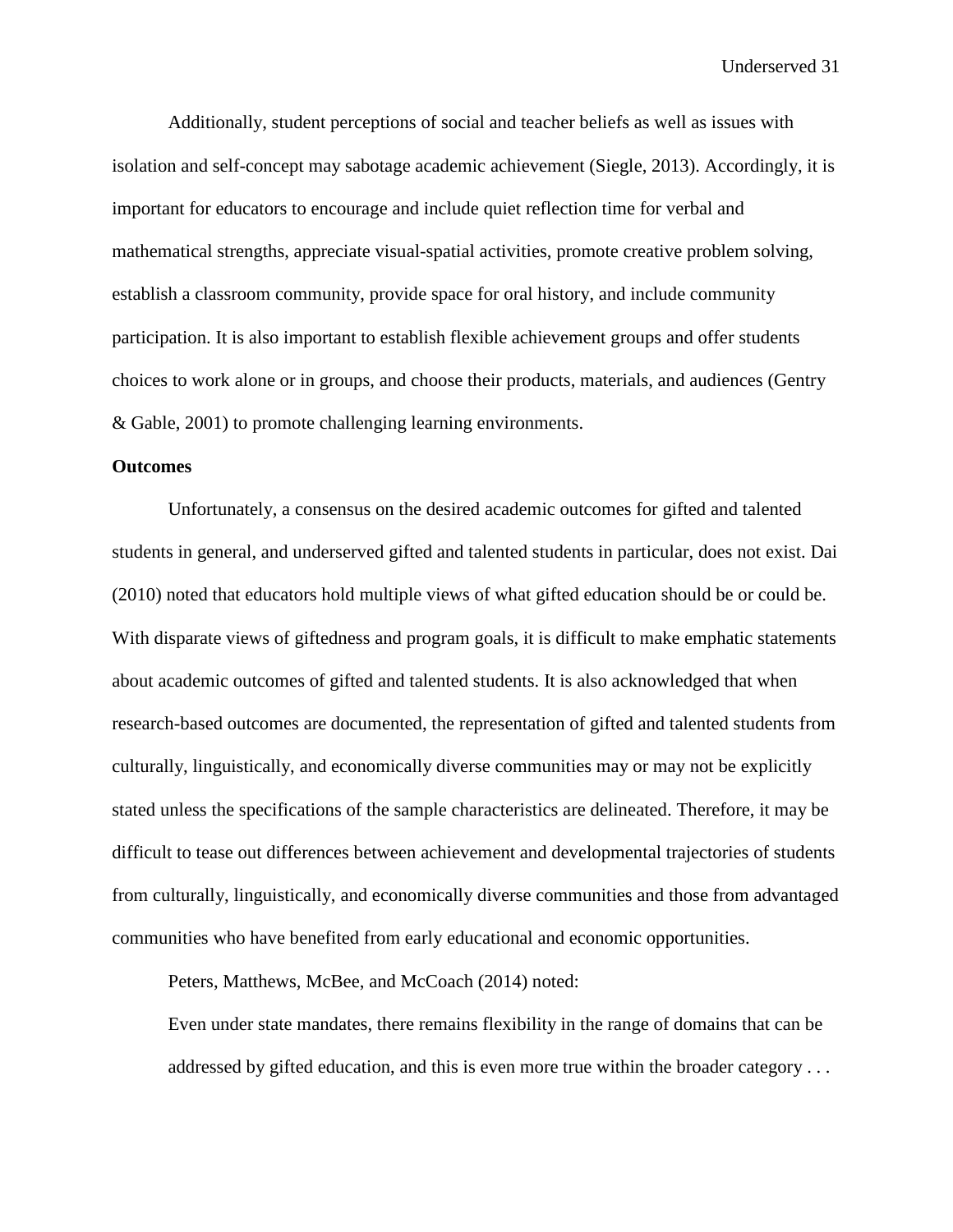[of] advanced academics. Schools should be encouraged to reach out into these areas that might be unique to their students in any way they see fit, provided that identification systems proposed to locate students in need are well-designed and are closely connected to the program. (p. 182)

All students respond to interventions that increase communication and multicultural acceptance, such as questioning skills. Inquiry skills supported by interventions impact students with low socioeconomic status (SES), and English as a Second Language (ESL) students more than their counterparts (intervention included working with other students, didactic teaching, and practice). Overall, the main and often reoccurring theme of classroom intervention and underrepresentation is that culturally positive classroom communities improve all students' communication skills and performance. Working with others seems to increase the impact and the meaningfulness of learning activities of minority and underserved students (Cuevas, Lee, Hart, & Deaktor, 2005).

In addition to students' success in core academic areas, which can translate into higher achievement test scores, improved graduation rates, and higher educational aspirations, the effectiveness of a gifted program results in other outcomes for underserved students. These outcomes include persistence, participation, and retention across time in the program. Attendance improves as students embrace meaningful and culturally relevant learning experience. Students' confidence increases and their attitudes toward school and learning improve (Siegle, 2013). Students believe they can achieve, and they persist in their studies, more actively participate in learning activities, and remain in the program and school.

### **Conclusion**

A comprehensive, inclusive system for identifying gifted students from all populations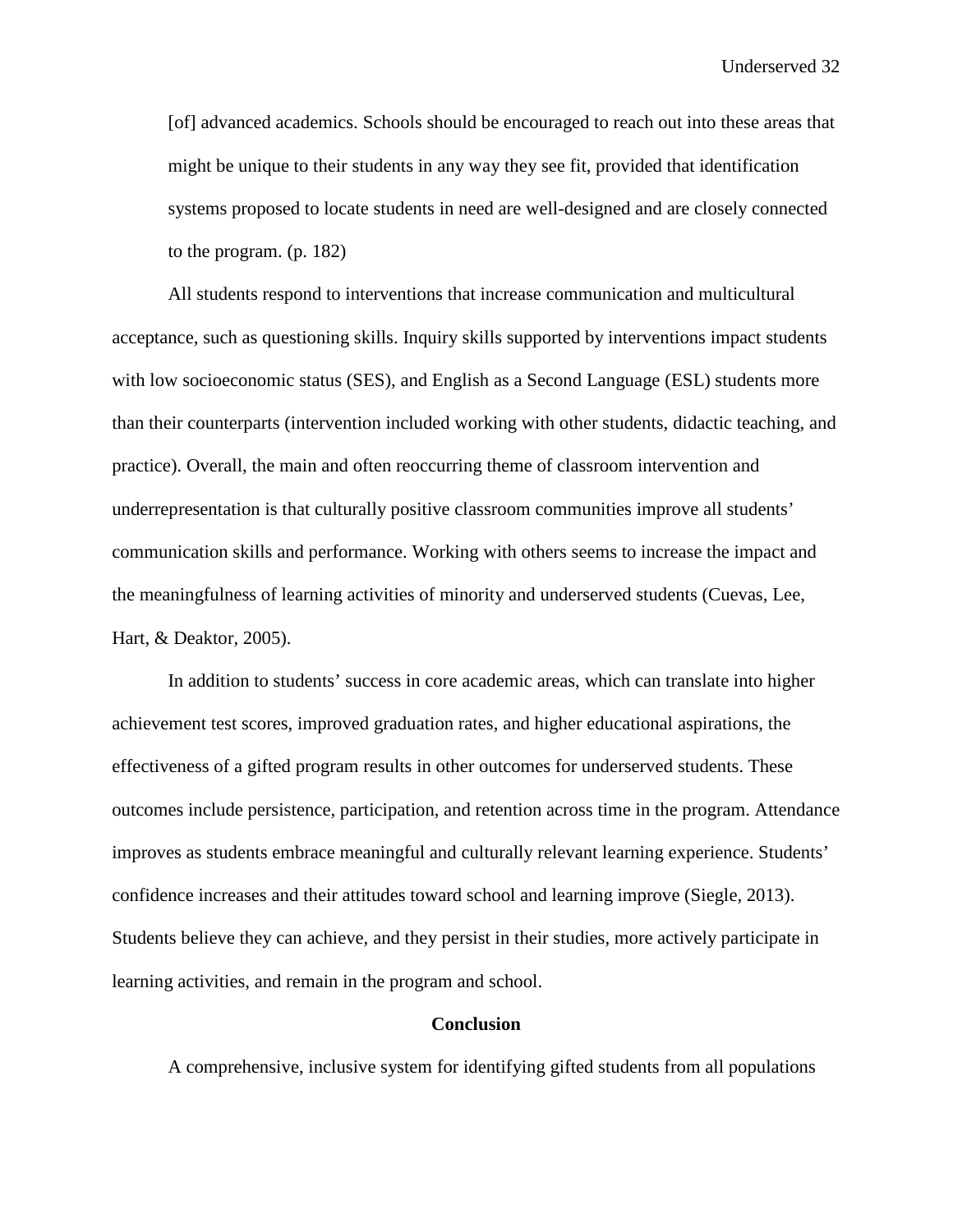requires a holistic approach of broadened identification. In addition to using multiple criteria, considerations should be made for students with high potential who may not have the necessary background knowledge to be immediately successful with gifted services, but who can flourish if provided sufficient scaffolding. In addition to providing supports for academic success and meaningful learning experiences, effective interventions are culturally responsive and address the unique learning needs of different populations of students. This involves addressing students' academic, social, and emotional needs. It also includes providing a safe environment for strategic risk taking and support for the dual social pressures students often face. Exposure to meaningful, advanced content is essential for maximum growth. Through this approach, students will be ready for gifted service interventions and benefit from the advanced content and instructional delivery of programs with these features, stay in the programs, persist, and embrace learning opportunities across time. This will provide the foundation for greater numbers of students from underrepresented groups to excel academically, graduate from high school, and have high educational and career aspirations.

#### **References**

- Adams, C. M., & Chandler, K. L. (2014). *Effective program models for gifted students from underserved populations.* Waco, TX: Prufrock Press.
- Alexander, J. M., & Schnik, A. K. (2008). Motivation. In J. A. Plucker & C. M. Callahan (Eds.), *Critical issues and practices in gifted education* (pp. 423-448). Waco, TX: Prufrock Press.
- Aronson, J., & Juarez, L. (2012). Growth mindsets in the laboratory and the real world. In R. F. Subotnik, A. Robinson, C. M. Callahan, & E. J. Gubbins (Eds.), *Malleable minds: Translating insights from psychology and neuroscience to gifted education* (pp. 19-36).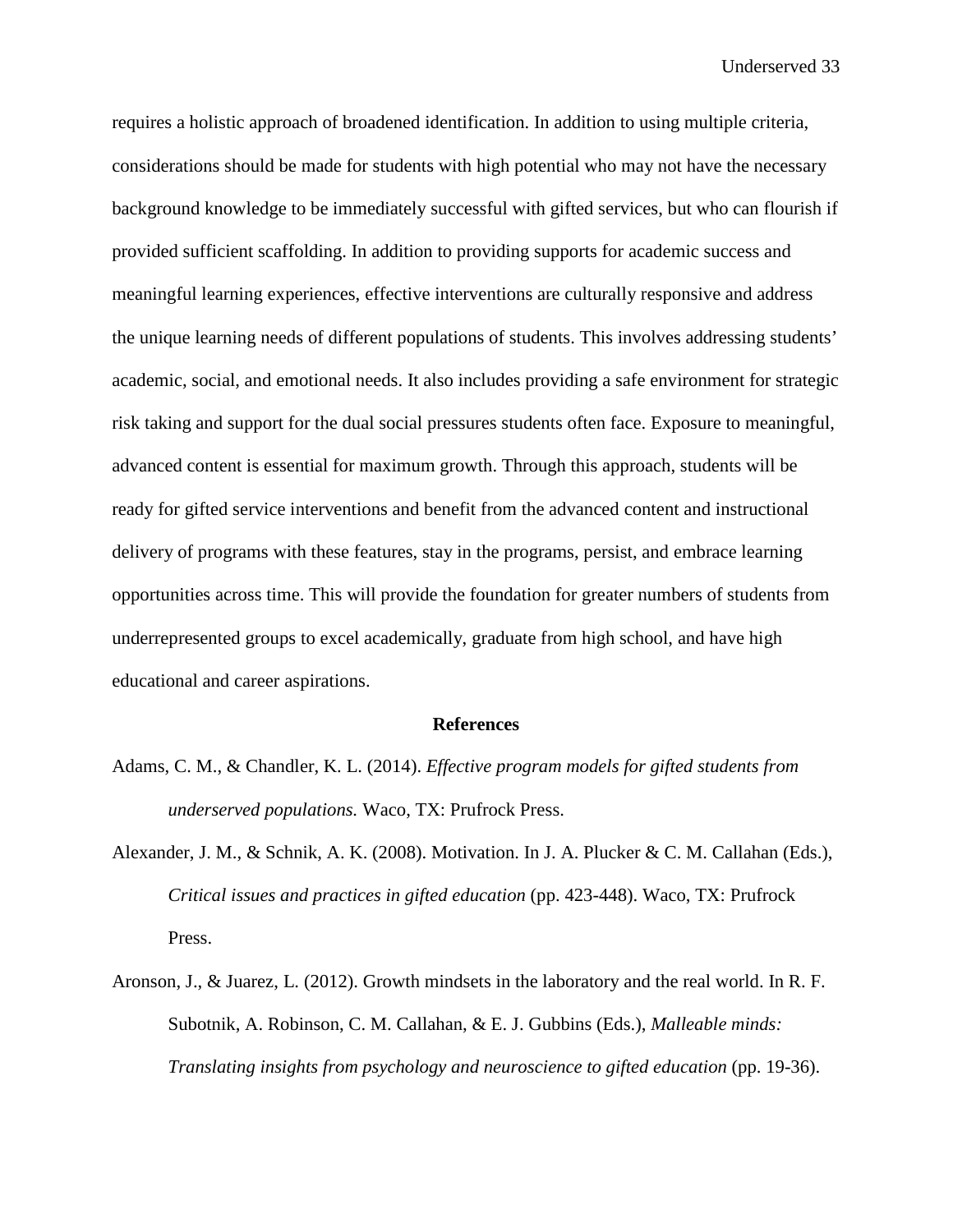Storrs: University of Connecticut, The National Research Center on the Gifted and Talented.

- Barkan, J., & Bernal, E. M. (1991). Gifted education for bilingual and limited English proficient students. *Gifted Child Quarterly, 42*, 144-148. doi:10.1177/001698629103500306
- Betts, G. T. (1986). The autonomous learner model for the gifted and talented. In J. S. Renzulli (Ed.), *Systems and models for developing programs for the gifted and talented* (pp. 27-56). Mansfield Center, CT: Creative Learning Press.
- Betts, G. T., & Kercher, J. J. (2009). The Autonomous Learner Model for the gifted & talented. In J. S. Renzulli, E. J. Gubbins, K. S. McMillen, R. D. Eckert, & C. A. Little (Eds.), *Systems & models for developing programs for the gifted & talented* (2nd ed., pp. 49- 103). Mansfield Center, CT: Creative Learning Press.
- Bianco, M. & Harris, B. (2014). Strength-based RTI: Developing gifted potential in Spanishspeaking English language learners. *Gifted Child Today, 37,* 169-176. doi:10.1177/1076217514530115
- Brulles, D., Castellano, J. A., & Laing, P. C. (2011). Identifying and enfranchising gifted English language learners. In J. A. Castellano & A. D. Frazier (Eds.), *Special populations in gifted education: Understanding our most able students from diverse backgrounds* (pp. 305-313). Waco, TX: Prufrock Press.
- Baum, S. M., Novak, C., Dann, M., & Prues, L. (2010). *The mythology of learning: Understanding common myths about 2e learners.* Glen Ellyn, IL: Glen Ellyn Media.
- Callahan, C. M. (2007). What can we learn from research about promising practices in developing the gifts and talents of low-income students? In J. VanTassel-Baska & T.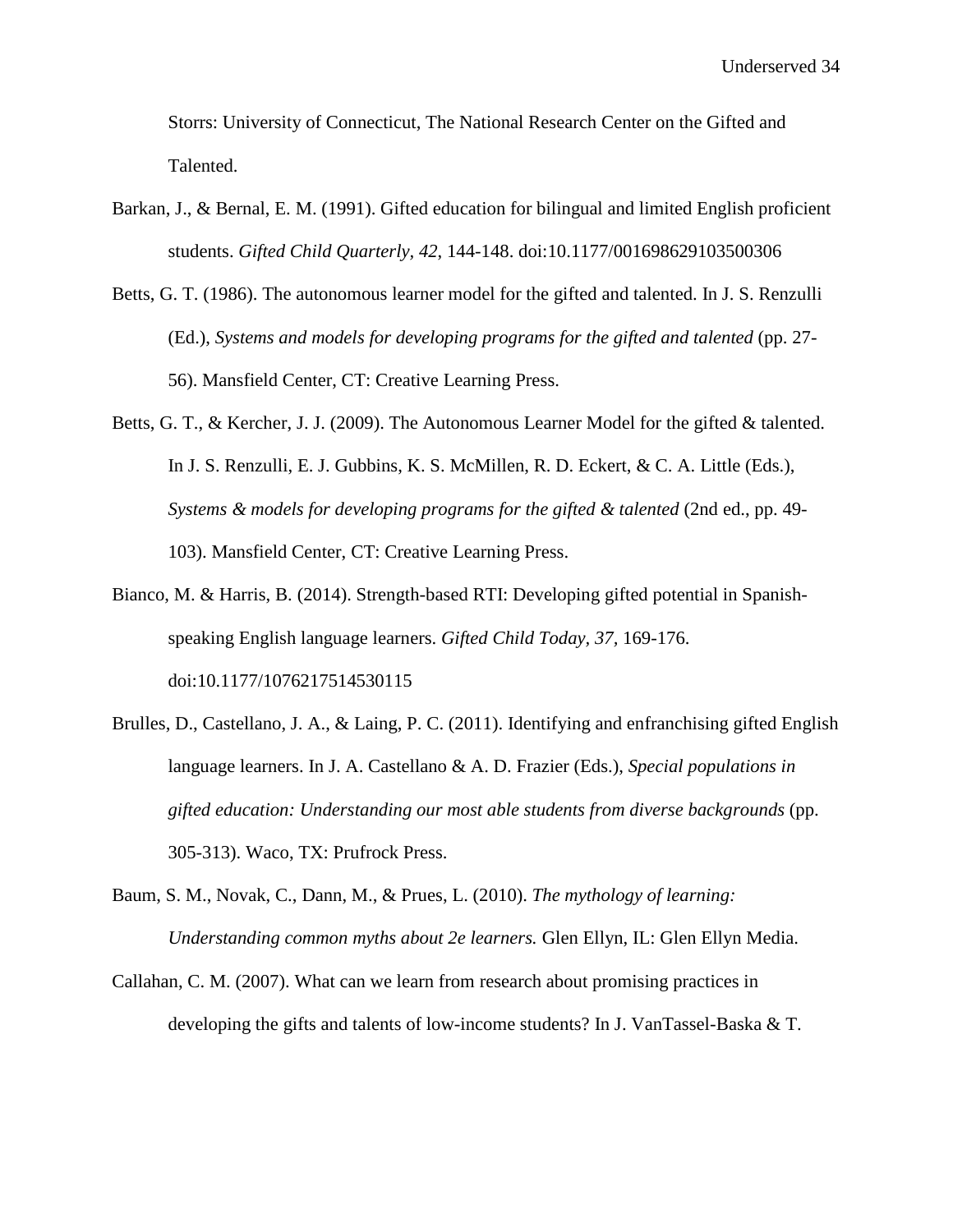Stambaugh, (Eds.). *Overlooked gems: A national perspective on low-income promising learners* (pp. 53-56). Washington, DC: National Association for Gifted Children.

- Callahan, C.M. (2009). Evaluation for decision-making: the practitioner's guide to program evaluation. In J. S. Renzulli, E. J. Gubbins, K. McMillen, R. D. Eckert, & C. A. Little (Eds.), *Systems & models for developing programs for the gifted & talented* (pp. 655- 692). Mansfield Center, CT: Creative Learning Press.
- Callahan, C. M., Moon, T. R., & Oh, S. (2013a). *Status of elementary gifted programs.*  Charlottesville: University of Virginia, The National Research Center on the Gifted and Talented.
- Callahan, C. M., Moon, T. R., & Oh, S. (2013b). *Status of middle school gifted programs.*  Charlottesville: University of Virginia, The National Research Center on the Gifted and Talented.
- Castellano, J. A. (1998). *Identifying and assessing gifted and talented bilingual Hispanic students.* ERIC Digest. Charleston, WV: Clearinghouse on Rural Education and Small Schools. (ERIC Document Reproduction Service No. ED 423 104)
- Castellano, J. A. (2011). Hispanic students and gifted education: New outlooks, perspectives, and paradigms. In J. A. Castellano & A. D. Frazier (Eds.), *Special populations in gifted education* (pp. 249-273). Waco, TX: Prufrock Press.
- Chan, S. (1991). *Asian Americans: An Interpretative History*. New York, NY: Twayne Publishers.

Chow, G. W. (2011). The model minority myth. *Independent School*, *70*, 40-46.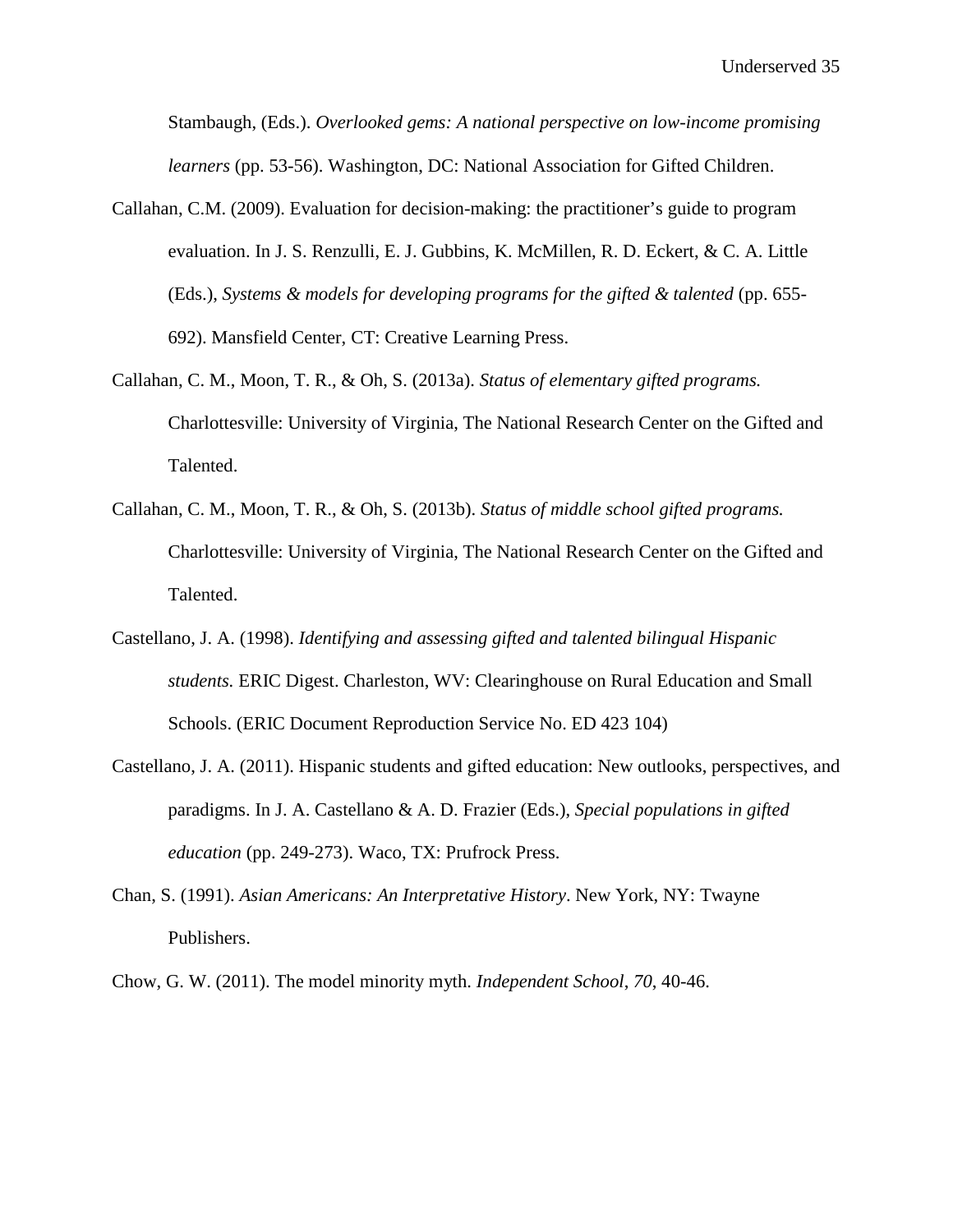- Chung, R. C. (2015). *Parental expectations for Asian American men who entered college early: Influences on their academic, career, and interpersonal decision-making* (Unpublished doctoral dissertation). University of Washington, Seattle.
- Cockrell, K. (2014). Project EXCITE. In C. M. Adams & K. L. Chandler (Eds.), *Effective program models for gifted students from underserved populations (pp. 1-13).* Waco, TX: Prufrock Press.
- Cohen, L. M. (1990). *Meeting the needs of gifted and talented minority language students* (ERIC Document Reproduction Service No. ED 321485). Retrieved from http://files.eric.ed.gov/fulltext/ED321485.pdf
- Cuevas, P., Lee, O., Hart, J., & Deaktor, R. (2005). Improving science inquiry with elementary students of diverse backgrounds. *Journal of Research in Science Teaching, 42,* 337-357. doi:10.1002/tea.20053
- Dai, D. Y. (2010). *The nature and nurture of giftedness: A new framework for understanding gifted students.* New York, NY: Teachers College Press.
- DeVries, M., & Shires-Golon, A. (2011). Making education relevant for gifted Native Americans: Teaching to their learning style. In J. A. Castellano & A. Frazier (Eds.). *Special populations in gifted education* (pp. 47-72). Waco, TX: Prufrock Press.
- de Wet, C. F. (2006). *Teachers' beliefs about culturally, linguistically, and economically diverse gifted students*. Retrieved from

http://digitalcommons.uconn.edu/dissertations/AAI3221534

Donovan, M. S., & Cross, C. T. (Eds.). (2002). *Minority students in special and gifted education.* Washington, DC: National Academies Press.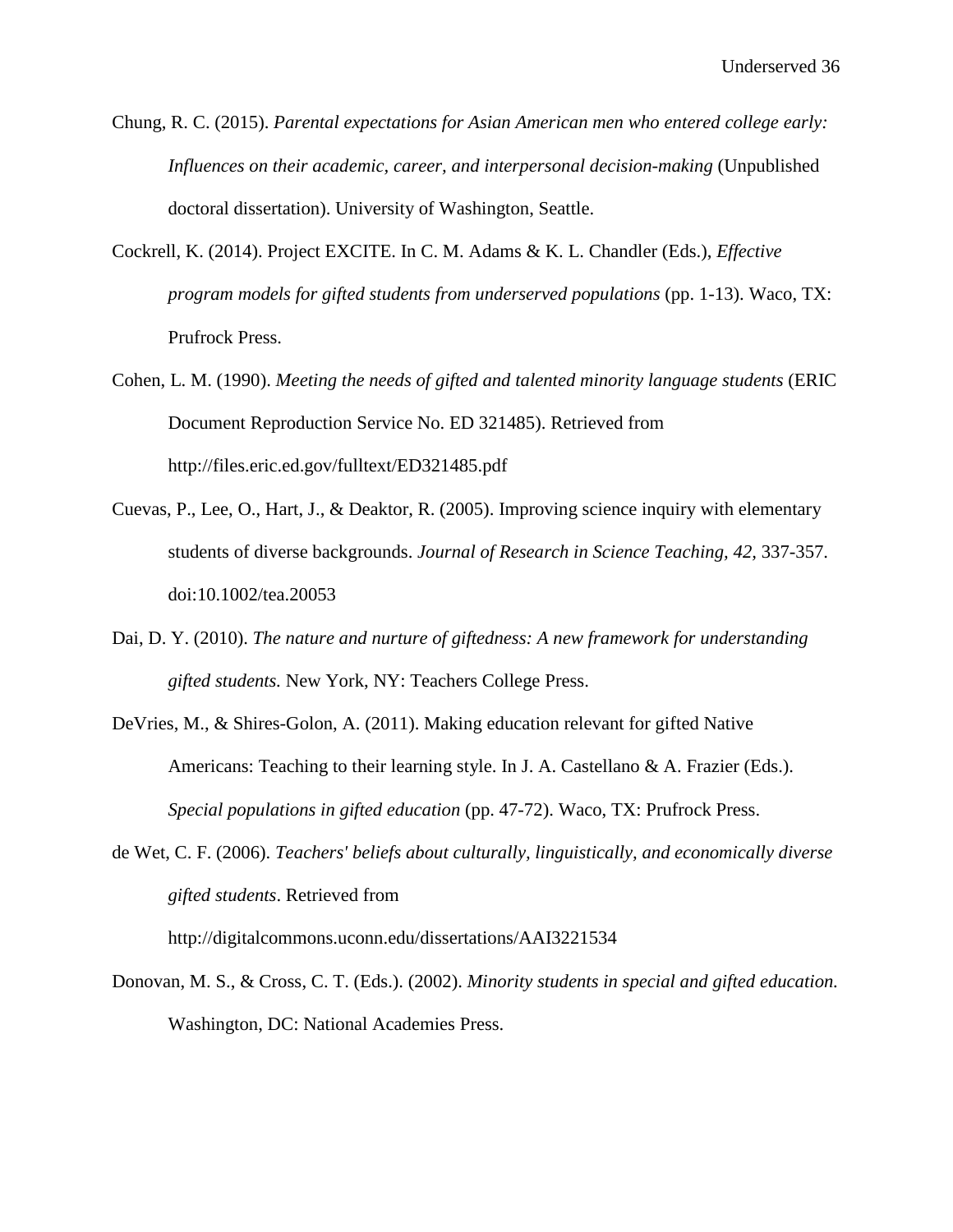- Ericsson, K. A., Krampe, R. T., & Tesch-Römer, C. (1993). The role of deliberate practice in the acquisition of expert performance. *Psychological Review, 100*, 363-406. doi:10.1037/0033-295X.100.3.363
- Esquierdo, J. J., & Arreguin-Anderson, M. (2012). The "invisible" gifted and talented bilingual students: A current report on enrollment in gt programs. *Journal for the Education of the Gifted, 35*, 35-47. doi:10.1177/0162353211432041
- Fears Floyd, E., McGinnis, J. L., & Grantham, T. C. (2011). Gifted education in rural environments. In J. A. Castellano & A. D. Frazier (Eds.), *Special populations in gifted education* (pp. 27-46). Waco, TX: Prufrock Press.
- Foley-Nicpon, M., Allmon, A., Sieck, B., & Stinson, R. D. (2011). Empirical Investigation of twice-exceptionality: Where have we been and where are we going? *Gifted Child Quarterly, 55*, 3-17. doi:10.1177/0016986210382575
- Foley Nicpon, M., Assouline, S. G., Schuler, P., & Amend, E. R. (2011). Gifted and talented students on the autism spectrum: Best practices for fostering talent and accommodating concerns. In J. A. Castellano & A. D. Frazier (Eds.) *Special populations in gifted education* (pp. 227-248). Waco, TX: Prufrock Press.
- Ford, D. Y. (2007). Diamonds in the rough: Recognizing and meeting the needs of gifted children from low SES backgrounds. In J. VanTassel-Baska & T. Stambaugh, (Eds.). *Overlooked gems: A national perspective on low-income promising learners (pp. 37-41).* Washington, DC: National Association for Gifted Children.
- Ford, D. Y. (2010). Underrepresentation of culturally different students in gifted education: Reflections about current problems and recommendations for the future. *Gifted Child Today, 33*(3)*,* 31-35. doi:10.1177/107621751003300308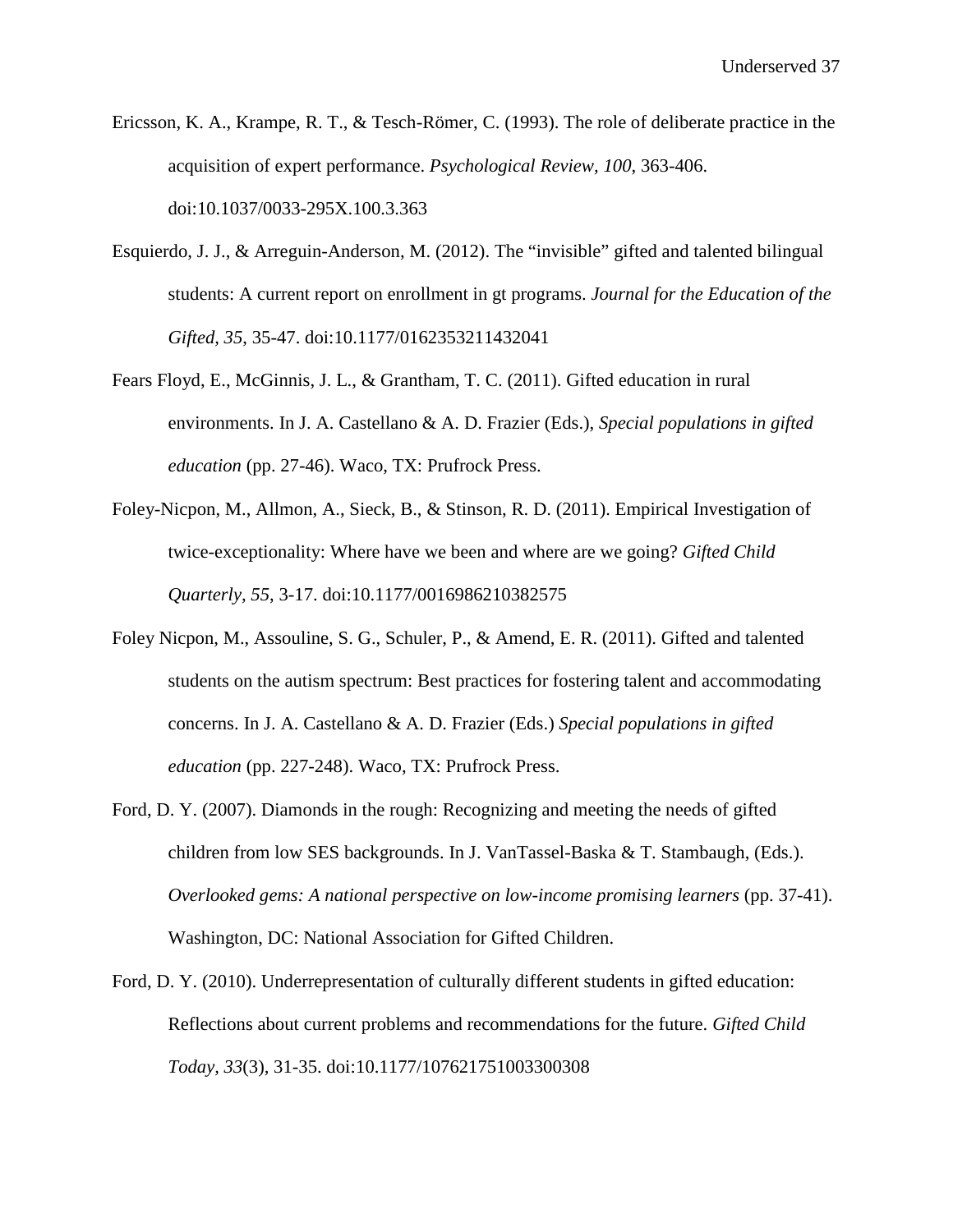Ford, D. Y. (2011). *Multicultural gifted education* (2<sup>nd</sup> ed.). Waco, TX: Prufrock Press.

- Ford, D. Y., Grantham, T. C., & Whiting, G. W. (2008). Another look at the achievement gap: Learning from the experiences of gifted black students. *Urban Education, 43,* 216-239. doi:10.1177/0042085907312344
- Frasier, M. M. (1997). Gifted minority students: Reframing approaches to their identification and education. In N. Colangelo & G. A. Davis (Eds.), *Handbook of gifted education* (pp. 498- 515). Boston, MA: Allyn and Bacon.
- Gándara. P. (2005). *Latino achievement: Identifying models that foster success* (RM04194). Storrs: University of Connecticut, The National Research Center on the Gifted and Talented.
- Gavin, M. K. (2014). Project  $M^3$ : Mentoring mathematical minds. In C. M. Adams & K. L. Chandler (Eds.), *Effective program models for gifted students from underserved populations* (pp. 15-30). Waco, TX: Prufrock Press.
- Gavin, M. K., Casa, T. M., Adelson, J. L., Carroll, S. R., Sheffield, L. J., & Spinelli, A. M. (2007). Project  $M^3$ : Mentoring mathematical minds: A research-based curriculum for talented elementary students. *Journal of Advanced Academics, 18,* 566-585. doi:10.4219/jaa-2007-552
- Gentry, M., Fugate, C. M., Wu, J., & Castellano, J. A. (2014). Gifted Native American students: Literature, lessons, and future directions. *Gifted Child Quarterly, 58,* 98-110. doi:10.1177/0016986214521660
- Gentry, M., & Gable, R. K. (2001). *My class activities: A survey instrument to assess students' perceptions of interest, challenge, choice, and enjoyment in their classrooms.* Mansfield Center, CT: Creative Learning Press.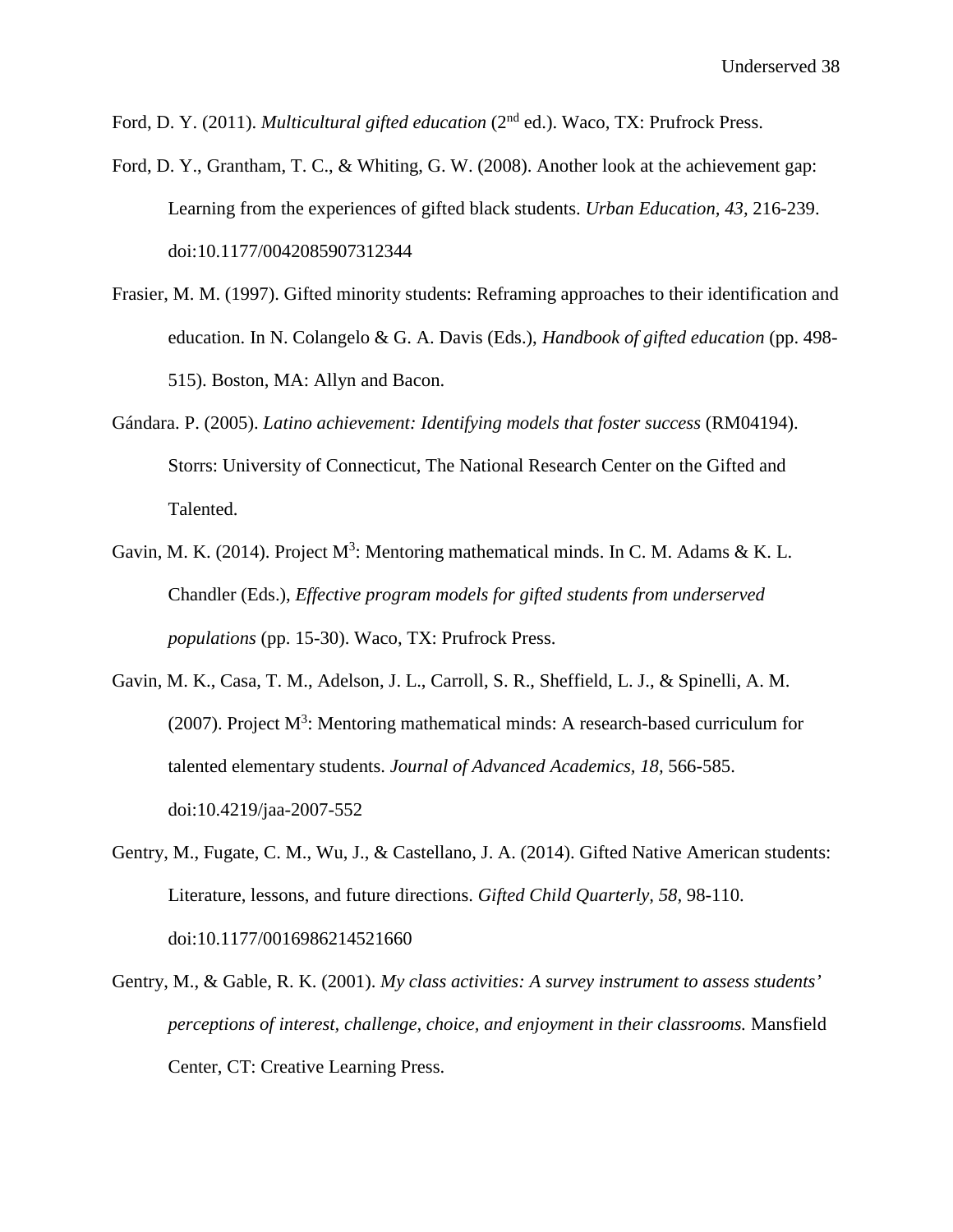- Gentry, M., Hu, S., & Thomas, A. T. (2008). Ethnically diverse students. In J. A. Plucker & C. M. Callahan (Eds.), *Critical issues and practices in gifted education* (pp. 195-212). Waco, TX: Prufrock Press.
- Gentry, M., & Owen, S. V. (1999). An investigation of the effects of total flexible cluster grouping on identification, achievement, and classroom practices. *Gifted Child Quarterly, 43,* 224-243. doi*:*10.1177/001698629904300402
- Gentry, M., Rizza, M. G., & Gable, R. K. (2001). Gifted students' perceptions of their class activities: Differences among rural, urban, and suburban student attitudes. *Gifted Child Quarterly, 45,* 115-129. doi:10.1177/001698620104500205
- Harris, B., Rapp, K., Martínez, R., & Plucker, J. (2007). Identifying English language learners for gifted and talented programs: Current practices and recommendations for improvement. *Roeper Review*, *29,* 26-29.
- Hattie, J. (2009). *Visible learning: A synthesis of over 800 meta-analyses relating to achievement.* New York, NY: Routledge.
- Henfield, M. S., Woo, H., Lin, Y., & Rausch, M. A. (2014). Too smart to fail: Perceptions of Asian American students' experiences in a collegiate honors program. *Gifted Child Quarterly*, *58,* 137-148. doi:10.1177/0016986214521659
- Horn, C. (2014). The young scholars model. In C. M. Adams & K. L. Chandler (Eds.), *Effective program models for gifted students from underserved populations* (pp. 45-60). Waco, TX: Prufrock Press.
- Hughes, C. (2011). Twice-exceptional children: Twice the challenges, twice the joys. In J. A. Castellano & A. D. Frazier (Eds.), *Special populations in gifted education* (pp. 153-173). Waco, TX: Prufrock Press.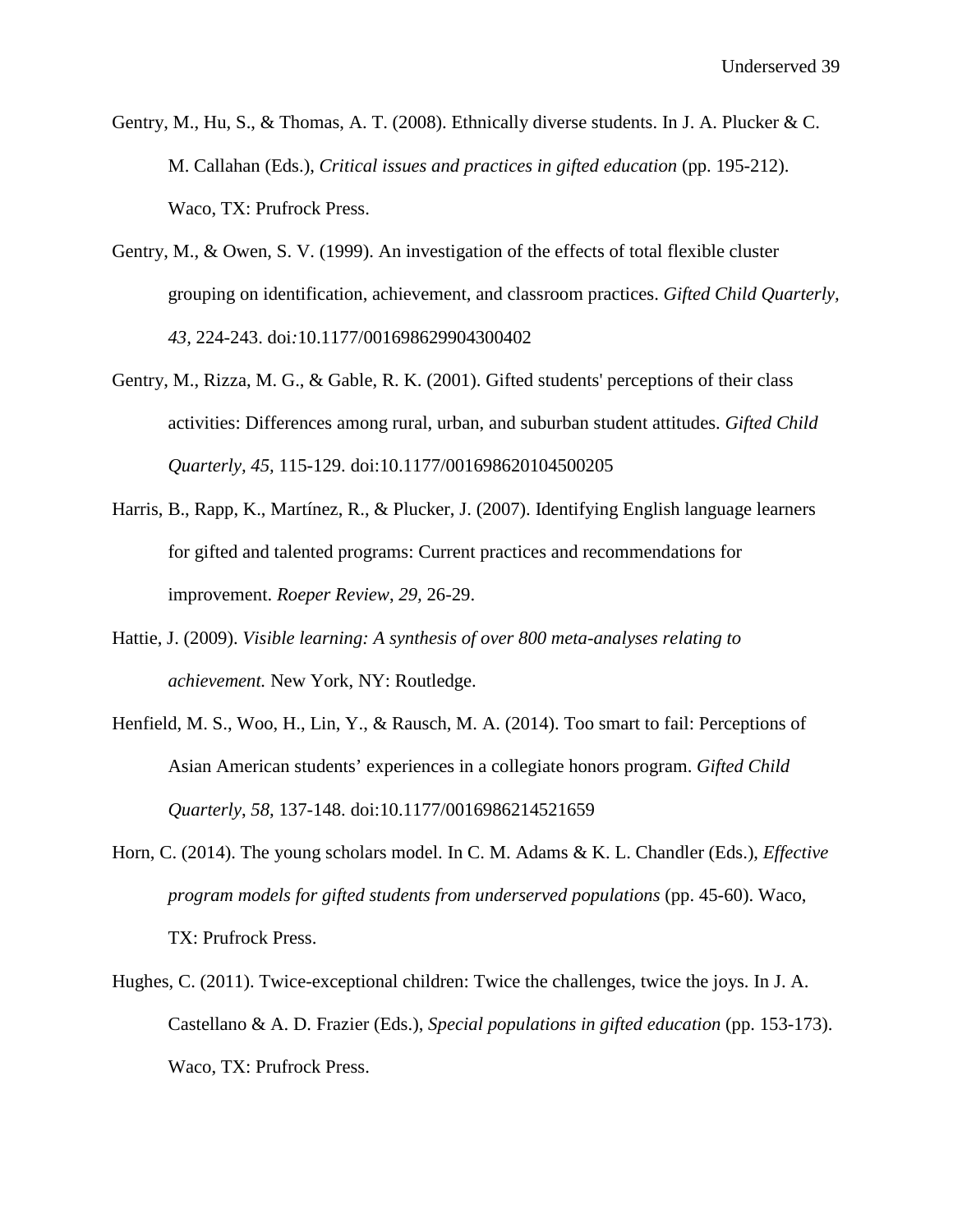- Hui-Michael, Y., & Garcia, S. B. (2009). Teachers' perceptions and attributions of Asian American students: Implications for special education referral. *Multiple Voices for Ethnically Diverse Exceptional Learners*, *12*(1), 17-35.
- Hune, S. (2002). Demographics and diversity of Asian American college students. *New Directions for Student Services*, *97*, 11-20.
- Hune, S., & Takeuchi, D., (2008). *Asian Americans in Washington state: Closing their hidden achievement gaps.* A report submitted to The Washington State Commission on Asian Pacific American Affairs. Seattle, WA: University of Washington.
- Iowa Department of Education. (2008). *Identifying gifted and talented English language learners.* Des Moines, IA: Author.
- Johnson, J., Showalter, D., Klein, R., & Lester, C. (2014). *Why rural matters 2013 – 2014: The condition of rural education in the 50 states*. Retrieved from http://www.ruraledu.org/user\_uploads/file/2013-14-Why-Rural-Matters.pdf
- Kaplan, S. N. (1986). The grid: A model to construct differentiated curriculum for the gifted. In J. S. Renzulli (Ed.), *Systems and models for developing programs for the gifted and talented* (pp. 180-193). Mansfield Center, CT: Creative Learning Press.
- Kalbfleisch, M. L., & Iguchi, C. M. (2008). Twice-exceptional learners. In J. A. Plucker & C. M. Callahan (Eds.), *Critical issues and practices in gifted education* (pp. 707-720). Waco, TX: Prufrock Press.
- Kitano, M. K., & DiJiosia, M. (2001). Are Asian and Pacific Americans overrepresented in programs for the gifted? *Roeper Review, 24*, 76-80. doi:10.1080/02783190209554133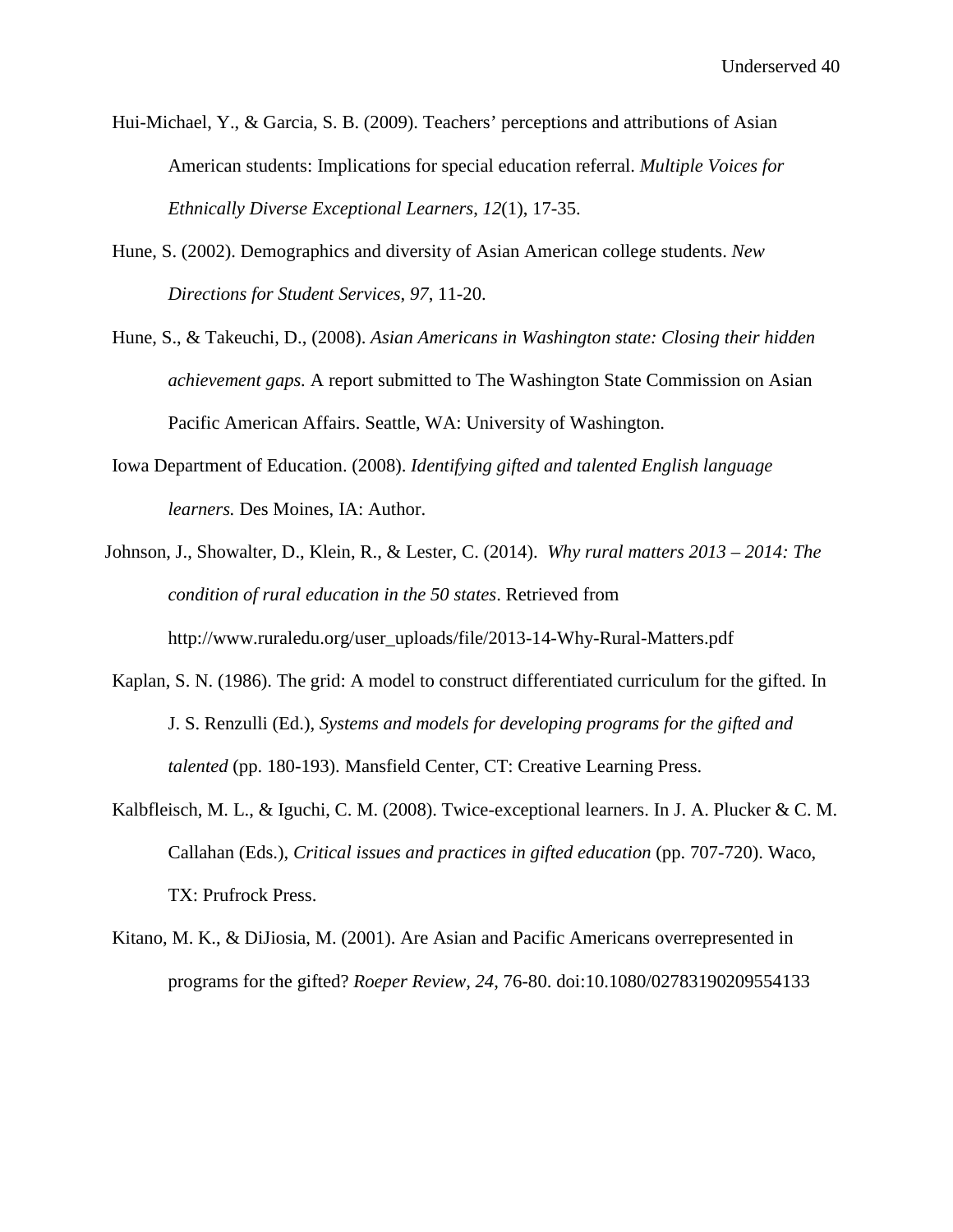- Lara-Alecio, R., & Irby, B. (2000). The culturally and linguistically diverse gifted. In C. Reynolds (Ed.), Encyclopedia of special education (pp. 506-510). New York, NY: John Wiley.
- Lee, S., Juon, H. S., Martinez, G., Hsu, C. E., Robinson, E. S., Bawa, J., & Ma, G. X. (2009). Model minority at risk: Expressed needs of mental health by Asian American young adults. *Journal of Community Health, 34*, 144-152. doi:10.1007/s10900-008-9137-1
- Lewis, J. D. (2001). *Language isn't needed: Nonverbal assessments and gifted learners.* Proceedings of the Growing Partnership for Rural Special Education Conference. San Diego, CA. (ERIC Document Reproduction Service No. ED 453026)
- Little, C. A. (2012). Curriculum as motivation for gifted students. *Psychology in the Schools, 49*, 695-705. doi:10.1002/pits.21621
- Lohman, D. F. (2005). The role of nonverbal ability tests in identifying academically gifted students: An aptitude perspective*. Gifted Child Quarterly, 49,* 111-138. doi:10.1177/001698620504900203
- Lohman, D. F., Korb, K. A., & Lakin, J. M. (2008). Identifying academically gifted English language learners using nonverbal tests: A comparison of the Raven, NNAT, and CogAT. *Gifted Child Quarterly, 52,* 275–296. doi:10.1177/0016986208321808
- Long-Mitchell, L. A. (2011). High-achieving Black adolescents' perceptions of how teachers impact their academic achievement. In J. A. Castellano & A. D. Frazier (Eds.), *Special populations in gifted education: Understanding our most able students from diverse backgrounds* (pp. 99-123). Waco, TX: Prufrock Press.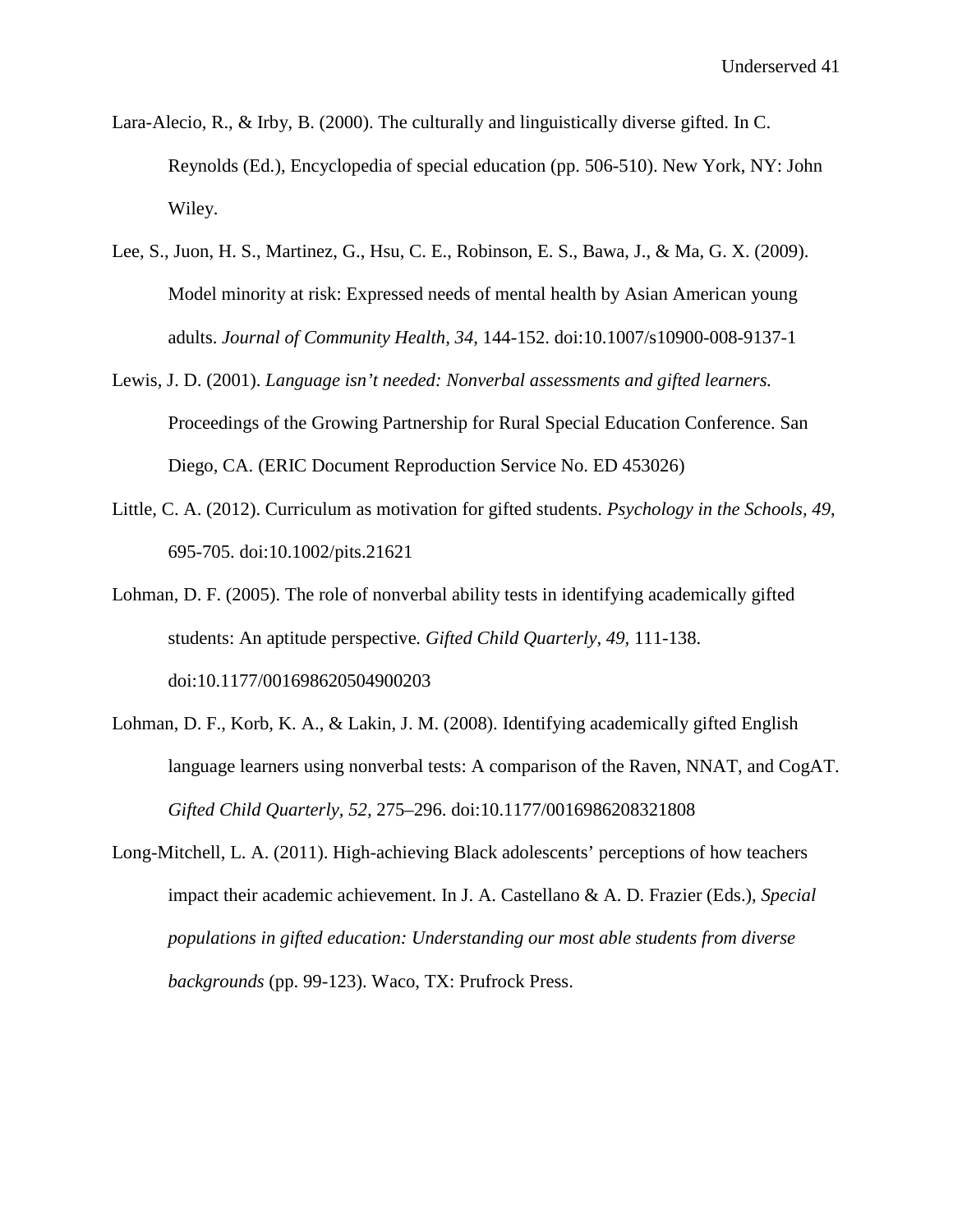- Lund, T. J., Chan, P., & Liang, B. (2014). Depression and relational health in Asian American and European American college women. *Psychology in the Schools, 51*, 493-505. doi:10.1002/pits.21758
- Matthews, M. S., & Kirsch, L. (2011). Evaluating gifted identification practice: Aptitude testing and linguistically diverse learners. *Journal of Applied School Psychology, 27*, 155-180. doi:10.1080/15377903.2011.565281
- McCoach, D. B., Kehle, T. J., Bray, M. A., & Siegle, D. (2001). Best practices in the identification of gifted students with learning disabilities. *Psychology in the Schools, 38,*  403-411. doi:10.1002/pits.1029
- McCoach, D. B., & Siegle, D. (1999, November). *Academic challenge: Are we barking up the wrong tree?* 46th Annual Convention of the National Association for Gifted Children, Albuquerque, NM.
- McCoach, D. B., & Siegle, D. (2003). Factors that differentiate underachieving gifted students from high-achieving gifted students. *Gifted Child Quarterly*, *47*, 144-154. doi:10.1177/001698620304700205
- McCoach, D. B., & Siegle, D. (2008). Underachievers. In J. A. Plucker & C. M. Callahan (Eds.), *Critical issues and practices in gifted education* (pp. 721-734). Waco, TX: Prufrock Press.
- Moore, J. L., III, Ford, D. Y., & Milner, H. R. (2005). Recruiting is not enough: Retaining African-American students in gifted education*. Gifted Child Quarterly, 49,* 49-65. doi:10.1177/001698620504900106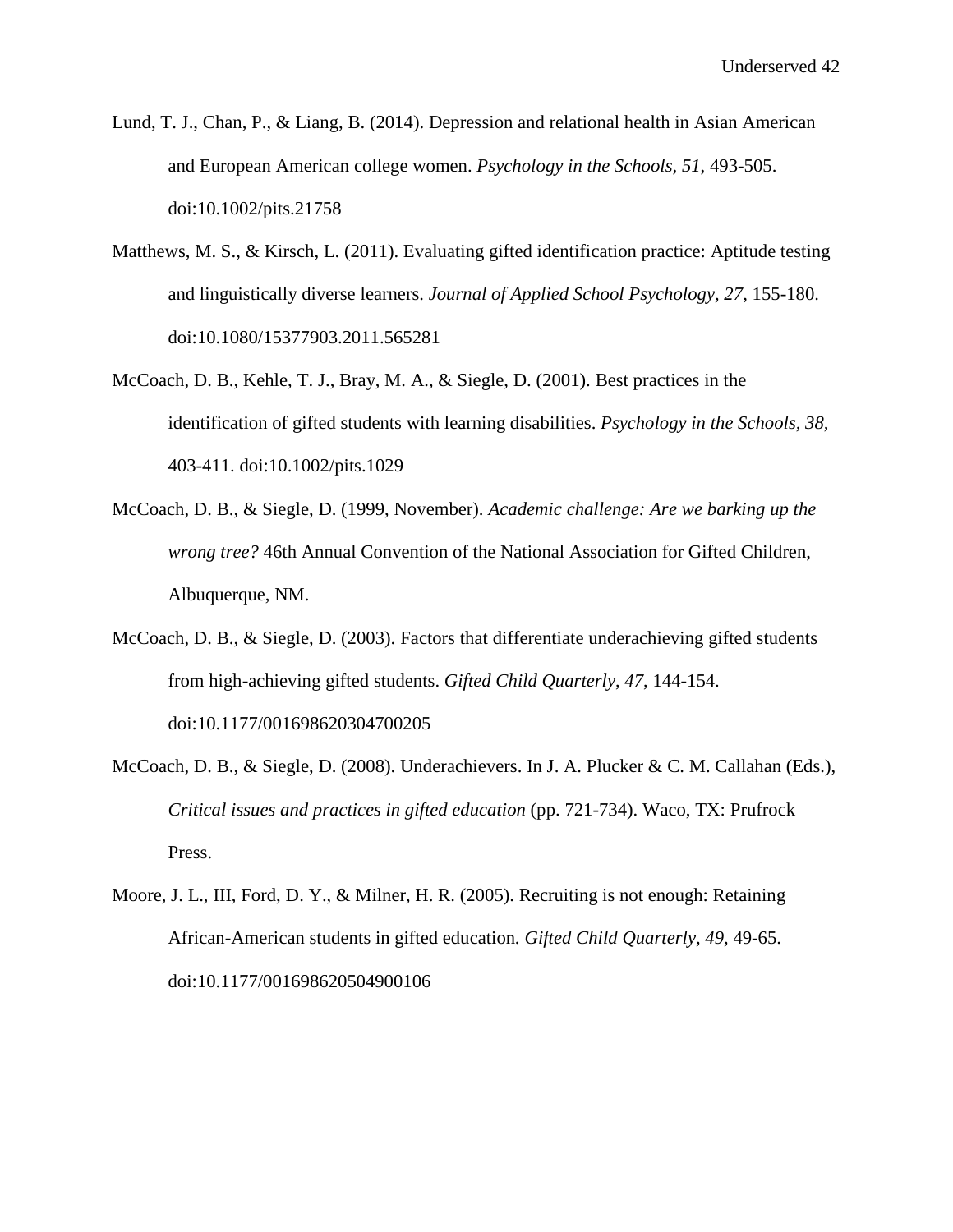- Museus, S. D., & Kiang, P. N. (2009). Deconstructing the model minority myth and how it contributes to the invisible minority reality in higher education research. *New Directions for Institutional Research, 142*, 5-15. doi:10.1002/ir.292
- National Association for Gifted Children (NAGC). (2010). *Redefining giftedness for a new century: Shifting the paradigm.* Washington, DC: Author. Retrieved from http://www.nagc.org/sites/default/files/Position%20Statement/Redefining%20Giftedness %20for%20a%20New%20Century.pdf
- National Center for Education Statistics. (2013). *English language learners.* Retrieved from http://nces.ed.gov/fastfacts/display.asp?id=96
- Ngo, B., & Lee, S.J. (2007). Complicating the image of Model Minority success: A review of Southeast Asian American education. *Review of Educational Research, 77*, 415-453. doi:10.3102/0034654307309918
- Oakland, T., & Rossen, E. (2005). A 21st-century model for identifying students for gifted and talented programs in light of national conditions: An emphasis on race and ethnicity. *Gifted Child Today, 28*(4)*,* 56-63.
- Okubo, Y., Yeh, C. J., Lin, P. Y., Fujita, K., & Shea, J. M. (2007). The career decision-making process of Chinese American youth. *Journal of Counseling & Development*, *85*, 440-449. doi:10.1002/j.1556-6678.2007.tb00612.x
- Olszewski-Kubilius, P. (2007). Working with promising learners from poverty: Lessons learned. In J. VanTassel-Baska & T. Stambaugh, (Eds.). *Overlooked gems: A national perspective on low-income promising learners* (pp. 43-46). Washington, DC: National Association for Gifted Children.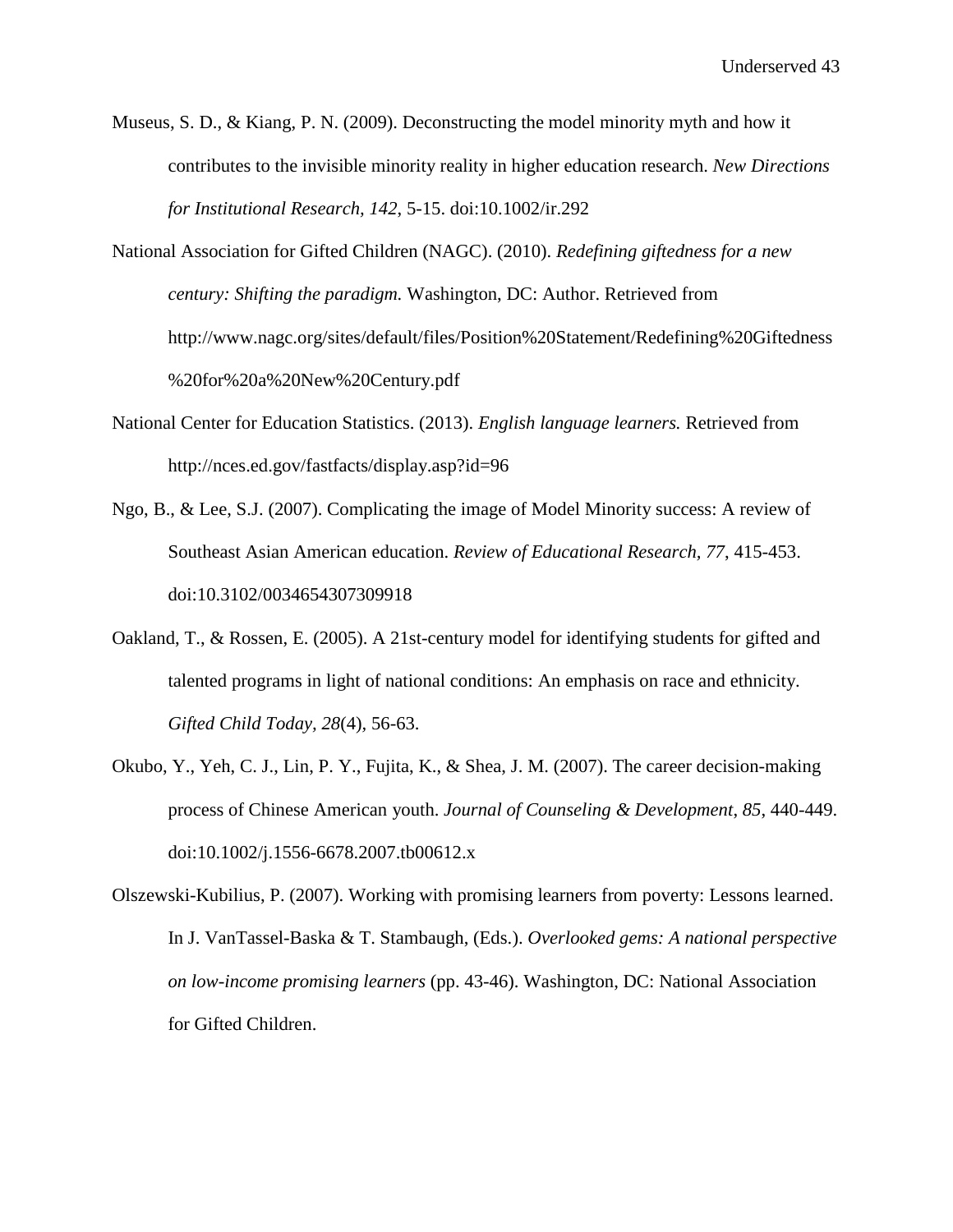- Olszewski-Kubilius, P., & Clarenbach, J. (2012). *Unlocking emergent talent: Supporting high achievement of low-income, high ability-students.* Washington, DC: National Association for Gifted Students.
- Omdal, S., Rude, H., Betts, G., & Toy, R. (2011). American Indian students: Balancing western and native giftedness. In J. A. Castellano & A. D. Frazier (Eds.), *Special populations in gifted education: Understanding our most able students from diverse backgrounds* (pp. 73-98). Waco, TX: Prufrock Press.
- Peters, S. J., Matthews, M. S., McBee, M. T., & McCoach, D. B. (2014). *Beyond gifted education: Designing and implementing advanced academic programs.* Waco, TX: Prufrock Press.
- Plucker, J. A., Burroughs, & Song, R. (2010). *Mind the (other) gap! The growing excellence gap in K-12 education.* Bloomington: Indiana University, Center for Evaluation and Education Policy.
- Plucker, J. A., Hardesty, J., & Burroughs, N. (2013). *Talent on the sidelines: Excellence gaps and America's persistent talent underclass*. Storrs: University of Connecticut, Center for Education Policy Analysis.
- Reis, S. M., Baum, S. M., & Burke, E. (2014). An operational definition of twice-exceptional learners: Implications and applications. *Gifted Child Quarterly, 58,* 217-230. doi:10.1177/0016986214534976
- Renzulli, J. S. (1978). What makes giftedness? Reexamining a definition. *Phi Delta Kappan, 60*, 180-184, 261.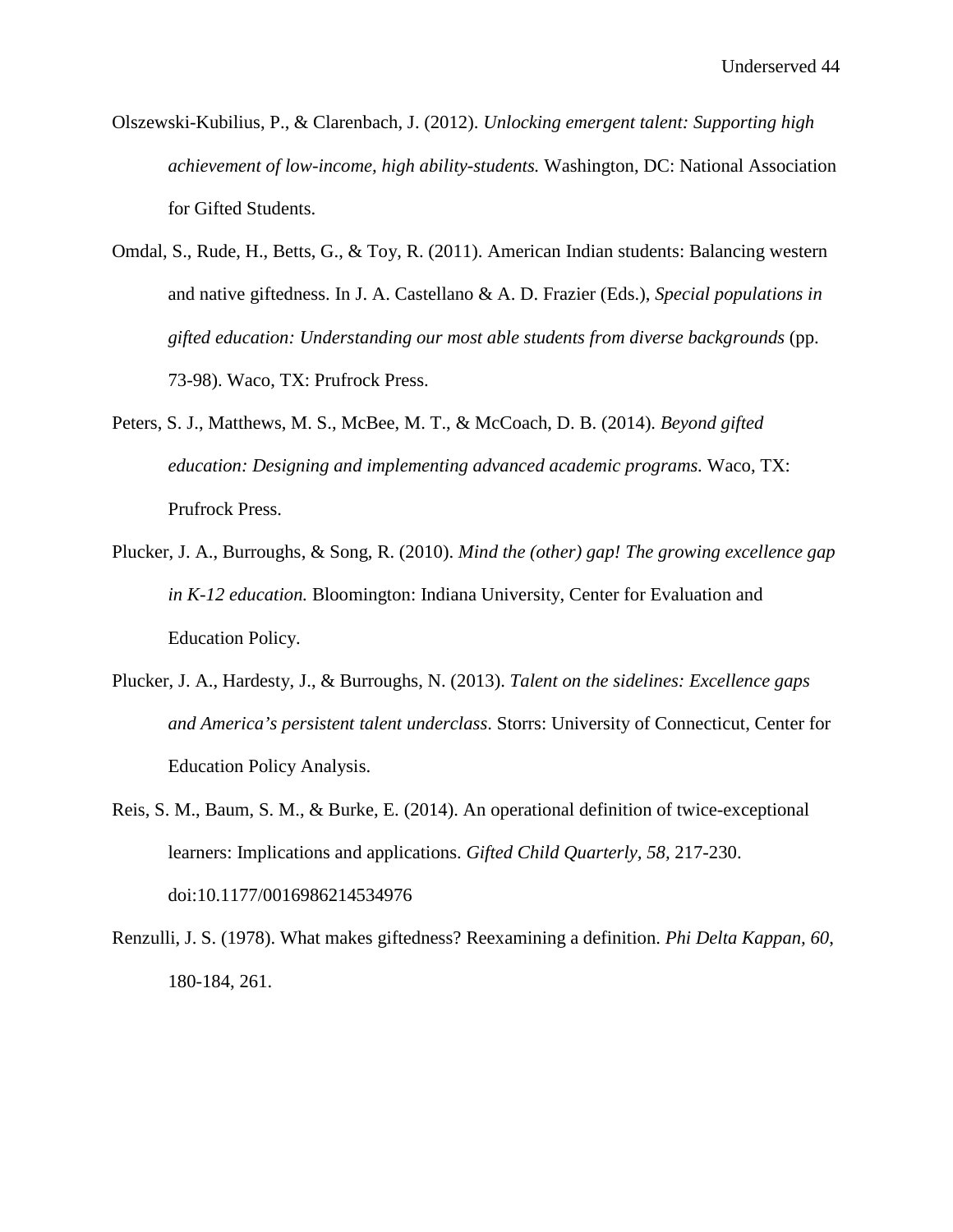- Renzulli, J. S. (1982). What makes a problem real: Stalking the illusive meaning of qualitative differences in gifted education. *Gifted Child Quarterly, 26*, 147-156. doi:10.1177/001698628202600401
- Renzulli, J. S., & Reis, S. M. (1985). *The schoolwide enrichment model: A how-to guide for educational excellence*. Mansfield Center, CT: Creative Learning Press.
- Renzulli, J. S., & Reis, S. M. (1997). *The schoolwide enrichment model: A how-to guide for educational excellence* (2nd ed.). Mansfield Center, CT: Creative Learning Press.
- Renzulli, J. S., & Reis, S. M. (2014). *The schoolwide enrichment model: A how-to guide for talent development* (3rd ed.). Waco, TX: Prufrock Press.
- Renzulli, J. S., Gubbins, E. J., McMillen, K. S., Eckert, R. D., & Little, C. A. (2009). *Systems & models for developing programs for the gifted & talented (2nd ed.).* Waco, TX: Prufrock Press.
- Schader, R. M. (2008). Parenting. In J. A. Plucker & C. M. Callahan (Eds.), *Critical issues and practices in gifted education* (pp. 479-492). Waco, TX: Prufrock Press.
- Schroth, S. T. (2008). Levels of service. In J. A. Plucker & C. M. Callahan (Eds.), *Critical issues and practices in gifted education* (pp. 321-334). Waco, TX: Prufrock Press.
- Shaunessy, E., Karnes, F. A., & Cobb, Y. (2004). Assessing potentially gifted students from lower socioeconomic status with nonverbal measures of intelligence. *Perceptual and Motor Skills, 98*, 1129-1138. doi:10.2466/pms.98.3c.1129-1138
- Short, D. J. & Echevarria, J. (1999). *The sheltered instruction observation protocol a tool for teacher-researcher collaboration and professional development* (Educational Practice Report). Berkeley, CA: University of California Berkeley, Center for Research on Education, Diversity and Excellence.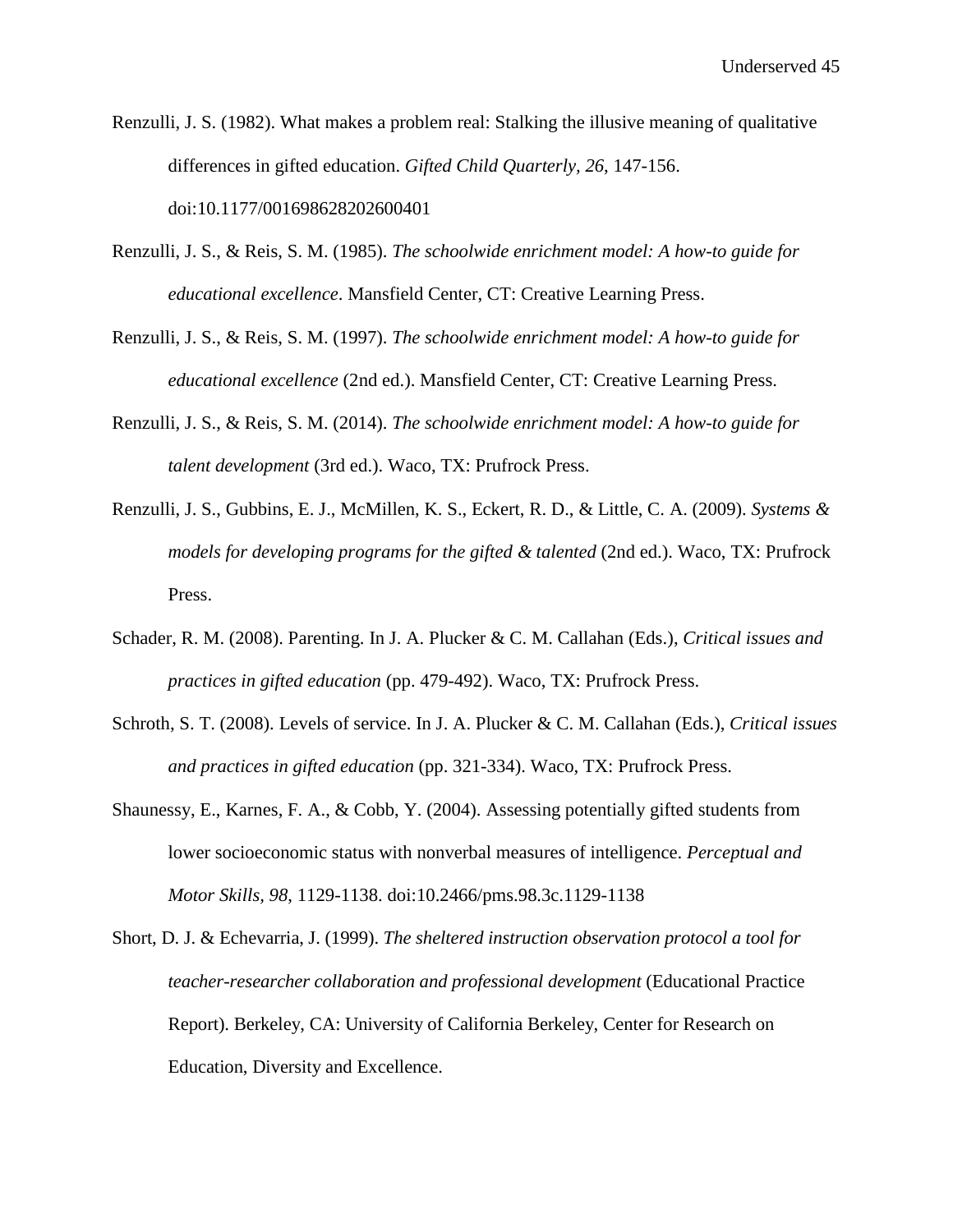- Short, D. J., Echevarria, J., & Richards-Tutor, C. (2011). Research on academic literacy development in sheltered instruction classrooms. *Language Teaching Research, 15,* 363- 380. doi:10.1177/1362168811401155
- Siegle, D. (2008). The time is now to stand up for gifted education: 2007 NAGC Presidential Address. *Gifted Child Quarterly, 52,* 111-113. doi:10.1177/0016986208315848
- Siegle, D. (2013). *The underachieving gifted child: Recognizing, understanding, & reversing underachievement.* Waco, TX: Prufrock Press.
- Siegle, D., McCoach, D. B., Gubbins, E. J., Callahan, C. M., & Knupp, T. (2015, November). *Promising practices in gifted education for underserved populations.* Presentation at the 62nd Annual Convention of the National Association for Gifted Children, Phoenix, AZ.
- Subotnik, R. F., Olszewski-Kubilius, P., & Worrell, F. C. (2011). Rethinking giftedness and gifted education: A proposed direction forward based on psychological science. *Psychological Science in the Public Interest, 12*, 3-54. doi:10.1177/1529100611418056
- Subotnik, R. F., Robinson, A., Callahan, C. M., & Gubbins, E. J. (2012). *Malleable minds: Translating insights from psychology and neuroscience to gifted education.* Storrs: University of Connecticut, The National Research Center on the Gifted and Talented.
- Teranishi, R. T. (2010). *Asians in the ivory tower: Dilemmas of racial inequality in American higher education. Multicultural education series*. New York, NY: Teachers College Press.
- Tomlinson, C. A. (1997). Becoming architects of communities of learning: Addressing academic diversity in contemporary classrooms. *Exceptional Children*, *63,* 269-282. doi:10.1177/001440299706300210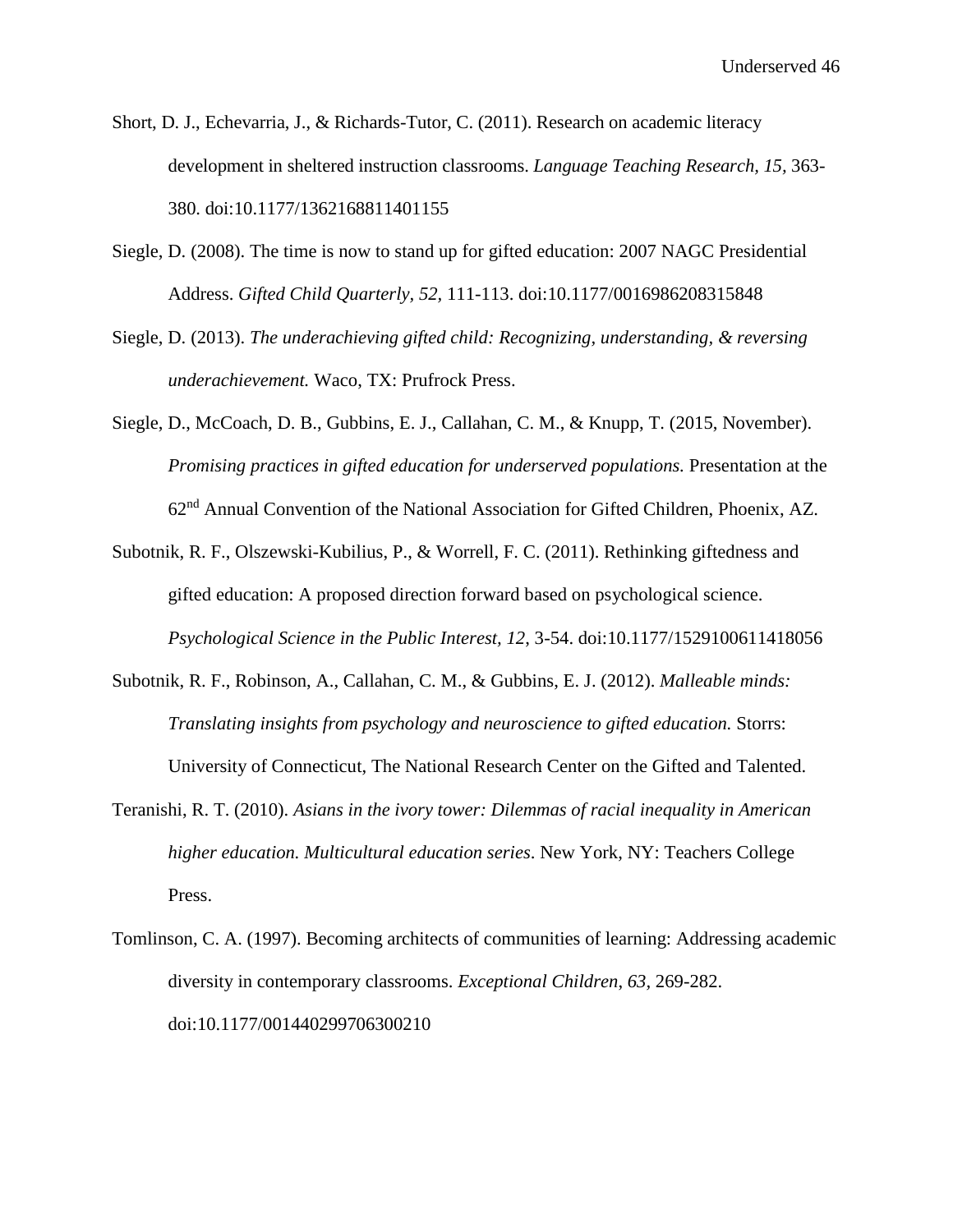- Tomlinson, C. A. (2001). *How to differentiate instruction in mixed-ability classrooms* (2nd ed.)*.*  Alexandria, VA: Association for Supervision and Curriculum Development.
- Tomlinson, C. A. (2003). *Fulfilling the promise of the differentiated classroom: Strategies and tools for responsive teaching.* Alexandria, VA: Association for Supervision and Curriculum Development.
- Tomlinson, C. A. (2012). Administrative decision-making for changing times. In R. F. Subotnik, A. Robinson, C. M. Callahan, & E. J. Gubbins (Eds.), *Malleable minds: Translating insights from psychology and neuroscience to gifted education* (pp. 245-256). Storrs: University of Connecticut, The National Research Center on the Gifted and Talented.
- U.S. Census Bureau. (2010a). *The Asian population: 2010*. Retrieved from http://www.census.gov/prod/cen2010/briefs/c2010br-11.pdf
- U.S. Census Bureau. (2010b). *The Native Hawaiian and Other Pacific Islander population: 2010*. Retrieved from http://www.census.gov/prod/cen2010/briefs/c2010br-12.pdf
- U.S. Department of Education, Office for Civil Rights. (2014). *Civil rights data collection data snapshot on college and career readiness in the 2011-2012 school year*. Retrieved from http://ocrdata.ed.gov/Downloads/CRDC-College-and-Career-Readiness-Snapshot.pdf
- VanTassel-Baska, J. (2012). Teacher behavior as a tool to understanding the motivation of gifted learners. In R. F. Subotnik, A. Robinson, C. M. Callahan, & E. J. Gubbins (Eds.), *Malleable minds: Translating insights from psychology and neuroscience to gifted education* (pp. 257-266). Storrs: University of Connecticut, The National Research Center on the Gifted and Talented.
- VanTassel-Baska, J. (2014a). Project Athena: A research demonstration project for economically disadvantaged promising learners. In C. M. Adams & K. L. Chandler (Eds.), *Effective*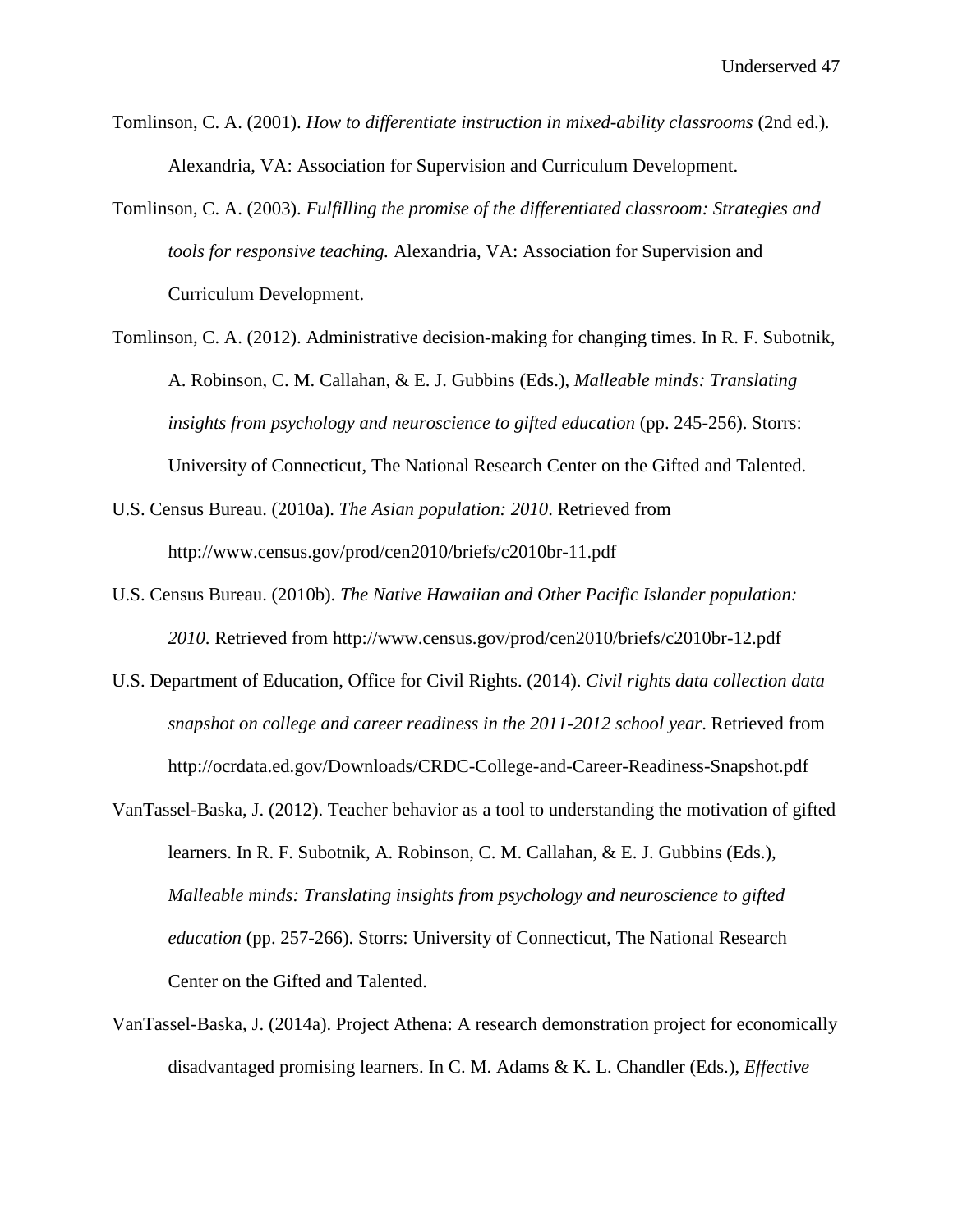*program models for gifted students from underserved populations* (pp. 87-102). Waco, TX: Prufrock Press.

VanTassel-Baska, J. (2014b). Project Clarion. In C. M. Adams & K. L. Chandler (Eds.), *Effective program models for gifted students from underserved populations* (pp. 103- 116). Waco, TX: Prufrock Press.

- VanTassel-Baska, J., & Stambaugh, T. (2007). *Overlooked gems: A national perspective on lowincome promising learners.* Washington, DC: National Association for Gifted Children.
- Vygotsky, L. S. (1978). *Mind in society: The development of higher psychological processes.*  Cambridge, MA: Harvard University Press.
- White House Initiative on Asian Americans & Pacific Islanders (WHIAAPI). (n.d.). *Fact sheet: What you should know about Native Hawaiians and Pacific Islanders (NHPI's).* Retrieved from https://www2.ed.gov/about/inits/list/asian-americans-initiative/what-youshould-know.pdf
- Wintergerst, A. C., DeCapua, A., & Verna, M. A. (2003). Conceptualizing learning styles for ESL/EFL learners. *System, 31,* 85-106. doi:10.1016/S0346-251X(02)00075-1
- Worrell, F. C. (2012). Mindsets and giftedness: Assumptions and implications. In R. F. Subotnik, A. Robinson, C. M. Callahan, & E. J. Gubbins (Eds.), *Malleable minds: Translating insights from psychology and neuroscience to gifted education* (pp. 153-163). Storrs: University of Connecticut, The National Research Center on the Gifted and Talented.
- Worrell, F. C. (2014). Ethnically diverse students. In J. A. Plucker & C. M. Callahan (Eds.), *Critical issues and practices in gifted education* (pp. 237-253). Waco, TX: Prufrock Press.